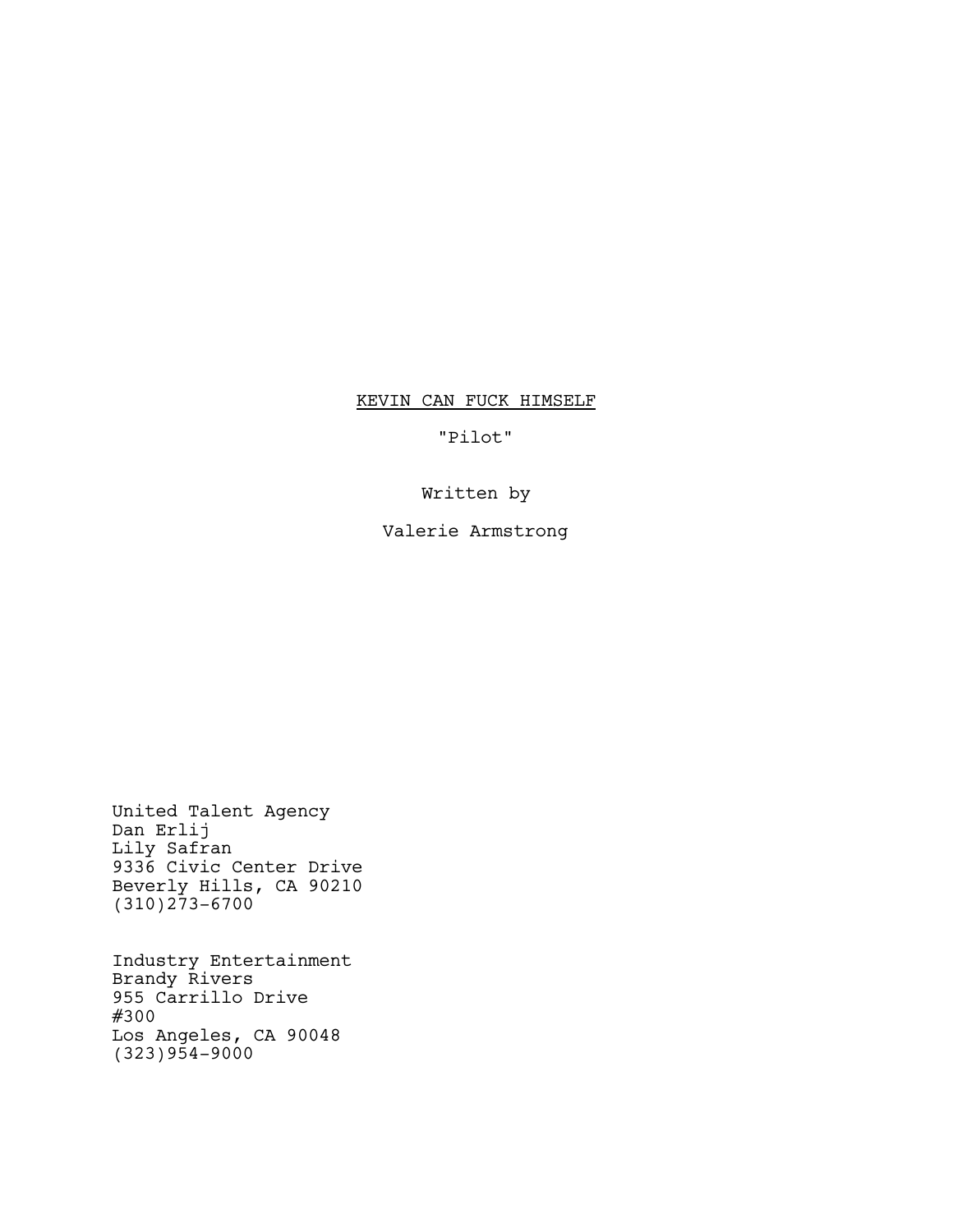"Life in a box is better than no life at all, I expect. You'd have a chance at least. You could lie there thinking: Well, at least I'm not dead."

- *Rosencrantz And Guildenstern Are Dead*

\*Reader's Note: Italicized scenes are in a three-camera format. Plain text scenes are single camera.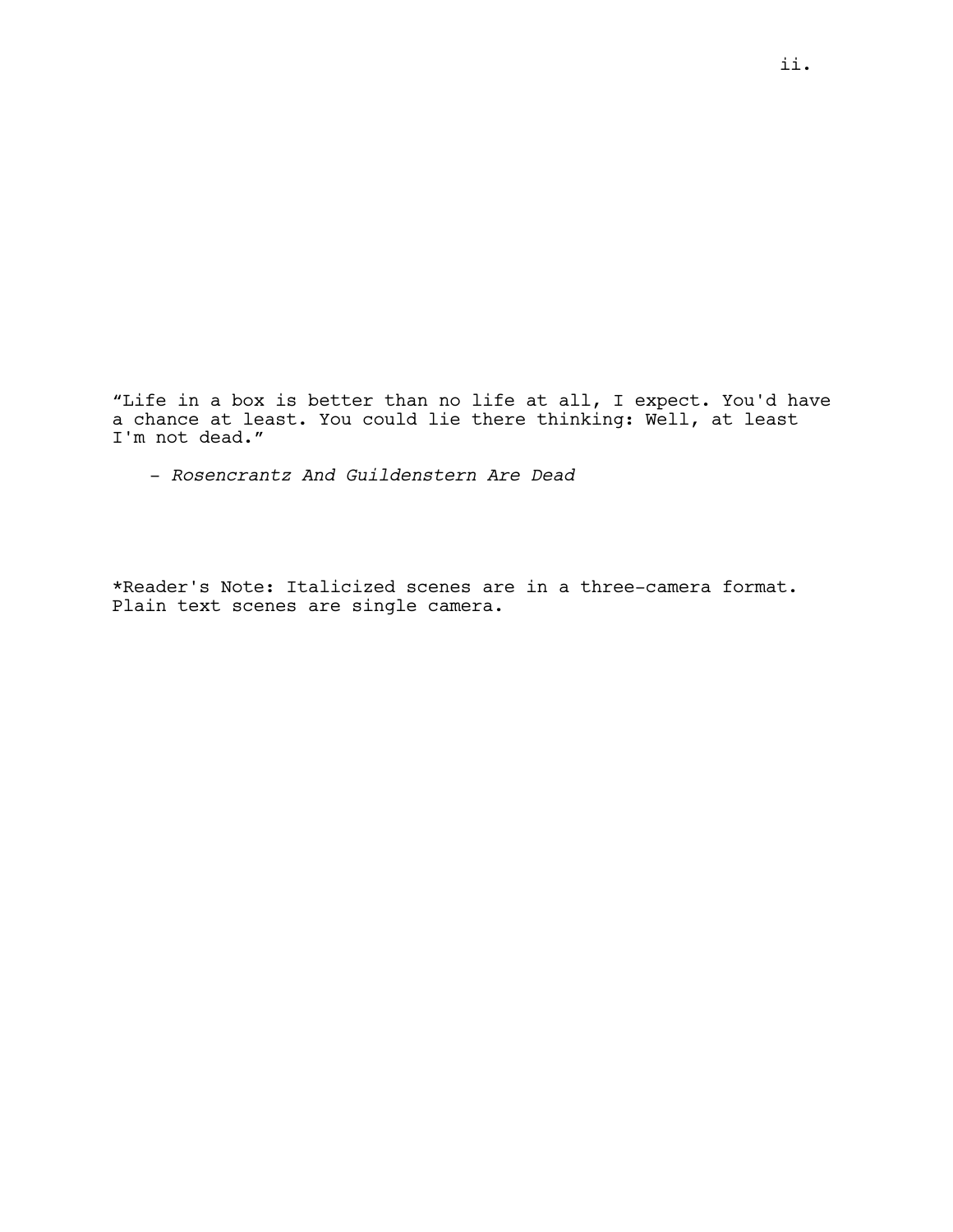#### **TEASER**

*EXT. KEVIN'S HOUSE - ESTABLISHING - MORNING - 3C*

*A modest row home among many. The only distinguishing feature of this one is a dying potted plant on the front steps.*

*INT. KEVIN'S HOUSE - LIVING ROOM - MORNING - 3C*

*Three men sit around the television with an open case of beer on the coffee table.* 

*PETER MCROBERTS is 65, grizzled, and sitting in a comfy chair that long ago formed to his particular shape. NEIL O'SULLIVAN is 35, portly but wears it well, and sits next to KEVIN MCROBERTS. Kevin is 35, husky, and as Irish as a Guinness at 10AM. When they speak,* t*hey all share the same Worcester, Massachusetts accent.*

*They take periodic sips from their beers, with clean plates in front of them. Kevin rests a medical-booted foot on the table and points to the television with gusto.* 

> *KEVIN If I ever have a kid, I'm naming it Tom Brady.*

*NEIL And if it's a girl?*

*Kevin gives Neil a hard look.*

*KEVIN (enunciates) If I ever have a kid, I am naming it Tom Brady.*

*NEIL (trying it out) Tommy Brady: she thrives under pressure but she will deflate your balls. It works.*

*PETER*

*Oh, how dare you?*

*Peter and Kevin both launch into tirades, their relation ever evident.*

> *PETER / KEVIN 11 out of 12 balls were to regulation. (MORE)*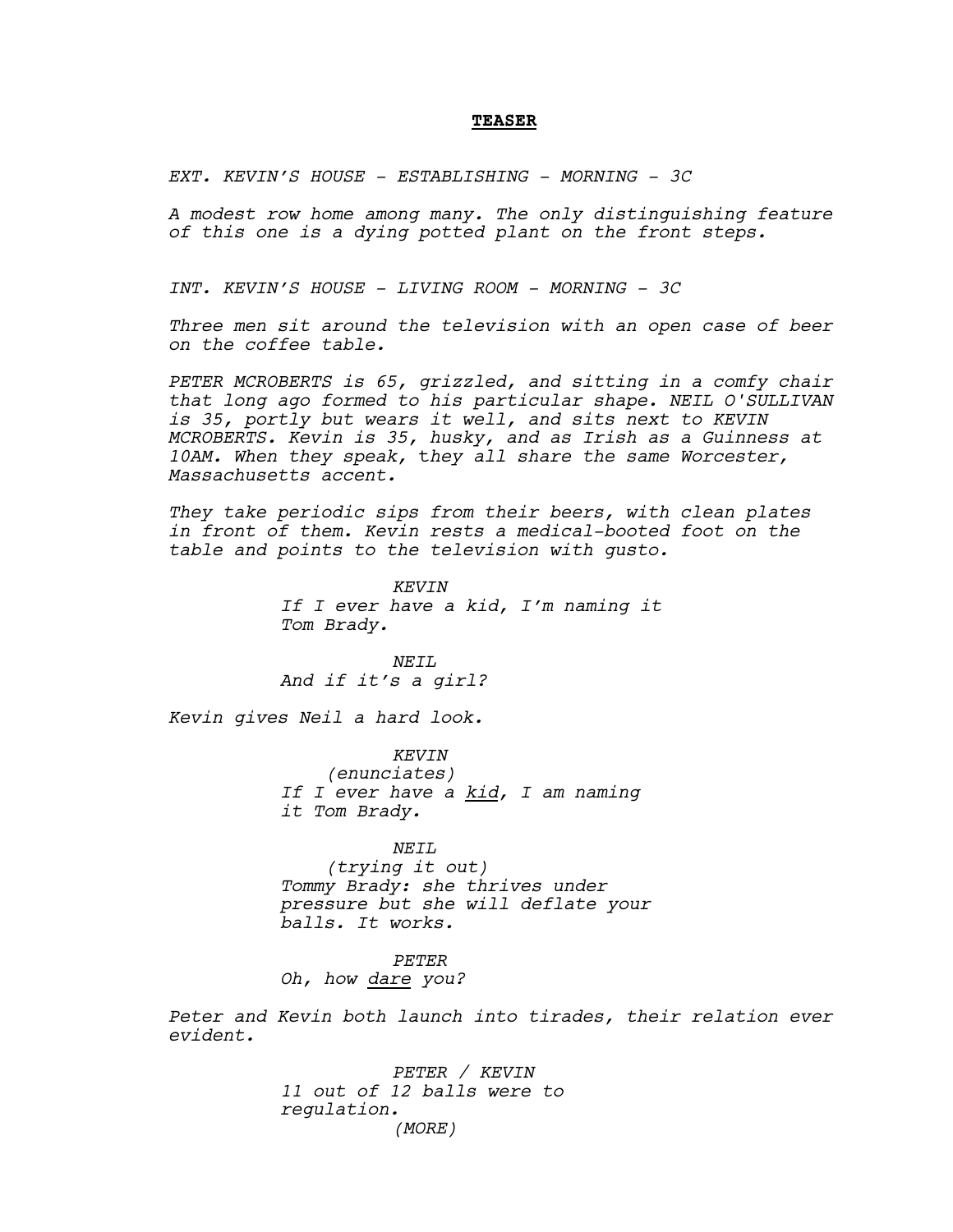# *Tom Brady doesn't have the time to worry about PSI. It's--The weather combined with the temperature within the locker room--it's basic physics. Bernoulli's principle-- PETER / KEVIN (CONT'D)*

*NEIL*

*Alright, alright. It was a joke. Tragedy plus time, you know?*

#### *KEVIN*

*That only applies to smaller events like Lincoln's death and Communism. Some things will always be untouchable.*

*NEIL Like any girl named Tommy Brady.*

*PETER*

*You tell your wife this plan for your future spawn?*

*KEVIN Hell of a way to talk about your future grandbaby, Dad.*

*PETER (correcting him) Father.*

*Kevin rolls his eyes but lets it go.*

*KEVIN*

*Allison will love it. She spent her entire junior year interning with the Pats.*

*PETER She didn't go to college.*

*KEVIN*

*Well, she banged half the offensive line when she was 21. Which I think deserves college credit.*

*ALLISON Stop talking about my storied sexual history with the Pats.* 

*ALLISON MCROBERTS (early 30s, the most popular girl in your high school, but was nice about it) walks in from the kitchen carrying a laundry basket.*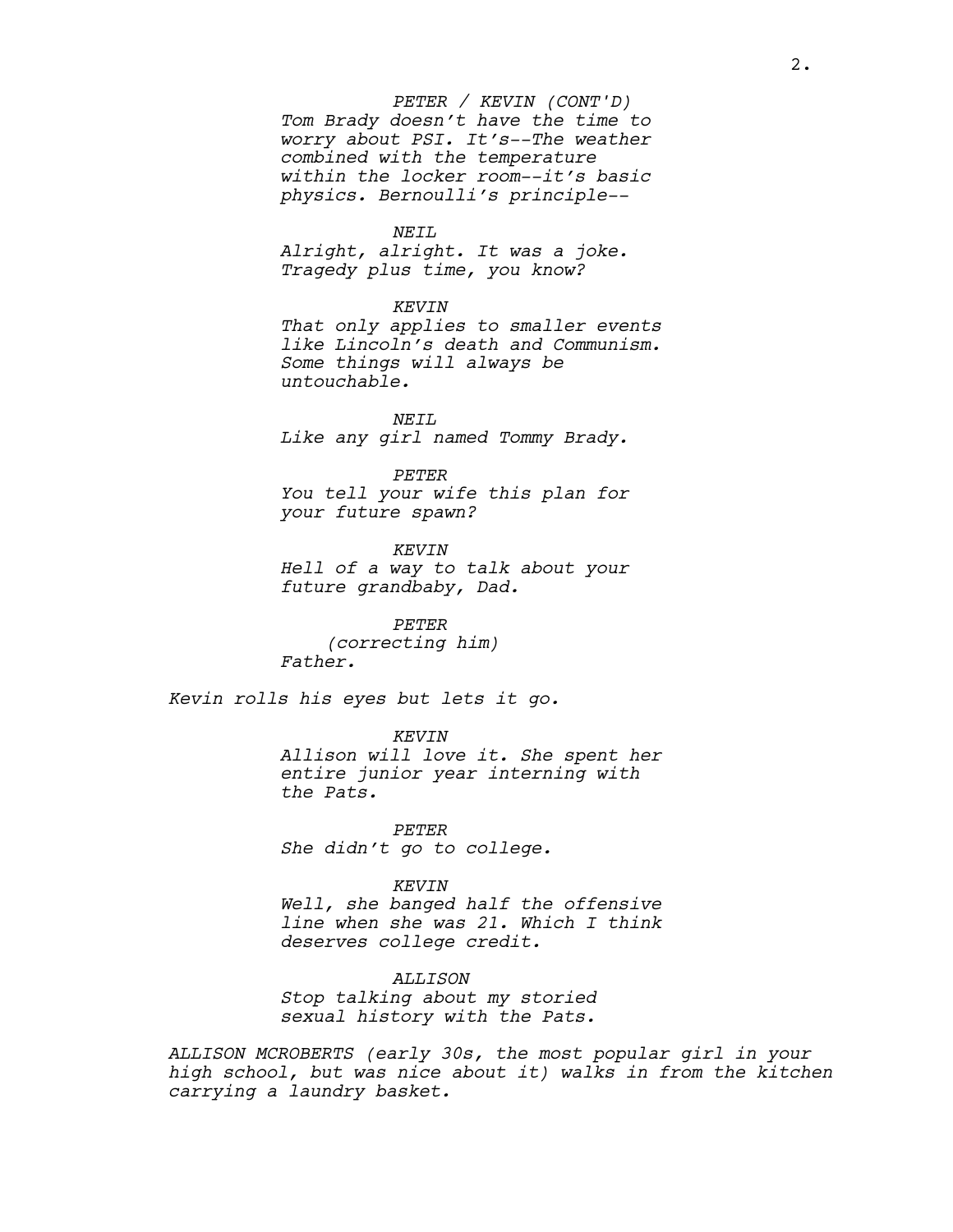*NEIL*

*It's rude to eavesdrop.*

*ALLISON It's not a choice. I'm pretty sure this house is made of crate paper.*

*PETER Hey, I built it with my own two hands.*

*ALLISON And last I checked, the rectory rarely produced contractors, Pete.*

*PETER*

*Father.*

#### *KEVIN*

*Dad, it's been like thirty years. The last time you wore a collar, they still let the priests run the after school program. No one is gonna call you "Father" anymore.*

*PETER You knock up one nun.*

*Kevin takes a sip from his bottle. Allison's brow furrows at the sight of his drink, and she puts down the laundry.*

> *ALLISON Wait, where'd you get that beer?*

*KEVIN (avoiding eye contact) I bought it with money at a store.*

*PETER Hope Tommy Brady learns to lie better than her dad.*

*ALLISON Did you find this on the ground?*

*Neil and Peter both make faces and examine their beers.*

*KEVIN I saw a case of beer on my lawn, so it's mine.*

*ALLISON Left there by some alcoholic Santa Clause?*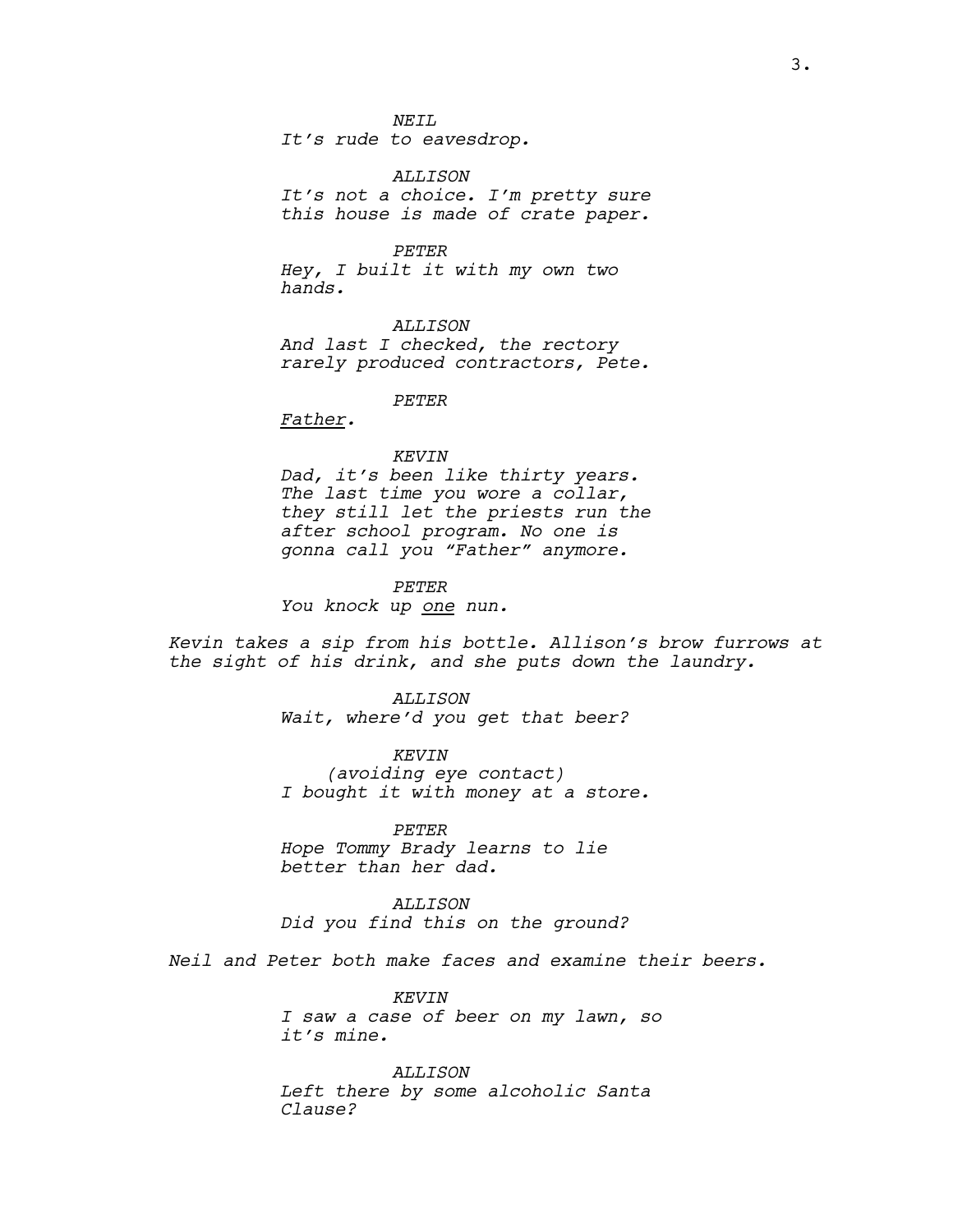*Or a certain wife who doesn't have the upper body strength to bring it all the way inside.*

*ALLISON It was for the garbage man. For his birthday.*

*NEIL Wait, this was Clyde's gift?*

*KEVIN How was I supposed to know we're giving gifts to our garbage man?*

*Allison looks at the back side of the case and pulls off a card reading "CLYDE" in giant block letters. She holds it up.*

> *KEVIN (CONT'D) Clyde could be your new nickname for me. You know how much I love... (beat) Man, there's no one named Clyde.*

*Neil now looks afraid of his beer.*

#### *NEIL*

*You better get a new case out there soon. Remember that time Clyde misconstrued my Pepe Le Pew valentine? He thought I was saying he smelled and he put banana peels on my front steps for two months.*

*PETER Are you secretly a cartoon character?*

*NEIL*

*It's not a joke, those things are actually slippery. I broke a femur.*

#### *ALLISON*

*I'll go grab another case and put it out there tomorrow. Tell him some vagrant took the original.*

*Peter looks his son up and down.*

*PETER It's not even a lie.*

*Allison grabs her keys and makes to leave.*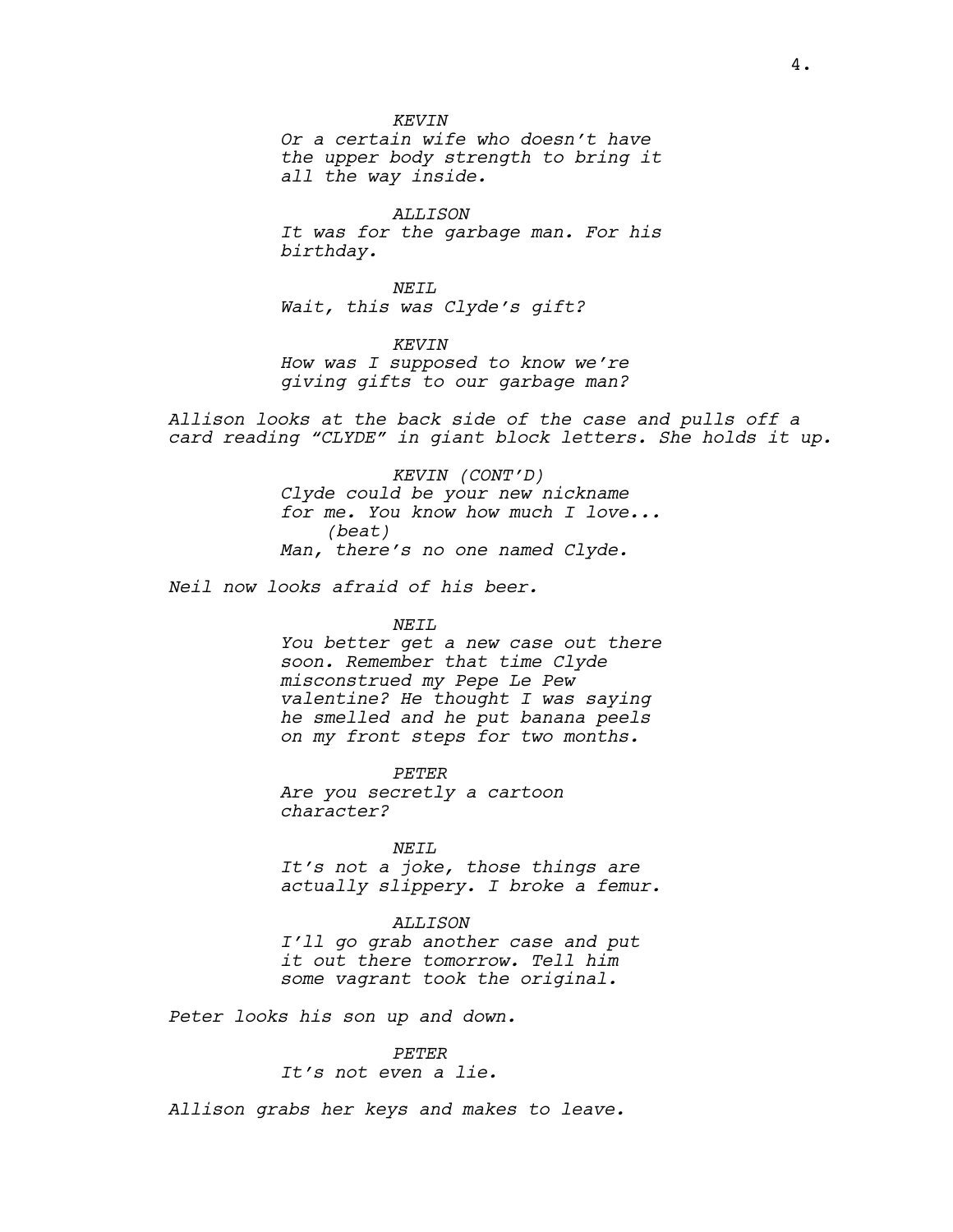*So, before you do that...*

*ALLISON (knowing there's more) Jesus Christ.*

#### *PETER*

*Blasphemy.*

## *KEVIN*

*Garbage Guy may have seen me take the beer. And there may have been some words.*

*ALLISON Words? Or is this how you actually broke your foot?*

#### *KEVIN*

*It's totally true that my foot got run over by a truck. I just left out that it was a garbage truck.*

#### *PETER*

*You also said it was in the process of saving a baby.*

*Kevin shrugs.*

#### *ALLISON*

*Why would you mess with him? Clyde started a Worcester Fight Club, then quit because there were "too many rules."*

#### *KEVIN*

*Maybe because I'm normal and don't know my garbage man's entire biography?*

#### *NEIL*

*Technically it's an autobiography. Self-published on the backs of used envelopes.*

*KEVIN Okay, it's official. One and a half stars for this guy. He sounds like a damn serial killer.*

*ALLISON Which is why we don't piss him off.*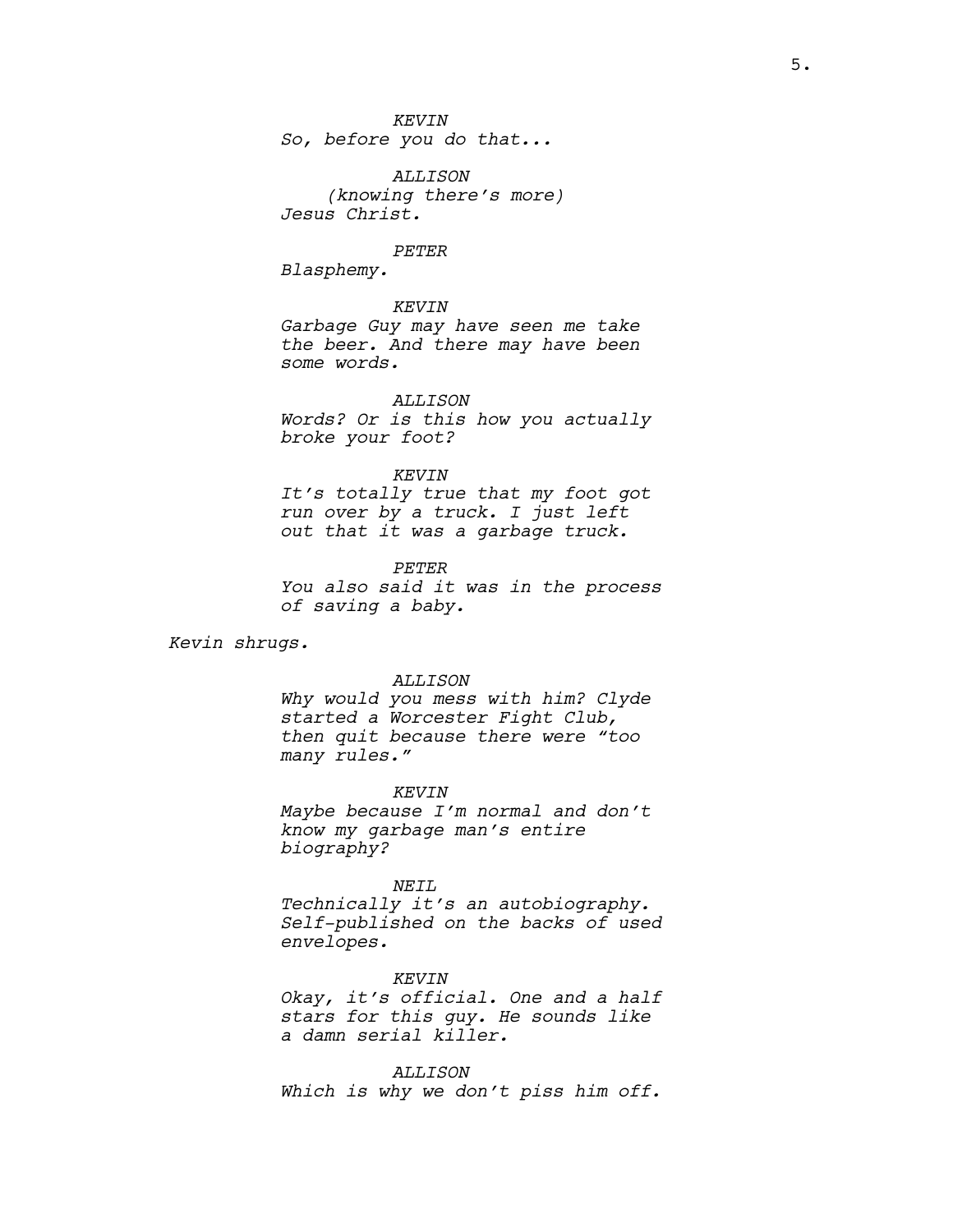*I'm just gonna say it one more time. Goddamn beer is on my lawn, that does not make it the garbage man's.*

*ALLISON No, the card does.*

*PETER See, Allison, you assume Kevin can read.*

*Allison picks up Kevin's empty dish, and walks back towards the kitchen.*

> *KEVIN Dad, I swear to God--*

*PETER Don't you EVER--*

*SMASH TO:*

INT. KEVIN'S HOUSE - KITCHEN - CONTINUOUS - 1C

With Allison. Now in single camera (1C in slugs). From this view, we see just how dank and depressing her house is. And Allison, up close and staring straight into the camera, is still beautiful, but revealed to be dead-eyed.

She stops in the middle of the kitchen and begins breathing heavily, almost gasping for air. She raises Kevin's empty plate above her head and SMASHES it onto the cheap tile. She lets out a halting laugh of relief, and her breath slows.

But then, she remembers herself and looks towards the door- did they hear anything? She quickly sweeps the chunks of cheap ceramic plate under the counter, the chaos hidden.

It's fine. Everything's fine.

She straightens up, plasters on her smile and goes back into her living room.

# **END OF TEASER**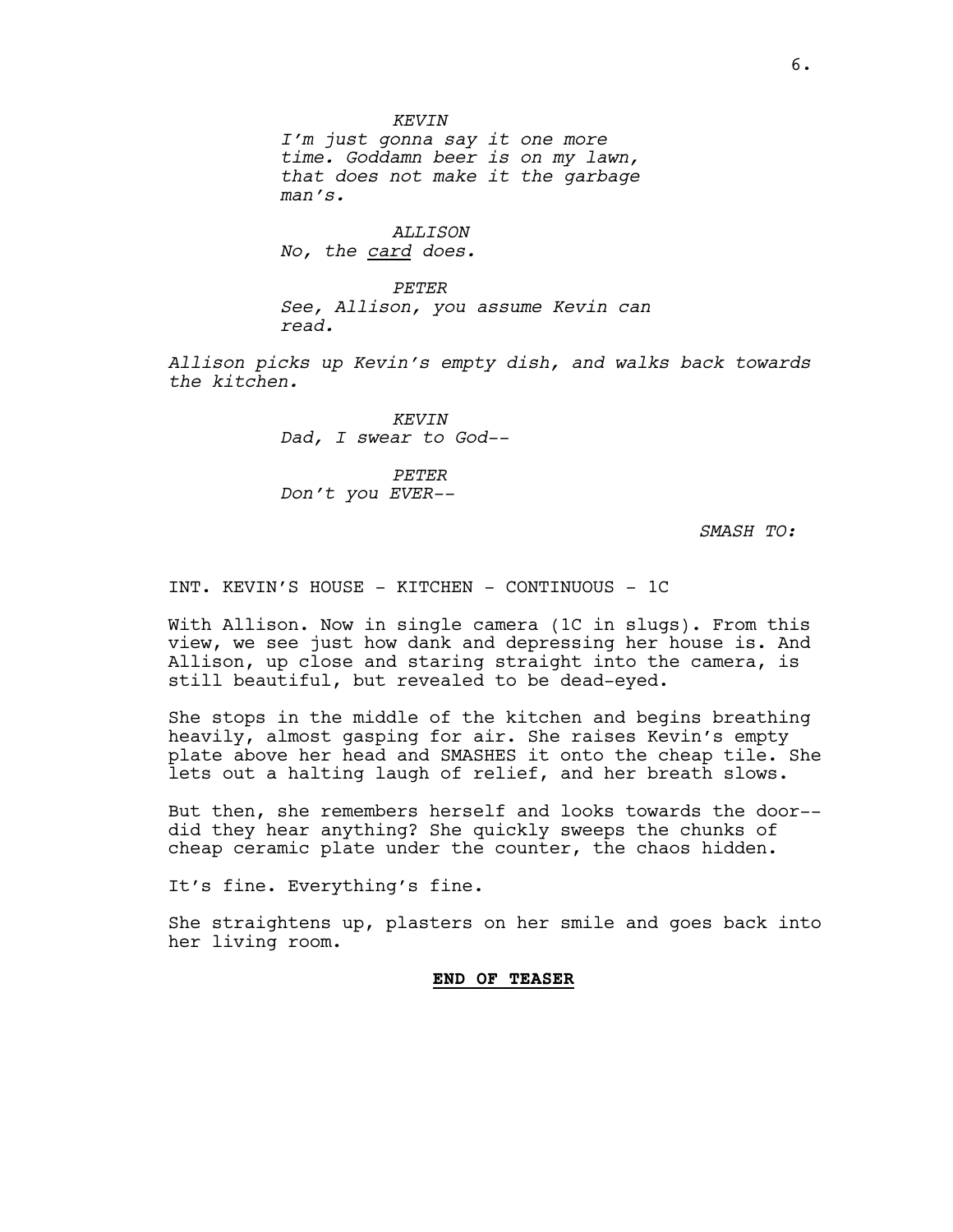## **ACT ONE**

*INT. KEVIN'S HOUSE - LIVING ROOM - 3C*

*Kevin sits in his spot on the couch. He yells toward the kitchen, eyes glued to the TV.*

#### *KEVIN*

*I won't.*

*Allison responds from the kitchen.*

*ALLISON (O.S.) You have to.*

*KEVIN I'm supposed to apologize to the garbage man?*

*She enters the living room*

*ALLISON Says the cable guy.*

*KEVIN What's that supposed to mean?*

*ALLISON That you two have the common denominator of Bruce Springsteen.*

*Kevin nods, gets a little choked up.*

*KEVIN He's a goddamn saint.*

*Peter pipes up from upstairs.*

*PETER (O.C.)*

*Amen.*

*ALLISON Is this house even insulated?*

*KEVIN*

*But why do we gotta give him a birthday present? Or anyone. Even we haven't exchanged them in forever.*

*ALLISON I got you a whole thing of Omaha Steaks for your birthday last year.*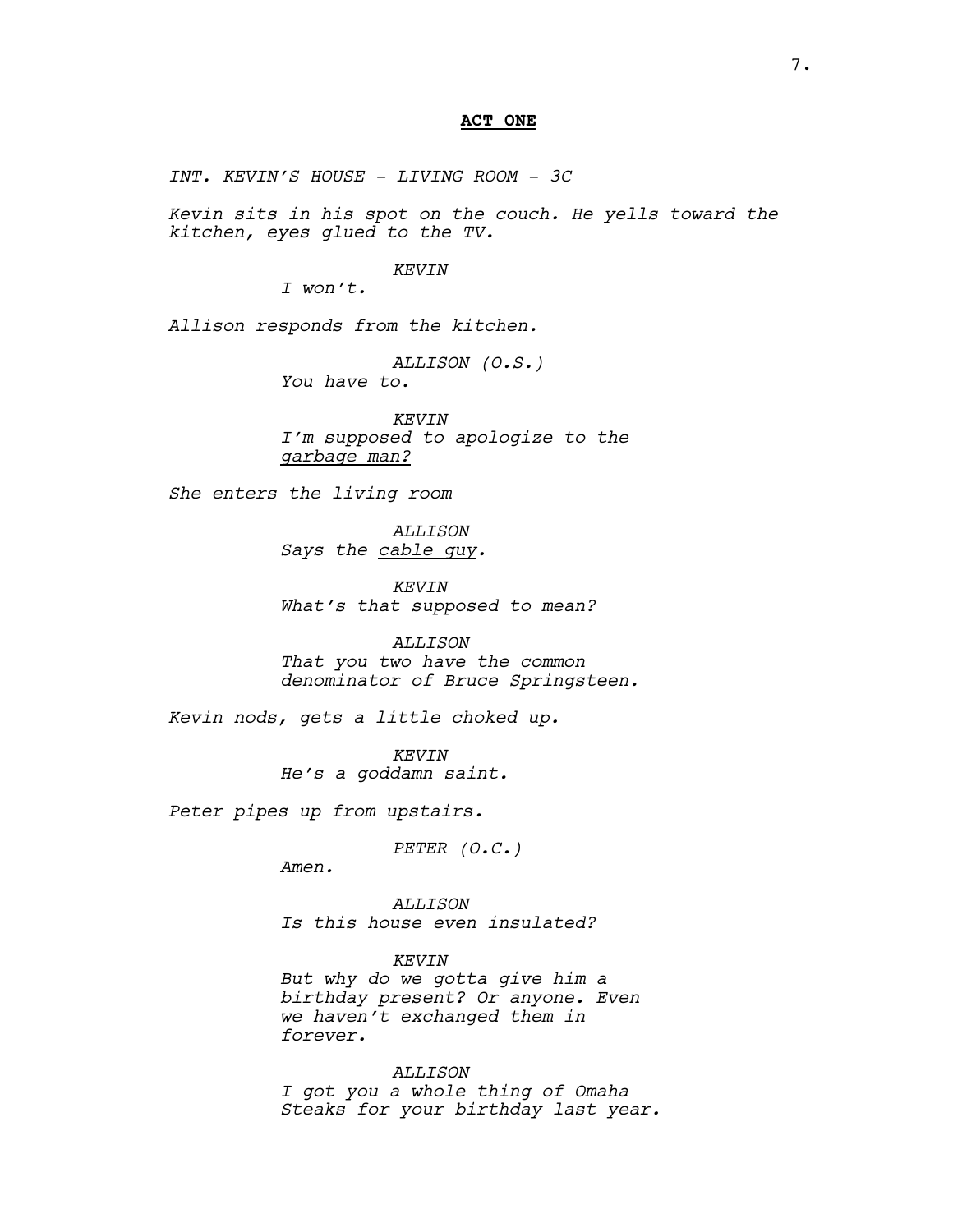*Oh yeah. Gotta say, they didn't pair that well with ketchup. Two out of five stars.*

*ALLISON Just get a case of beer, apologize to Clyde and I'll take care of the rest, okay?*

*KEVIN*

*Fine.*

*Allison grabs her keys.*

*KEVIN (CONT'D) Where are you going?*

*ALLISON I gotta get cash.*

*KEVIN*

*For what?*

*ALLISON The tip for Nancy at the nail salon tomorrow.*

## *KEVIN*

*(beat) Fine, but go to the bank. I'm not paying that \$3.50 inconvenience fee at the bodega's ATM Machine anymore.* 

*ALLISON "ATM Machine" is redundant.*

*KEVIN So is "Naggy Wife."*

*Allison makes her way out the front door.*

*KEVIN (CONT'D) And bring me back some--*

# SMASH TO:

EXT. KEVIN'S HOUSE - NIGHT - 1C

Allison walks down the front steps of her house and into the night.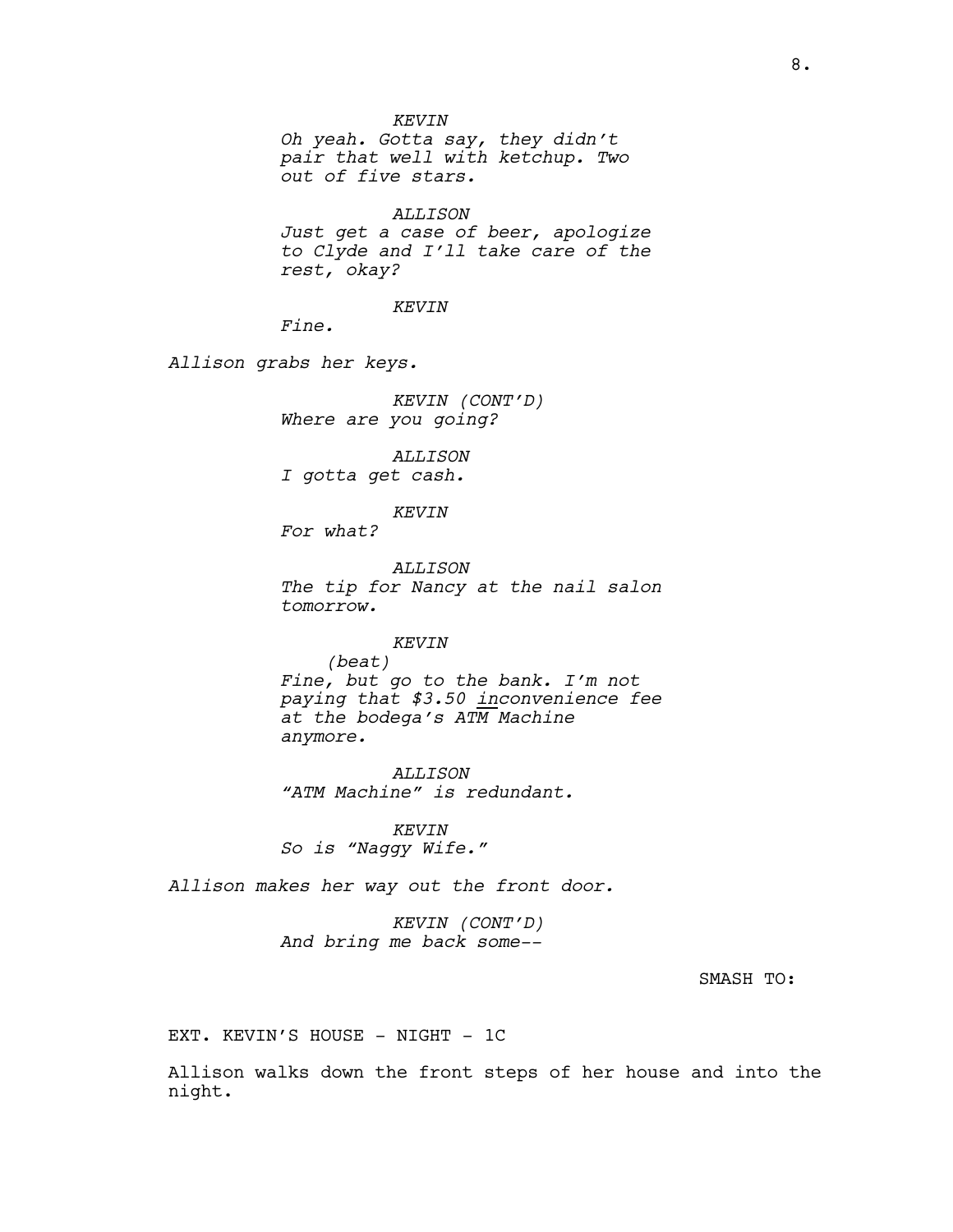CUT TO:

*INT. SPORTS BAR - NIGHT - 3C*

*Allison, about fifteen years younger, sits at a high top table alone, an empty pitcher of beer in front of her. She's wearing a nice black dress, hair done, and more carefree than we've yet seen her. She's also drunk, which helps.*

> ALLISON (O.S.) But before I went in, I read this pamphlet that said one in every thousand surgical patients still feels pain under anesthesia.

*Everyone is watching the 2004 Red Sox / Yankees game as it plays on the television in the bar.*

> *ALLISON (CONT'D) No way. Down 3 games to nothing? Yanks'll win it all, and prove there's no God. I'd bet anything.*

*KEVIN (O.C.) How about a date?*

*Allison looks over to see who said that, and finds a younger Kevin a few tables away. He doesn't expect for a second that she'll take him up on it.*

> *ALLISON 'S that how you get all your women?*

*KEVIN Explains why I haven't dated in 89 years.*

*Allison LAUGHS and hiccups. She stares at him a beat, considering him.*

*Kevin looks over his shoulder to make sure she's actually looking at him.*

*CUT TO:*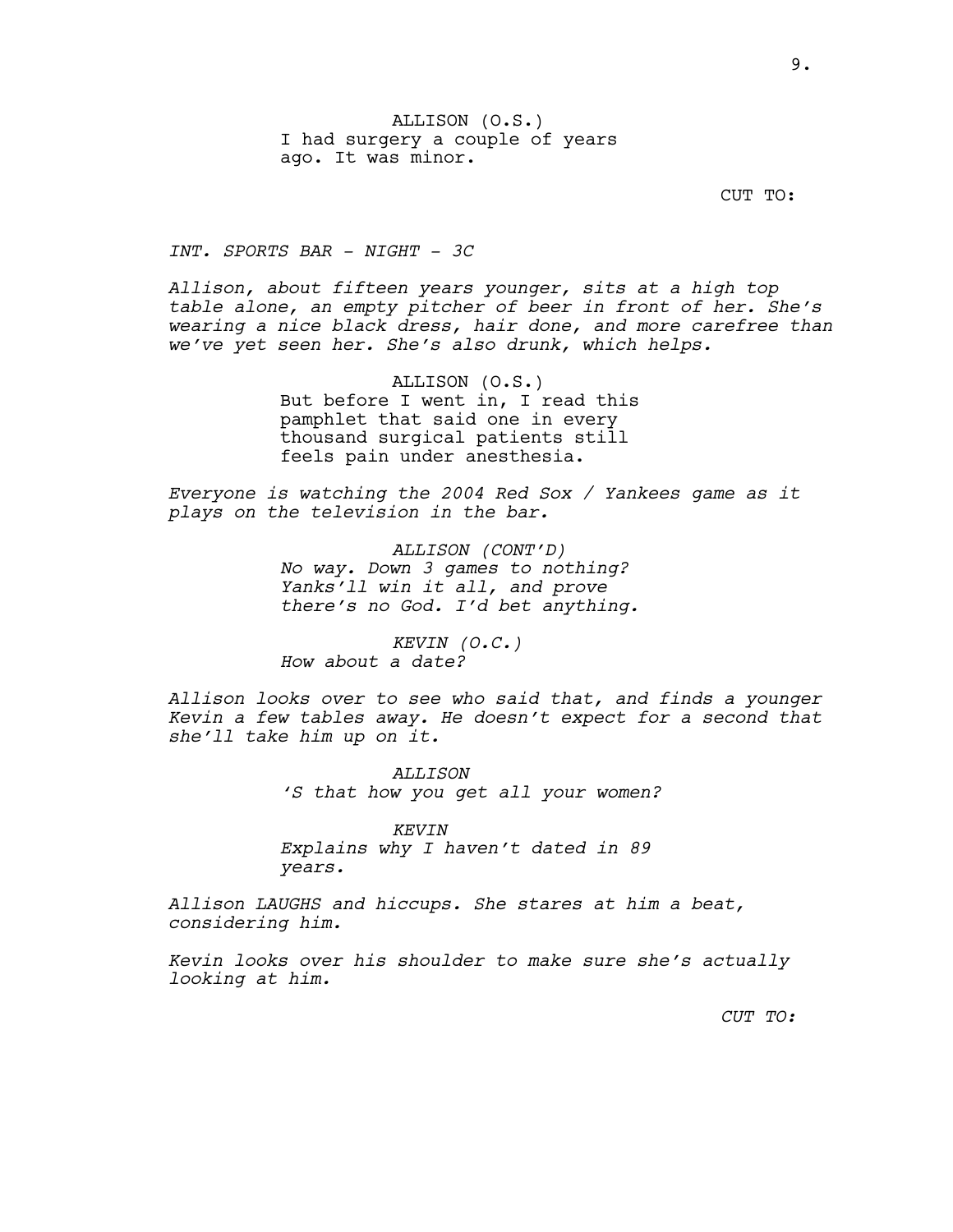*EXT. STREET - NIGHT - 3C*

*Kevin and Allison are walking down a tree-lined, backlot street with hot dogs. Though Allison's isn't eaten at all.*

> *KEVIN I'd hold your hand right now, but I have this condition where they permanently sweat around you.*

*Allison smiles and grabs his hand anyways.*

BACK TO:

EXT. WORCESTER STREET - NIGHT - 1C

Allison smiles a little to herself, then it fades. She hugs her coat closer to her.

> ALLISON (O.S.) Most people just drift off and wake up with one less tumor or appendix or leg. But some people feel every slice.

She goes into a liquor store.

BACK TO:

*EXT. STREET - NIGHT - 3C*

*Allison and Kevin, still holding hands. A car moseys past them and a GUY leans out of the driver's side window.*

> *GUY (to Allison) DAT ASS.*

*And the car speeds off. Kevin immediately takes off after it.*

*KEVIN HEY DAT'S NOT YOUR ASS TO APPRECIATE, PAL!*

*But he's slow and has to stop. He throws the remainder of his hotdog in the direction of the retreating car.*

> *KEVIN (CONT'D) He got the message.*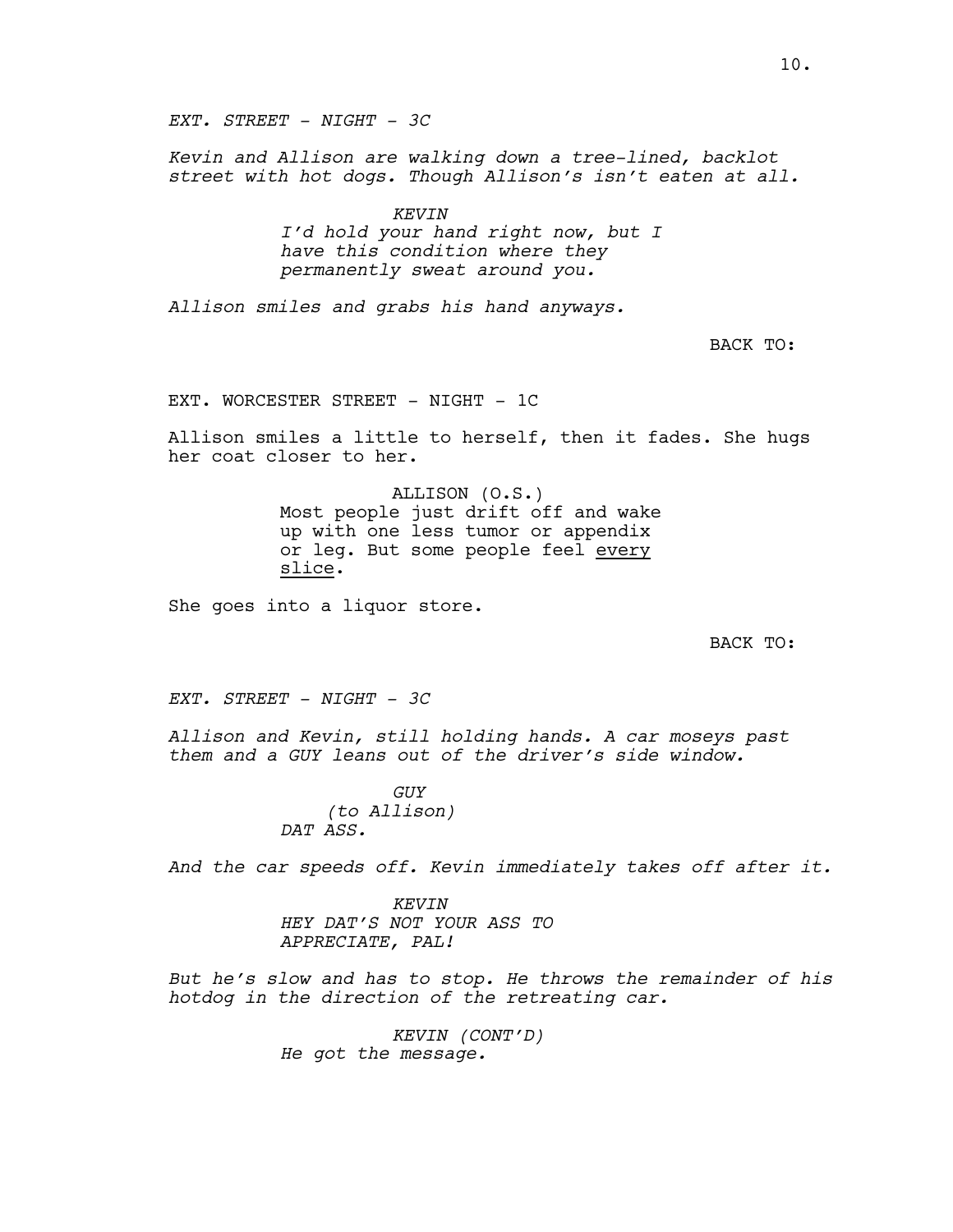*INT. KEVIN'S HOUSE - LIVING ROOM - NIGHT - 3C*

*Allison sits in her small living room with four other WOMEN, all about her age. Snacks and wines of the lighter variety cover the coffee table.*

*Everyone looks a little uncomfortable, and we see it's because Kevin has wedged himself into the middle of the cramped couch between two of Allison's friends.*

*He throws his hands up, frustrated at the television.*

*KEVIN He can't seriously be giving a rose to Brandy.*

*INT. KEVIN'S HOUSE - BEDROOM - NIGHT - 3C*

*Allison is sleeping with an eye mask on as Kevin is jumping up and down at the end of the bed, trying to get Allison's attention.*

> *KEVIN Sex, please! Sex, please!*

*Allison doesn't stir.*

*KEVIN (CONT'D) It's your birthday, I want sex!*

*PETER (O.C.) (through the wall) Not how that works.*

*BACK TO:*

EXT. WORCESTER STREET - NIGHT - 1C

Allison exits the liquor store with cash, a 40 oz, and a scratch off. She immediately scratches the ticket, holding her breath, but it's worth nothing. Her shoulders sag.

> ALLISON (O.S.) They have hands digging around in their chest cavities or wherever...

She tosses the ticket on the street, then cracks open the 40 and glugs. She keeps walking. Her final destination is elsewhere.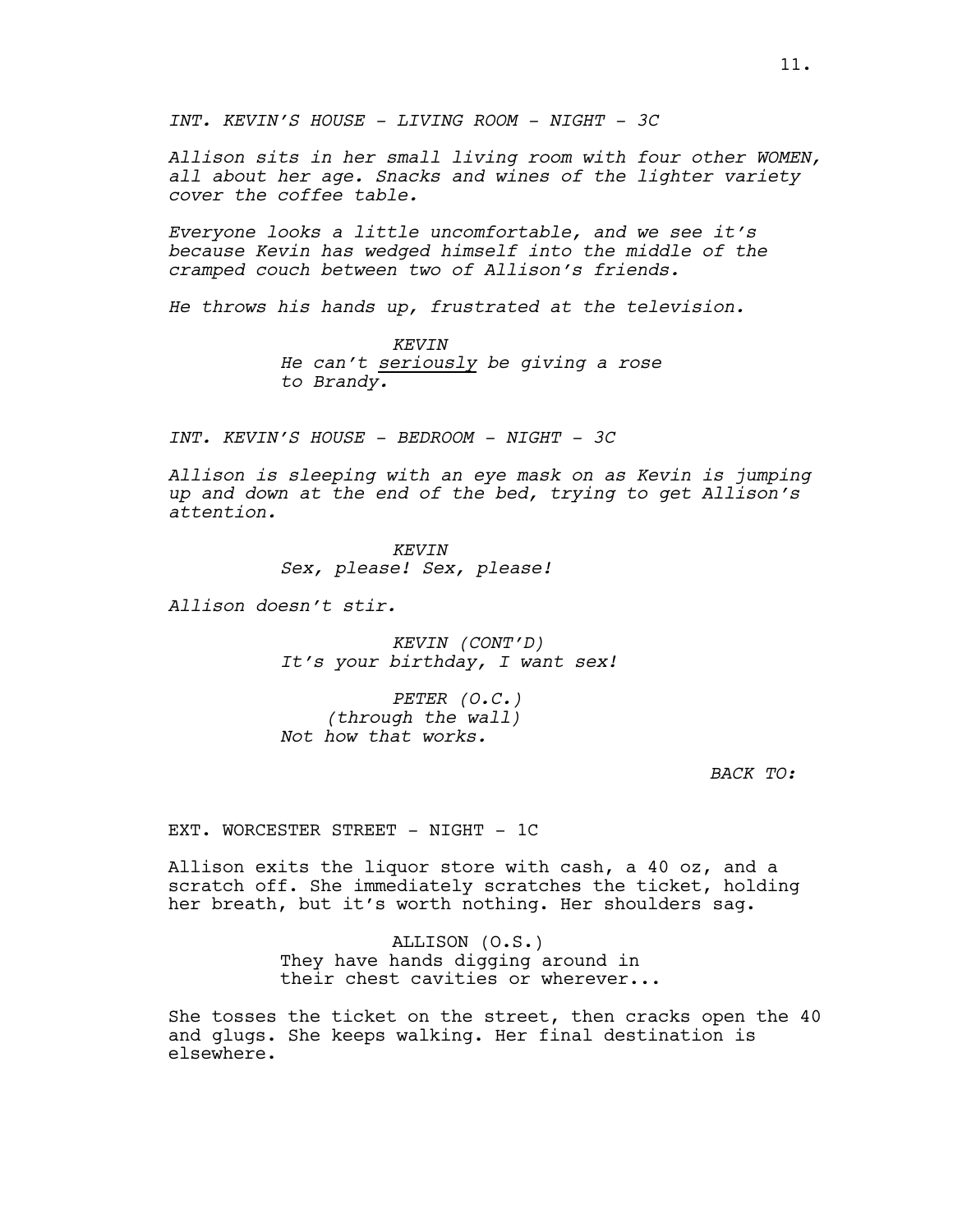She passes a greasy spoon diner, BEV'S, and pauses. She's noticed a HELP WANTED sign.

> ALLISON (O.S.) But they're trapped, completely immobile. Can't even scream.

*INT. DIY DUI LAW FIRM - OFFICE - NIGHT - 3C*

*From the decorations around the room, it looks like there was a Christmas party well underway, but the room is only occupied by three people:*

*Allison, who looks different than we've seen her. Professional-adjacent in a TJ Maxx suit.*

*She stands before a buttoned-up OLDER WHITE MAN, eyes cast down. And there's Kevin next to her, sheepish, absolutely drenched in some viscous-looking substance.* 

*It's not totally clear what happened, but no one looks pleased.*

> *OLD WHITE DUDE Allison, I think it's best if you don't come to work on Monday. Or ever again.*

## *KEVIN*

*Listen, buddy--*

*Kevin takes a step forward, but slips on whatever he's covered in and grabs onto the older guy. They both fall with a SPLAT.*

## *BACK TO:*

EXT. MAIN STREET - NIGHT - 1C

Allison, jaw set, moves on from the diner.

*INT. KEVIN'S HOUSE - BEDROOM - NIGHT - 3C*

*Kevin and Allison kiss on their bed. Kevin is wearing a shirt and boxers. Allison looks like a goddamn goddess in whatever she's wearing.*

*BACK TO:*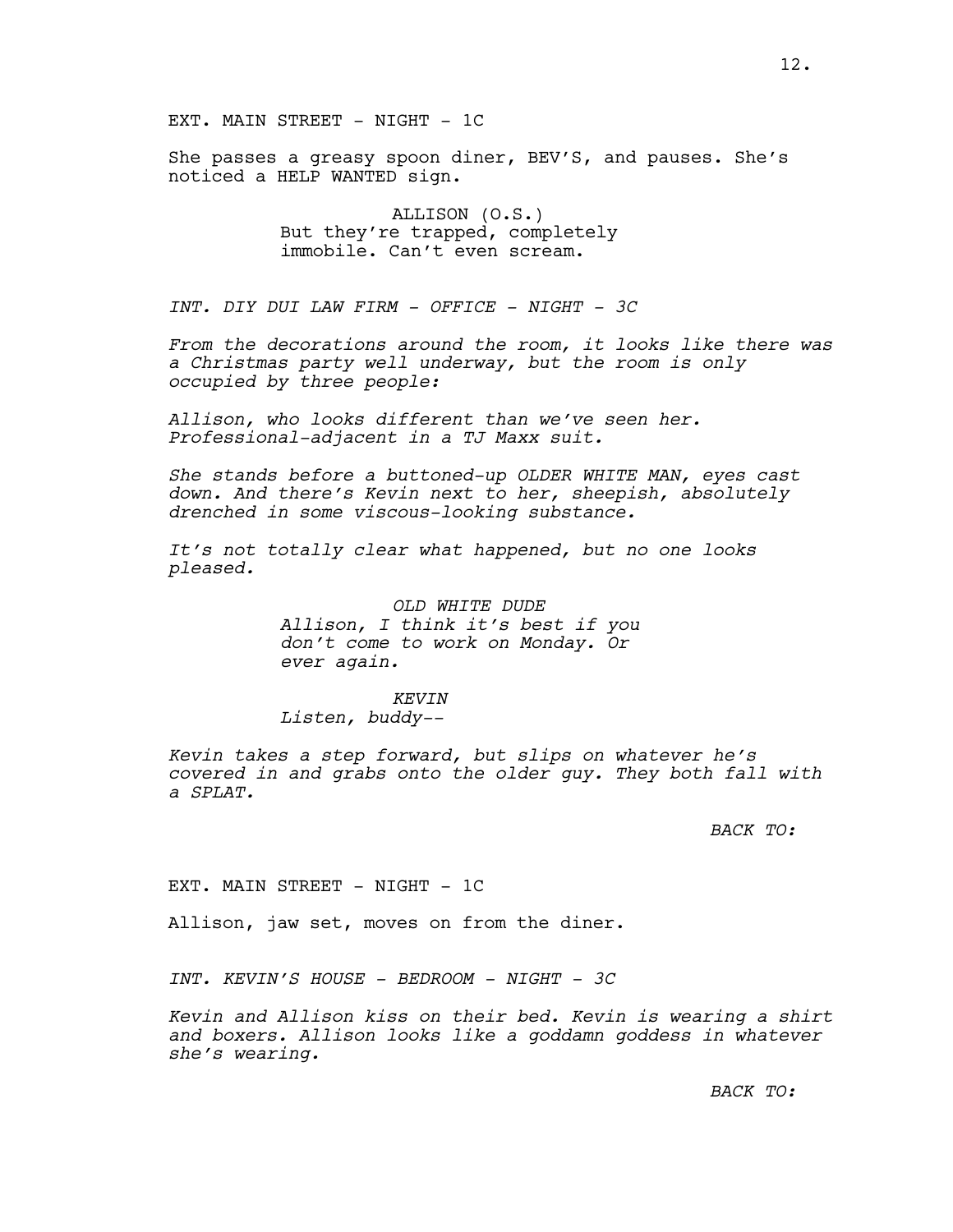Allison walks the dicey streets of the neighborhood.

ALLISON (O.S.) I didn't feel anything when I was under.

Worcester RESIDENTS are hanging out idly on their stoops, staring at Allison as she passes. She doesn't look like she belongs here, but she's also not intimidated by the neighborhood.

She pulls out her cell phone and turns it OFF.

CUT TO:

*INT. KEVIN'S HOUSE - LIVING ROOM - DAY - 3C*

*Allison and Kevin are standing in their living room, midfight, as two COPS leave, shaking their heads.*

> ALLISON (O.S.) But I kind of think that the one in a thousand is lucky.

*KEVIN --I'm not tracking you. At least not anymore than the government is. But the GPS said you were on the highway towards Philly. Of course I called the cops!*

*INT. KEVIN'S HOUSE - BEDROOM - NIGHT - 3C*

*Kevin is on top of Allison in bed. T-shirt still on.*

*INT. KEVIN'S HOUSE - LIVING ROOM - NIGHT - 3C*

*Kevin and Allison sit in front of the television. The coffee table is once again covered in snacks and chilled wines. But Kevin has the couch to himself. Allison sits alone to the side.*

> ALLISON (O.S.) I mean, at least they're aware.

*KEVIN No! You can't give her a rose, she has a nanny.*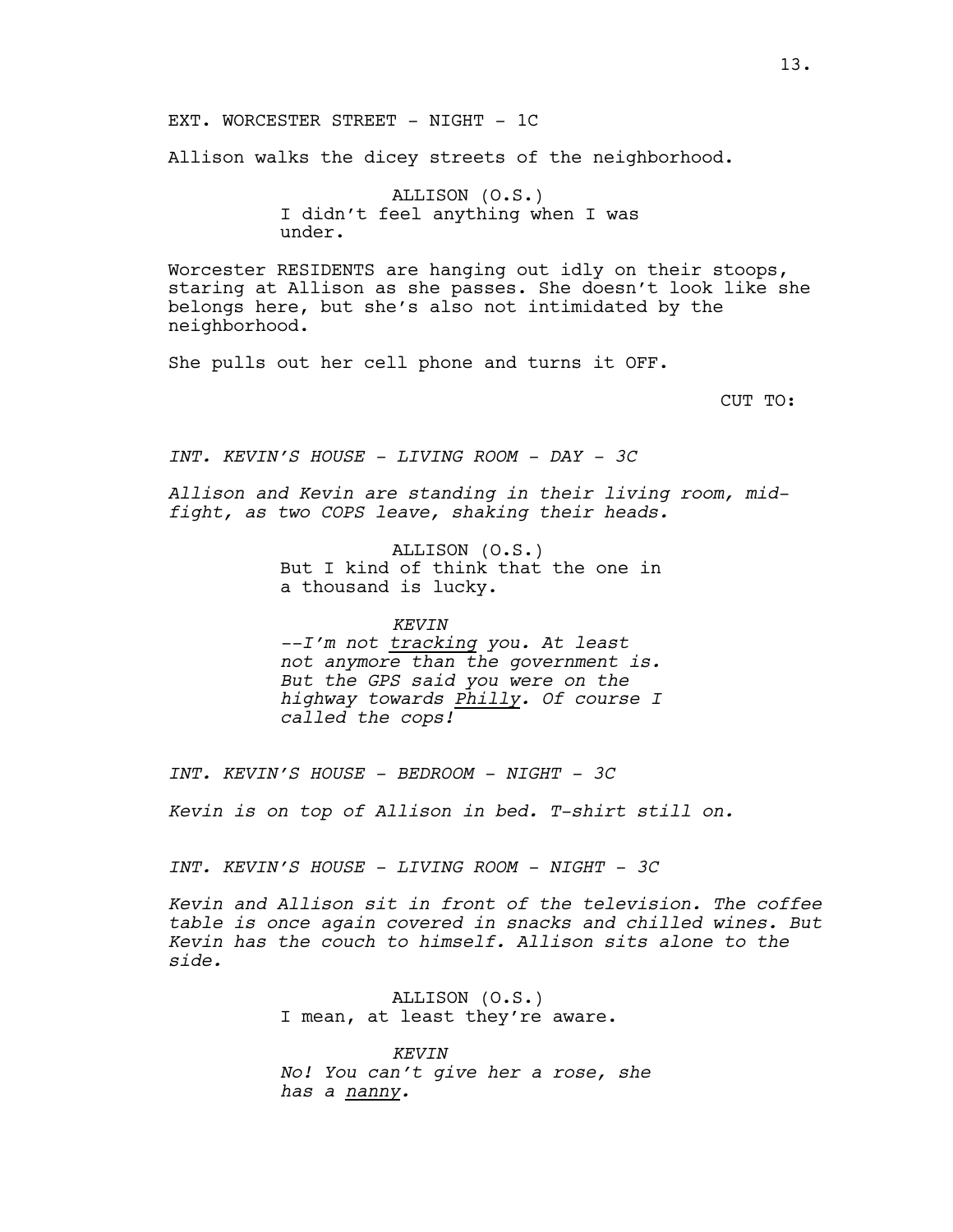*Kevin rolls off of Allison, finished and breathing hard. Shirt still on. Shirt always on.*

## *KEVIN*

*Seven and a half out of ten stars.*

EXT. WORCESTER STREET - NIGHT - 1C

Allison is musing to a Casey Affleck-looking guy on the corner, MARCUS.

> ALLISON The rest of us? We just sleep. Completely oblivious of what's being taken from us.

Marcus looks at her like she's a long division problem.

MARCUS This numbs shit, but not like that.

Allison stares at him a beat, tired. She low-key hands him the cash and gets a small bag of cocaine in return. She wets her pinky, dips it in the bag and spreads it across her gums.

> MARCUS (CONT'D) Bitch, not here.

**ALLISON** Shut the fuck up, Marcus.

She pockets the bag and walks away.

EXT. KEVIN'S HOUSE - NIGHT - 1C

Allison ascends the stairs to her row home. A few yards away next door, a woman (30s, big hair, adorned in bright colors) smokes on her front stoop. This is PATTY O'SULLIVAN.

They barely make eye contact as Allison passes.

PATTY

Hey.

ALLISON

Hey.

Allison takes a beat. She licks her gums and heads inside.

#### **END OF ACT ONE**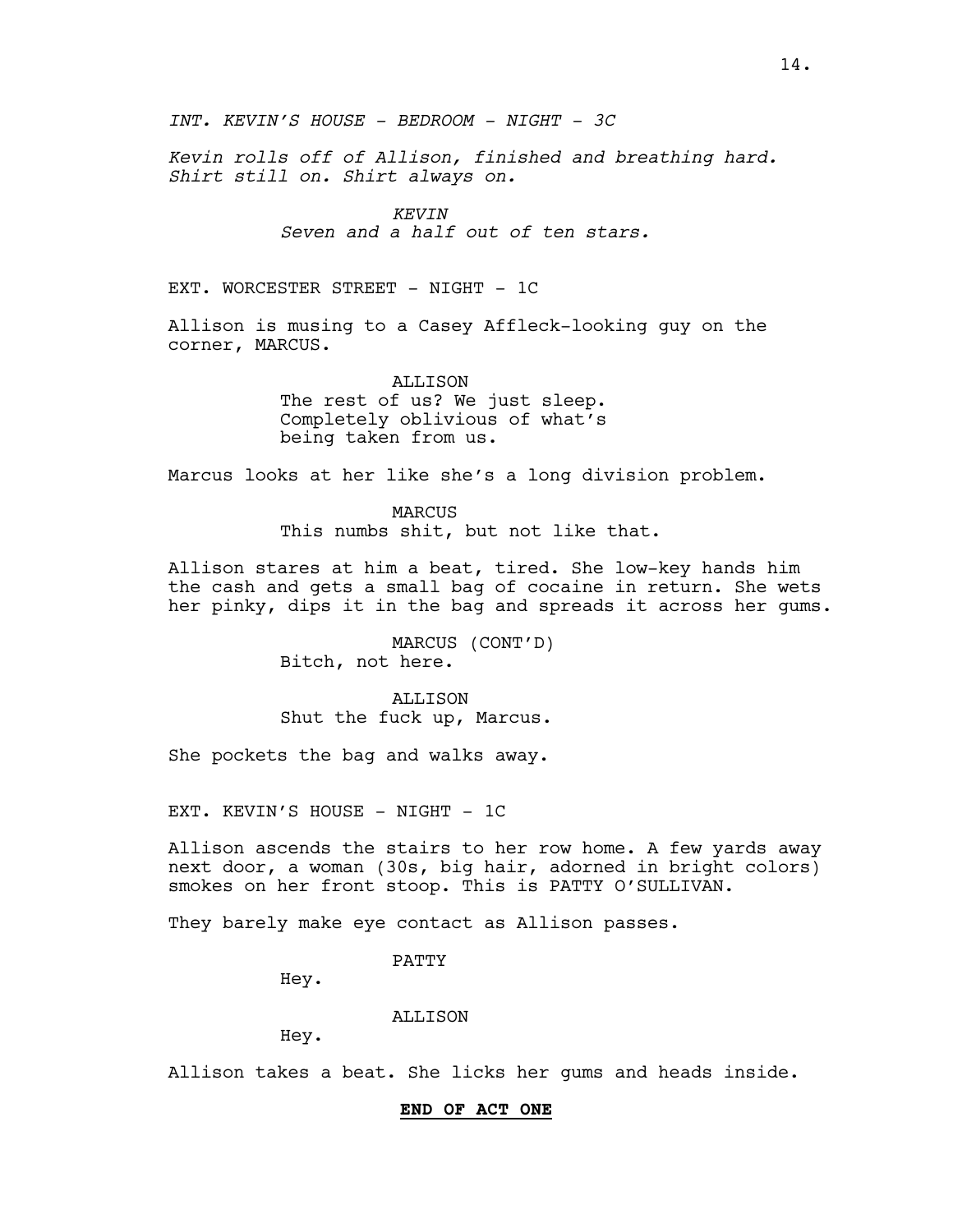#### **ACT TWO**

*INT. KEVIN'S HOUSE - BEDROOM - NIGHT - 3C*

*Kevin sits on the edge of the bed, getting undressed. Though his version of undressed is boxers, gray t-shirt, and socks.*

> *KEVIN I'm just saying, you could have picked up the case of beer while you were out.*

*Allison comes out ready for bed, still looking gorgeous. She probably has lip gloss on.*

> *ALLISON I picked up the first case of beer that you stole. This is now your job.*

*KEVIN Think I can get worker's comp for this, too?*

*Allison CHUCKLES at his joke. She passes a rough hole in the plaster.*

*ALLISON*

*What's this?*

*KEVIN*

*(by way of explanation) Sports Center just keeps airing highlights from the last Super Bowl. I was channeling my frustration in a healthy way.* (beat) *Besides, that's a great hole. Clean. Means I'm buff.*

*She gives him a look.*

*ALLISON This place is definitely made of crate paper.*

*They climb into bed and share a perfunctory kiss. Allison moves to turn off the light but Kevin stops her.*

> *KEVIN Hey. I was thinking...*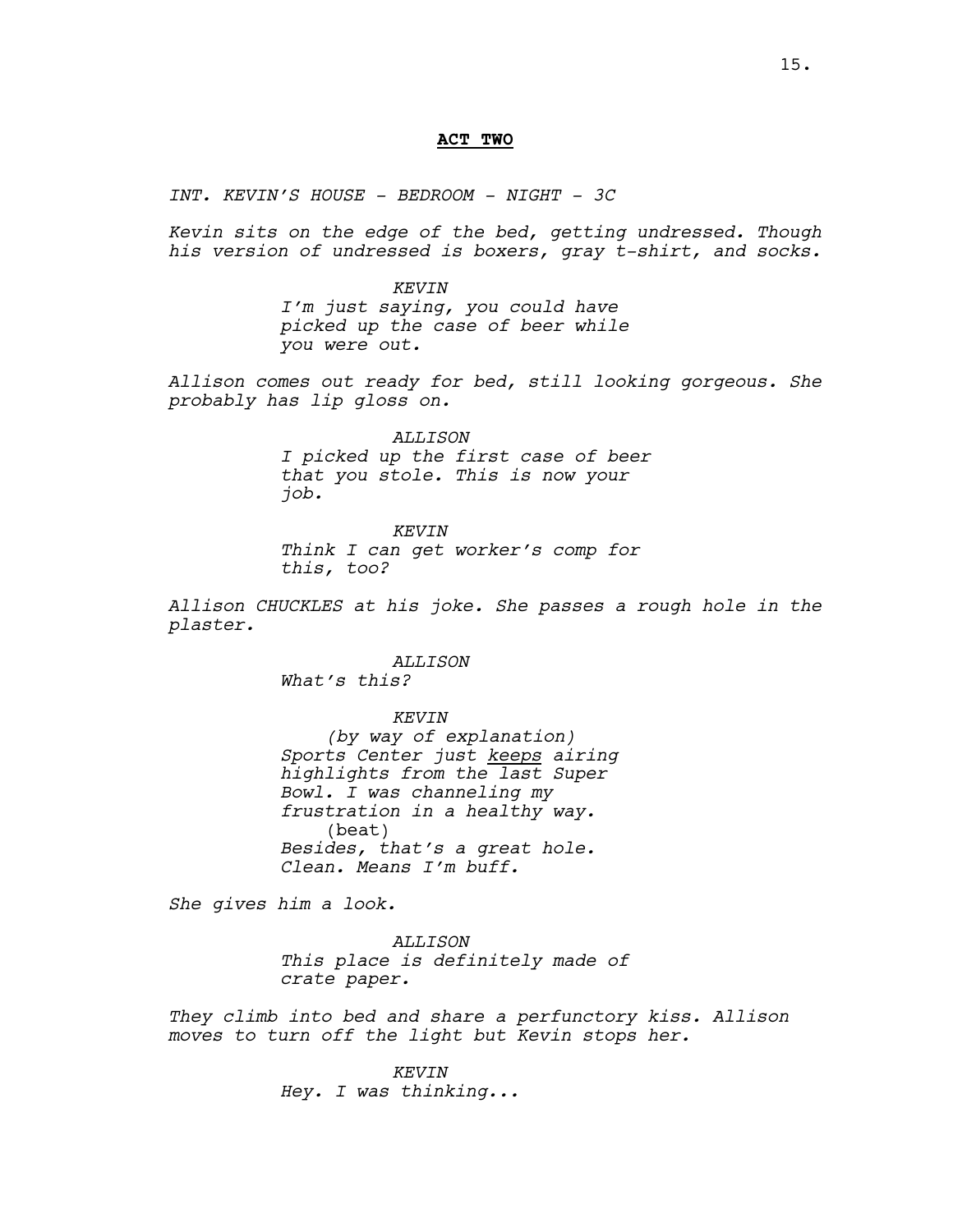*He raises his eyebrows. Allison hesitates.*

*ALLISON*

*Now?*

*KEVIN You are ovulating.*

*ALLISON*

*I am? How do you know that?*

*KEVIN*

*I talked to your gyno and she told me what your cycle is.*

*ALLISON That's supposed to be confidential.*

*KEVIN Why wouldn't you want me to know?*

*ALLISON*

*It's weird.*

*KEVIN*

*So now it's weird for a man to know what time of the month to have the kitchen stocked with Mallowmars?* 

*ALLISON*

*You always have the kitchen stocked with Mallowmars. And I don't eat them.*

*KEVIN*

*It's the thought that counts. Besides, if it were up to you to figure this stuff out, we'd never get pregnant. You're not great with numbers.*

*ALLISON I did the books for DIY DUI.*

*Kevin gives her a LOOK.*

*ALLISON (CONT'D) It's still good math if the numbers are supposed to be fudged.*

*He smiles and kisses her. Kevin gets on top of her, shirt still on, and fumbles for the bedside light. He turns it OFF.*

CUT TO BLACK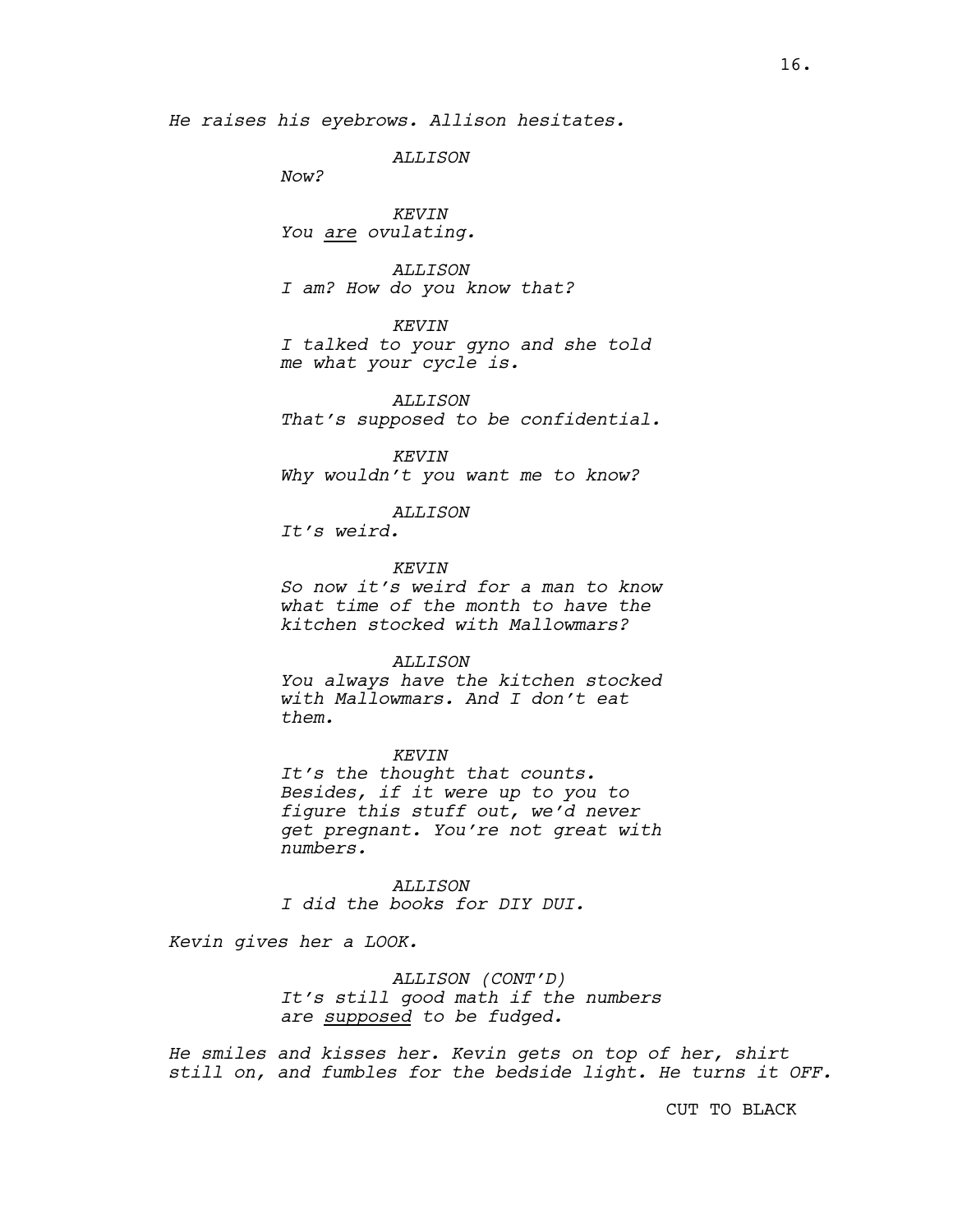INT. KEVIN'S HOUSE - BATHROOM - NIGHT - 1C

A light switch flicks ON, illuminating a small bathroom.

Allison stands in front of the mirror and tames her sex hair. As she fixes herself, she begins to examine other parts of her body, picking at problem areas that don't seem to exist.

She then turns to the side, arching her back in, to create the illusion of a full stomach. Or, more accurately, a full uterus. She puts a hand on her distended mid-section and considers it.

# **ALLISON**

# No fucking way.

Allison bends down and puts her entire arm into the cabinet under the sink, groping. She emerges with a pack of birth control pills.

She pops one out, and swigs it down in a gulp of water from the faucet. She then replaces the pack in the back of the cabinet. This is not her first rodeo.

*INT. KEVIN'S HOUSE - LIVING ROOM - DAY - 3C*

*Kevin and Neil sit in their usual spots on the couch in front of the TV, this time with Patty (the woman from the next stoop over) on a nearby chair.*

> *KEVIN Six out of ten stars. Would not bang.*

*NEIL Are you kidding? She looks like a hot White Walker.*

#### *KEVIN*

*I'm not about used goods. Hard pass on Morning Joe's been-there-donethat coffee grounds.*

#### *NEIL*

*That's a good point. You always make the best points.* 

*PATTY And whether or not Mika would ever touch you is no part of this game?*

*When Patty talks, it's in the same accent. More pronounced, if possible.*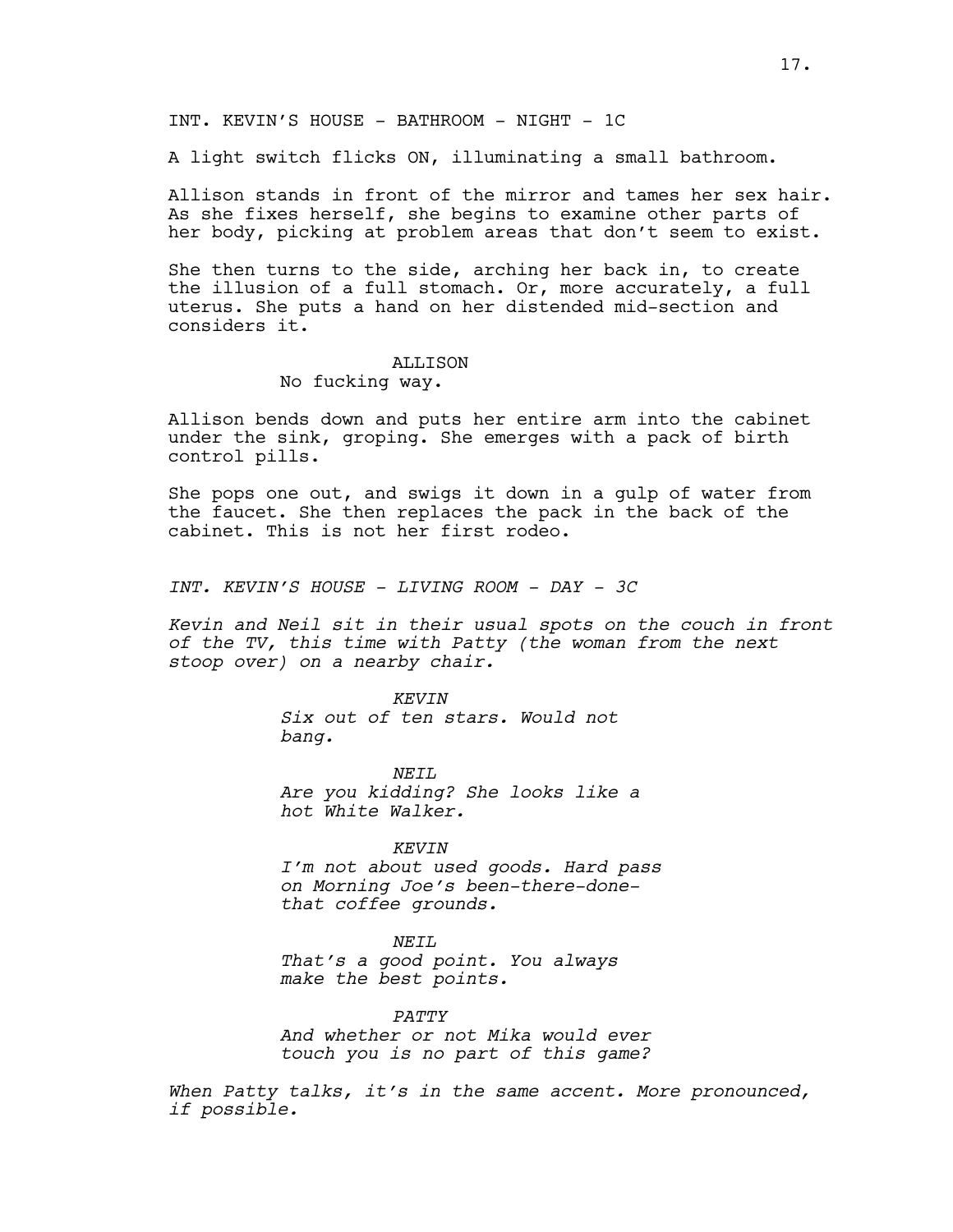*I'm a consistent over-performer.*

*Allison comes down the stairs in workout clothes.*

*PATTY*

*Not arguing.*

*ALLISON (to Kevin) Have you apologized to Clyde yet?*

# *KEVIN*

*Yup.*

*ALLISON Then why are there more garbage bags on the lawn?*

## *KEVIN*

*I didn't say he accepted the apology.*

*ALLISON So not only is he refusing to pick up our trash, but he's now throwing other people's crap on our lawn? Kevin, we're gonna get fined.*

#### *KEVIN*

*I'll figure it out, don't you worry.*

*ALLISON Please, please just buy him a new case of beer.*

*KEVIN*

*Roger that.*

*ALLISON*

*Thank you.*

*She picks up her purse and a mat.*

*ALLISON (CONT'D) Okay, I'm going to yoga.*

*KEVIN Gotta keep it tight.*

*NEIL*

*Amen.*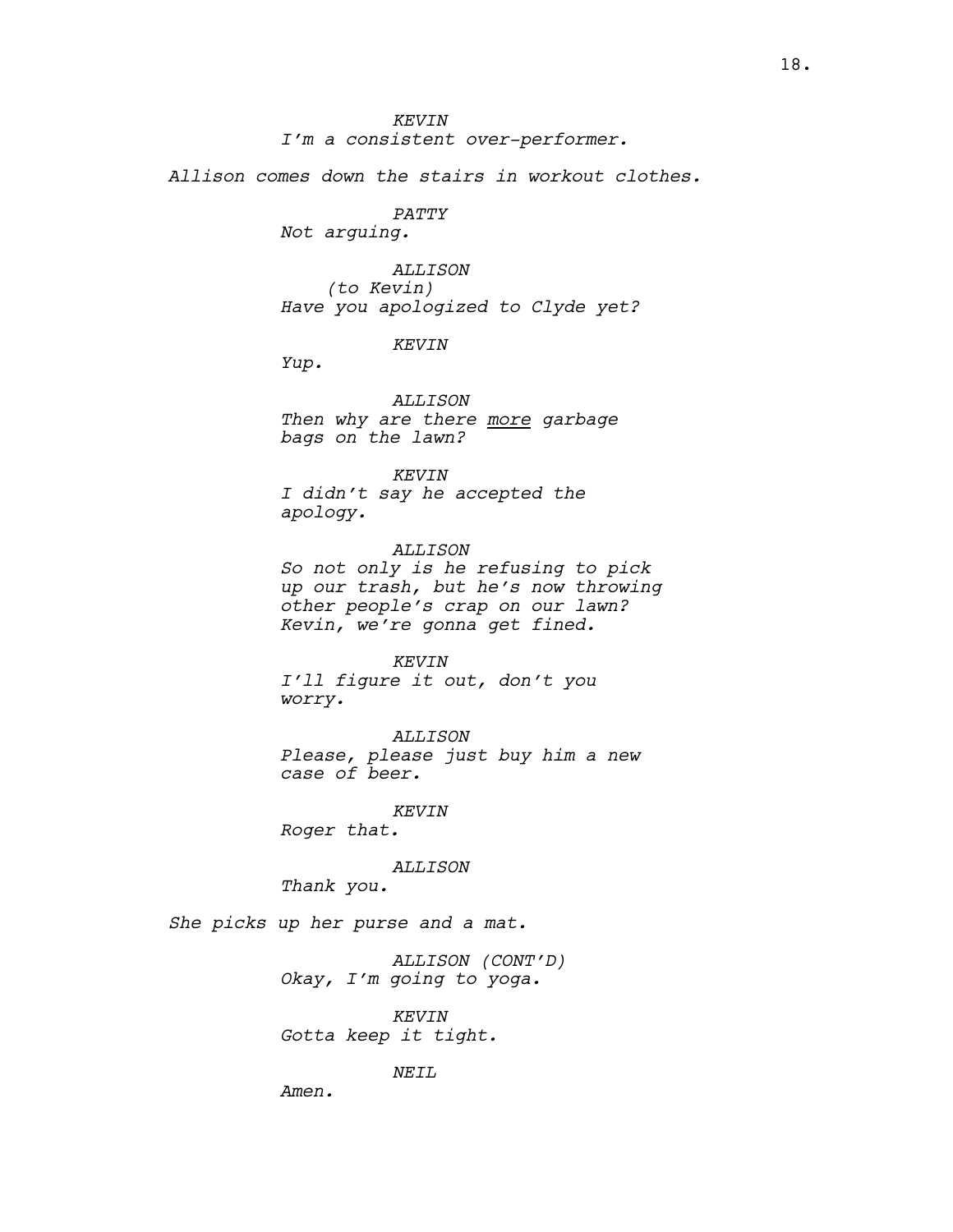*Patty looks the two men up and down.*

*PATTY I've never seen anything looser in my entire life.*

*KEVIN You're so shrill. You need a man in your life to keep you in check. (beat, nods to Neil) Other than your brother.*

*NEIL God knows I've tried. She doesn't respect my authority.*

*PATTY You have no authority. You live with me. You're supported by your little sister.*

*NEIL The safety I provide by living there is priceless.*

*PATTY I'll try to remember that the next time you steal cash from my purse.*

*NEIL Come on, Kevin. Let's go next door and leave the ladies to themselves. Since they can do everything on their own and don't need a man ever.*

*They try to make a show of getting up, but it's difficult for both of them. Neil is able to extricate himself from his seat first and pulls Kevin up to go with him.* 

*They jut out their chins in defiance as they go.*

*KEVIN Good luck opening any salsa jars while we're gone.*

*ALLISON Don't forget the--*

*Neil and Kevin walk out the front door and--*

SMASH TO: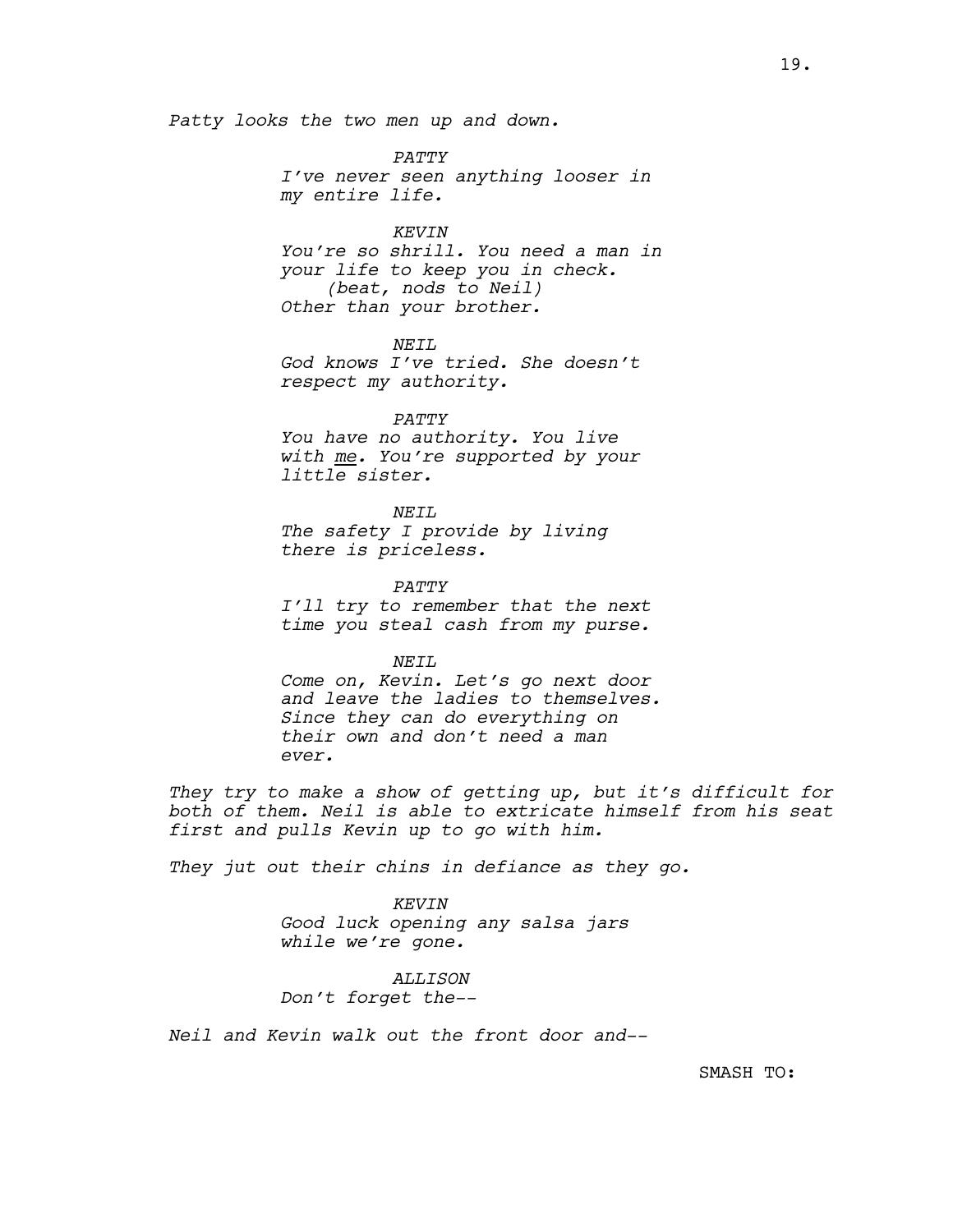# **ALLISON**

Beer.

Allison and Patty are left alone in the living room. The space is darker. Silent.

They stand a room's distance apart and do nothing to close the gap. Allison decides she should speak.

> ALLISON (CONT'D) Can I get you a cup of coffee? We got one of those Keurig machines now.

Patty barely meets her eye.

ALLISON (CONT'D) It's no Dunkie's but it's pretty good. Cream, sugar, right?

PATTY (curt) I don't drink coffee.

ALLISON

Ah.

Another HEAVY silence drops. These two women don't know each other in the least.

> PATTY So yoga. Is that, like, a big part of your day?

> > ALLISON

Excuse me?

PATTY I always wondered what it's like to have the day to yourself. (beat) Every day.

A small break in Allison's expression. She recovers.

ALLISON (Stepford) It's a full time job keeping up with Kevin.

Patty almost looks disappointed.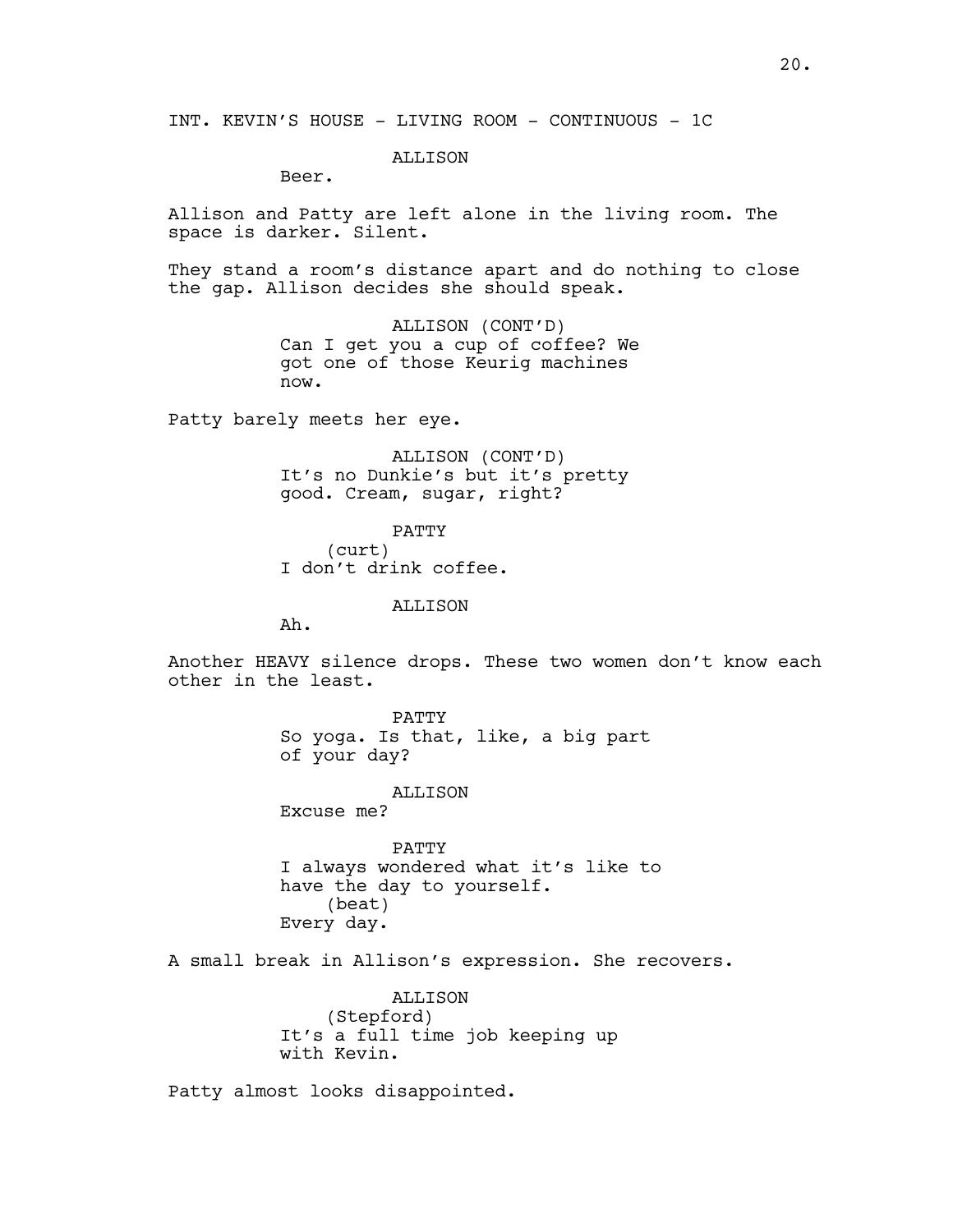PATTY Mm. I bet. (beat) See ya.

Patty leaves. Allison looks down at her yoga clothes, reconsidering them.

EXT. MAIN STREET - DAY - 1C

Allison walks with a yoga mat under her arm. She passes that same diner, BEV's, displaying a HELP WANTED sign. She backtracks.

She considers the sign, then looks up at the gaggle of women with yoga mats heading into a storefront down the street.

She takes a deep breath and she walks into the diner.

INT. BEV'S DINER - DAY - 1C

Allison sits in a booth, tapping her nail on a sturdy ceramic mug. She takes a nervous sip of her coffee. She makes a face; it's good. This coffee may be the best thing in her life. She takes another sip.

Mid-swig, SAM BEVERLY (35, handsome in a rustic, could-be-the-Brawny-Guy kind of way) sits down with a clipboard in front of Allison. She looks up at him and chokes on her coffee.

> SAM It's no Dunkie's, but I didn't think the coffee was that bad.

Allison wipes her mouth and coughs.

ALLISON No, no. Not bad. Just...hot.

Sam smiles.

ALLISON (CONT'D) (still coughing) What are you doing here?

SAM I heard you're looking for a job at my diner.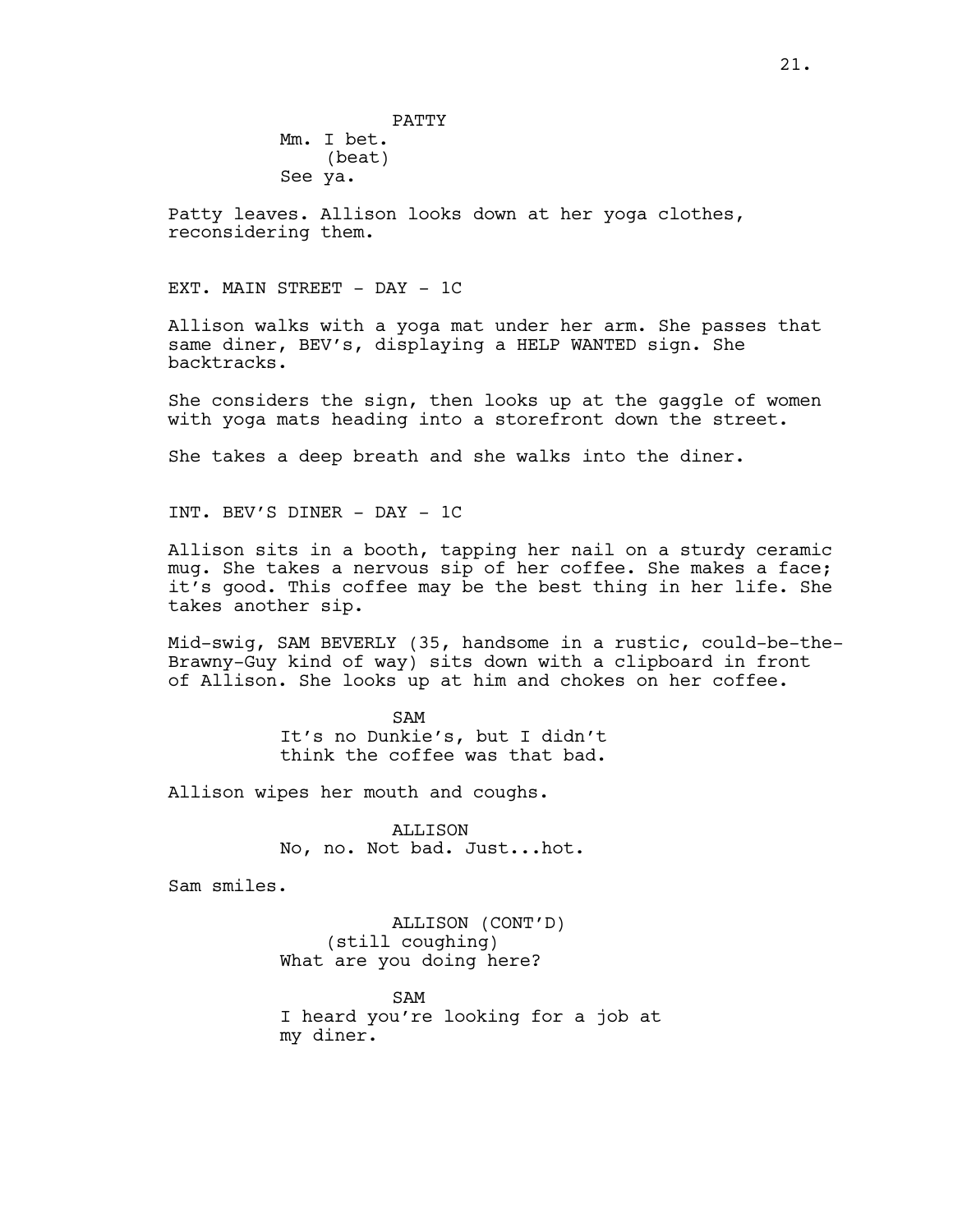SAM

I was told that people respond more to diners where they think there's a woman cooking the food.

ALLISON Can't imagine why that is. Well, I'll be running away now.

She moves to leave but Sam stops her.

SAM You don't want to interview?

ALLISON

Like you'd actually consider hiring me.

SAM I need a waitress. High school was a long time ago.

ALLISON (defensive) Not that long.

SAM First question: Do you have any experience waiting tables?

Allison gives him a look--he already knows her answer.

ALLISON Newton Yacht Club wait staff, summers after junior and senior year.

SAM Right, good. And you enjoyed the work?

**ALLISON** Well the staff had fun.

They share a small smile.

ALLISON (CONT'D) But waiting on the wealthy-adjacent wasn't exactly my calling--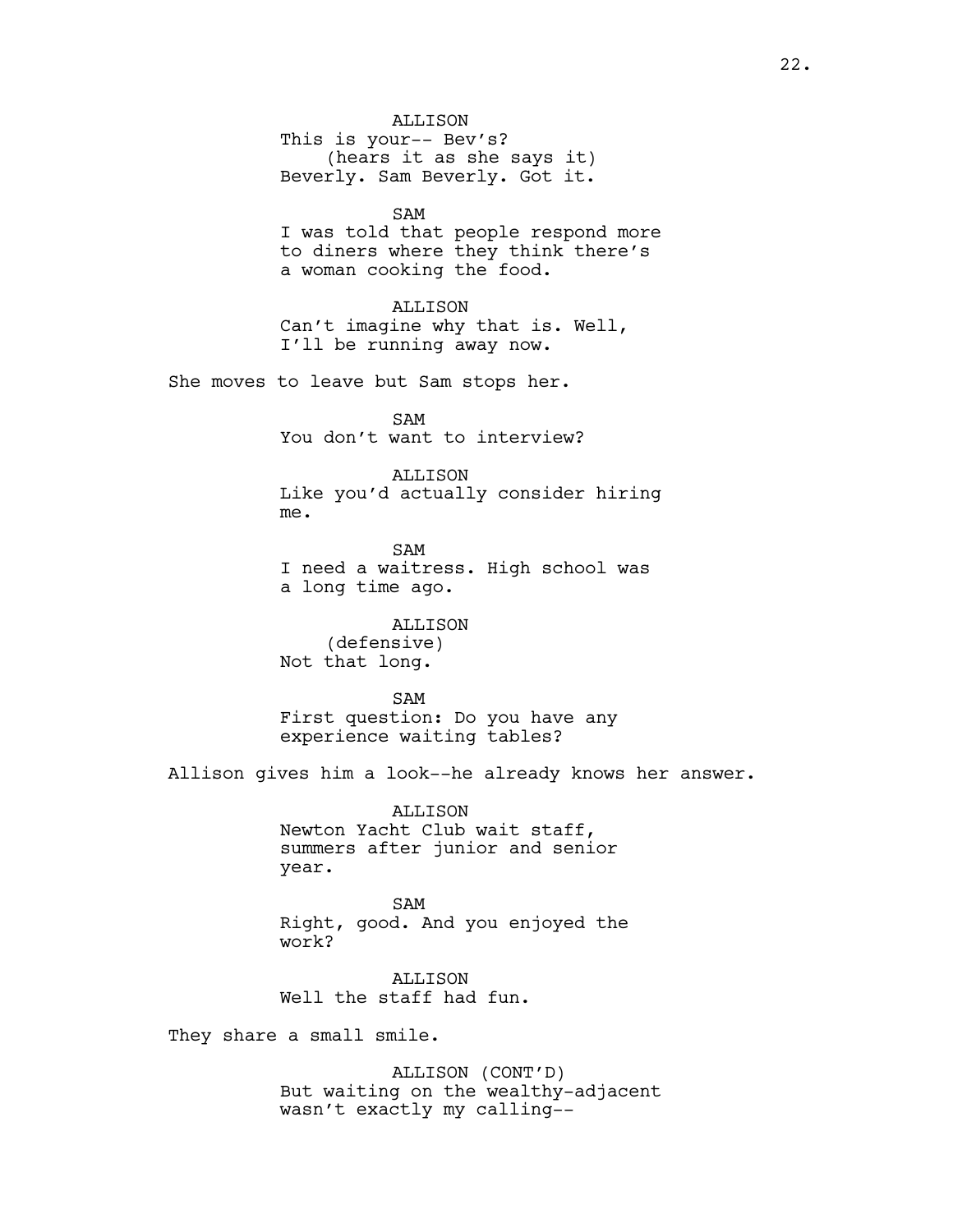SAM And what was? Your calling?

She's caught off-guard.

ALLISON I--I'm not sure. I had a job for awhile, but it's been a long... I think I'd settle for a purpose. (beat) Even if it's pouring coffee.

SAM

Sure. I get that.

Allison stares at him. Maybe like she used to.

SAM (CONT'D) And--last Q--when you were working at the yacht club, did you find that you were adequately able to deflower, then ghost any naive bus boys?

Spell broken.

ALLISON Alright, thank you.

SAM (pointing to the clipboard) What? It's on the form.

She stands. So does he.

ALLISON Good luck finding your waitress.

SAM Hey, it was a joke.

ALLISON I have to get home.

SAM

You have to?

ALLISON This wouldn't work out, anyway. The hours I could get away with...

Sam's brow furrows. It's an odd choice of phrase.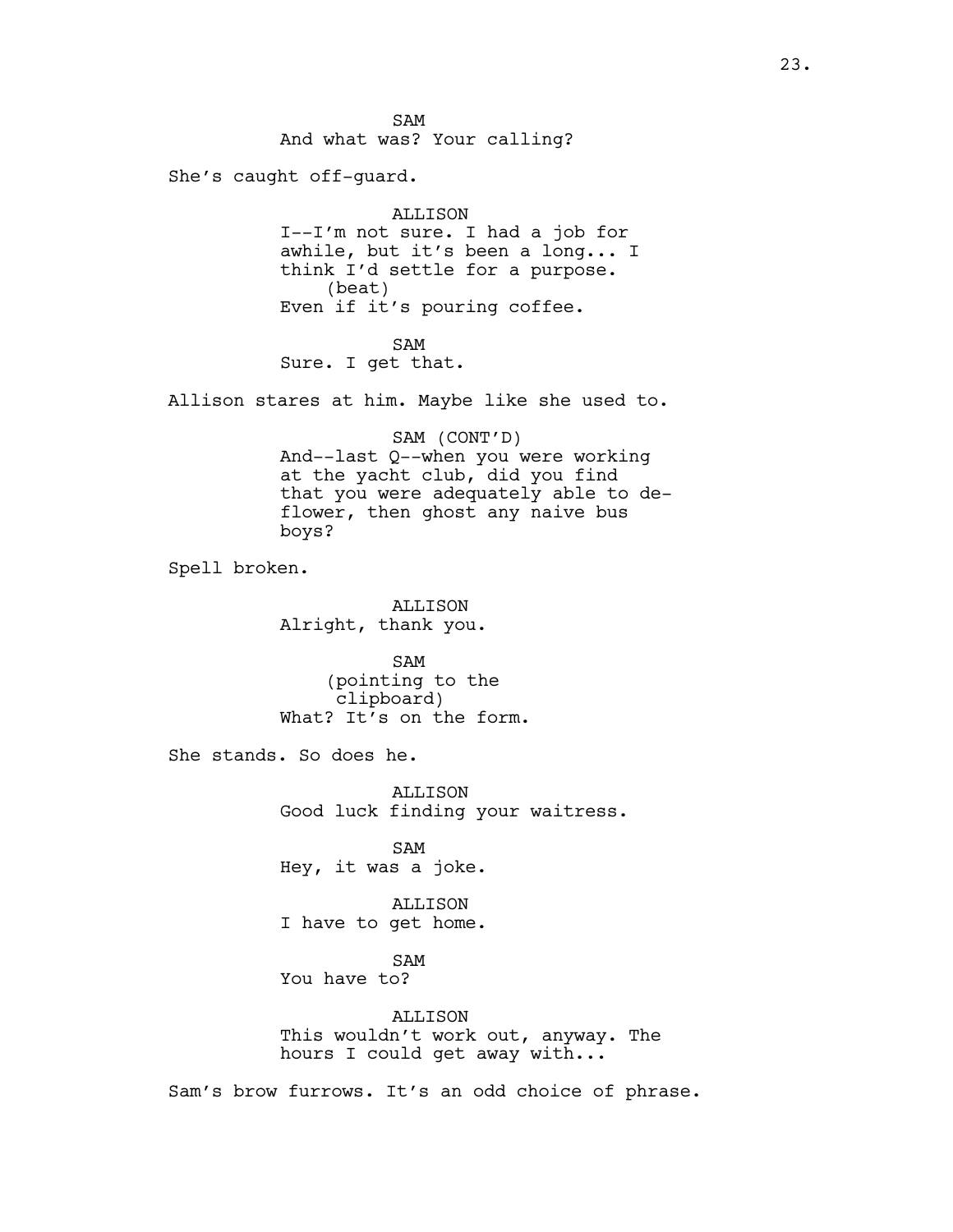ALLISON (CONT'D) I can't work long shifts or even all that often.

Allison moves to leave and Sam stops her. She glances into his eyes and gets stuck there.

> SAM Didn't the sign say sporadic help wanted?

She smiles and looks down at his hand on her arm. Then she promptly PASSES OUT.

CUT TO BLACK.

INT. BEV'S DINER - MOMENTS LATER

Sam stands over Allison.

SAM Hey, hey. Allison. You alright?

Allison blinks until she remembers her surroundings.

ALLISON Oh yeah, it's cool. I'm fine.

She is on the floor of a diner, so that rings pretty false. Sam helps her up.

ALLISON (CONT'D)

Sorry.

SAM Don't apologize. Not unless you sue my diner for your head trauma.

Allison puts her hand to her head--trauma? She comes away with some blood. Oh.

ALLISON

Oh, god.

He helps her back into the booth. She tries to stem the bleeding.

> SAM You just grazed it, I think it's okay. But sit up here. Have you eaten yet today?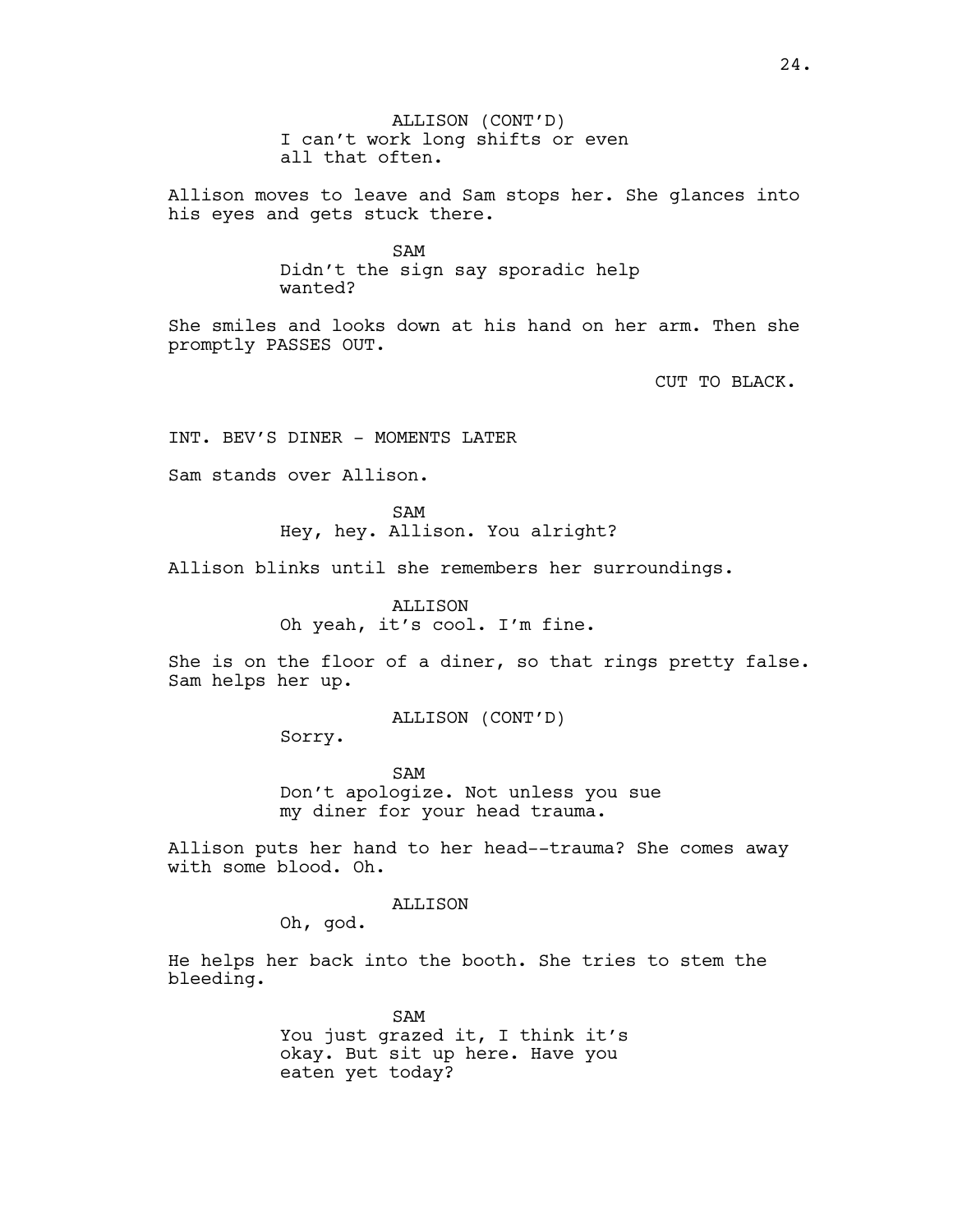ALLISON

Guess not.

SAM I'll whip up some eggs.

ALLISON Thank you. Really.

SAM Don't worry about it. My wife faints basically once a month from cramps; I'm a pro.

Allison looks confused while she processes what he's said.

She looks at Sam anew, a horror dawning on her. She gets up from the booth.

> ALLISON I'm sorry, you know what? I have to get going. I have...a meeting.

SAM (holds up her resumé) You haven't had a job for ten years. And you have blood running down your face.

**ALLISON** Just--could you please let this meeting exist?

Allison switches the hand covering her bloody head, grabs her mat and hurries off.

> ALLISON (CONT'D) Sorry to take up your time.

She runs out the door, leaving a concerned Sam in her wake.

EXT. KEVIN'S HOUSE - DAY - 1C

Allison walks up the front steps of her house, her head now hastily bandaged. She passes the omnipresent Patty on her stoop.

PATTY

Hey.

ALLISON (not looking at her) Hey.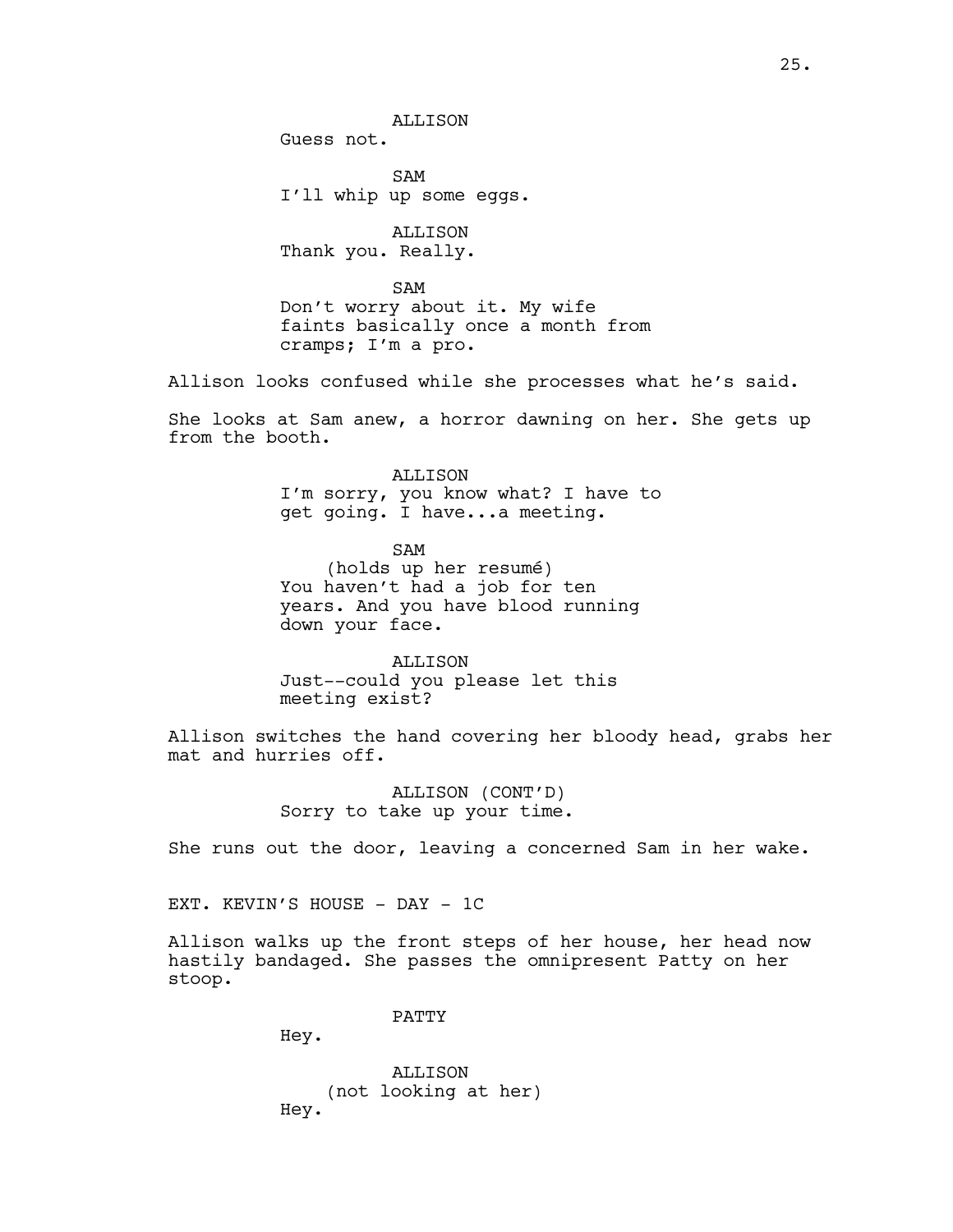Allison hurries into her house.

*INT. KEVIN'S HOUSE - LIVING ROOM - CONTINUOUS - 3C*

*Kevin and Peter are up out of their seats, mid-argument. Full garbage bags are here and there throughout the room.* 

## *PETER*

*(yelling) All you had to do was get a case of beer for the guy.*

# *KEVIN*

*(yelling) So now it's my fault the liquor store banned me from the premises for using their dumpsters? I had to try to get rid of the trash on the lawn--*

*Allison marches past them on her way upstairs to the--*

CUT TO:

INT. KEVIN'S HOUSE - BATHROOM - CONTINUOUS - 1C

Allison bursts into the bathroom and pulls a Rite Aid bag out from under her jacket. From within, she produces three pregnancy tests.

CUT TO:

INT. KEVIN'S HOUSE - BATHROOM - LATER - 1C

Allison sits on the toilet looking at the three now-positive pregnancy tests. She's been crying. But then she smiles. Wide. She looks kind of deranged.

## ALLISON

Fuck.

## **END OF ACT TWO**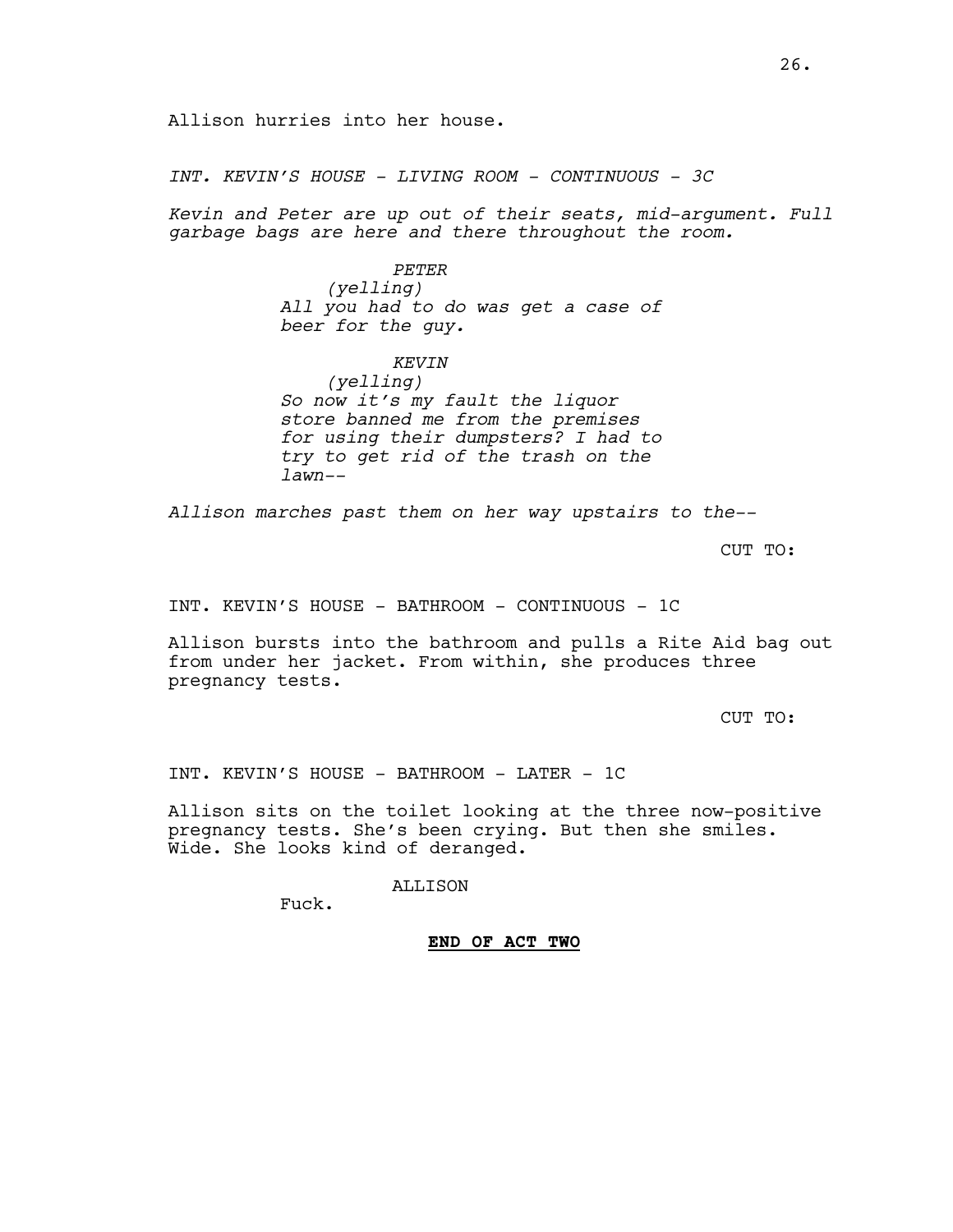# **ACT THREE**

*INT. KEVIN'S HOUSE - KITCHEN - EVENING - 3C*

*Kevin and Neil are in the kitchen. Allison flits about the scene cleaning dishes, the counters, etc.*

## *NEIL*

*Banned?*

*KEVIN Banned. Kareem chased me away from the store with some sort of shaman stick.*

*ALLISON (distracted) Pretty sure it was a broom, Kevin.*

*NEIL Where the hell are we going to get our booze now?*

*KEVIN Next closest liquor store is six blocks away. Can't carry a case of Bud six blocks.* 

*NEIL*

*(has an idea) Start buying Bud Light.*

*KEVIN I start sweating after two blocks and that's when I'm not carrying anything.*

*Allison drops a plate on the ground and it SHATTERS. Everything settles for a moment.*

> *KEVIN (CONT'D) What happened, babe?*

*ALLISON It was wet. Sorry.*

*She bends down to clean up the shards.*

### *KEVIN*

*I didn't even realize you were here. Hey, your GPS said you were downtown yesterday? At that yuppy diner? What's that about?*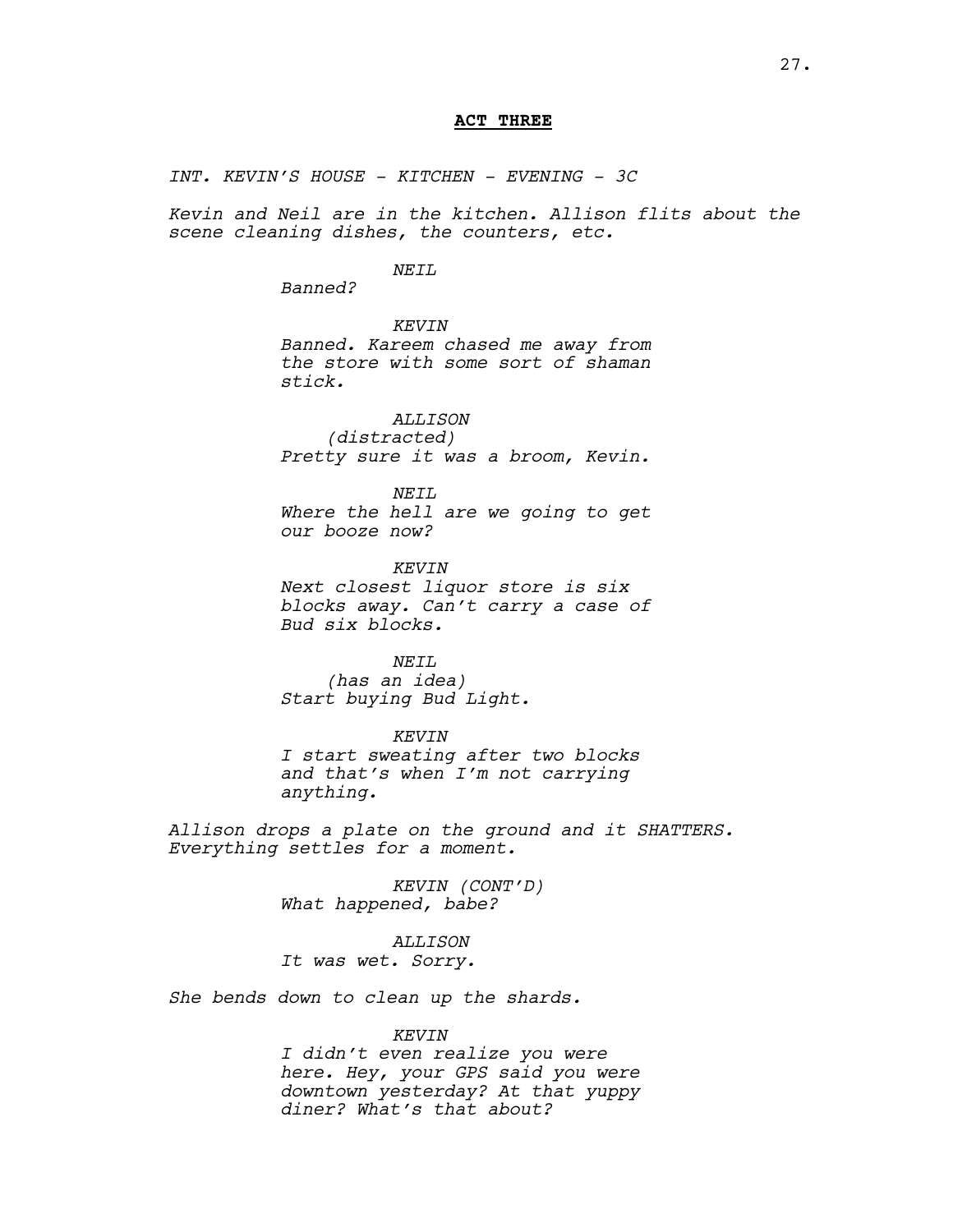*I was--*

*NEIL Heard they're looking for help.*

*ALLISON Yeah. I saw it on my way to yoga and thought--*

*KEVIN Uh uh, veto. Everyone knows that place is a front for organized crime.* 

She tosses the remains of the plate in the trash.

*ALLISON*

*Bev's?*

*KEVIN Gambling, hit men.* 

*ALLISON (making fun of him) Hit men?*

*NEIL It's true, the place is mobbed up.*

*KEVIN Can't have you slinging hash for those types.* 

*She puts a new plate of food down in front of him.*

*KEVIN (CONT'D) You know I'll be back on my feet soon. Both of 'em. It's not your job to worry about money, babe.* 

#### *ALLISON*

*Thanks, hon. (beat) But should I worry about the garbage in our living room or the fact that we're banned from the local liquor store?*

# *NEIL*

*(to Kevin) You need to get 'em outta here, you can always use our trash cans.*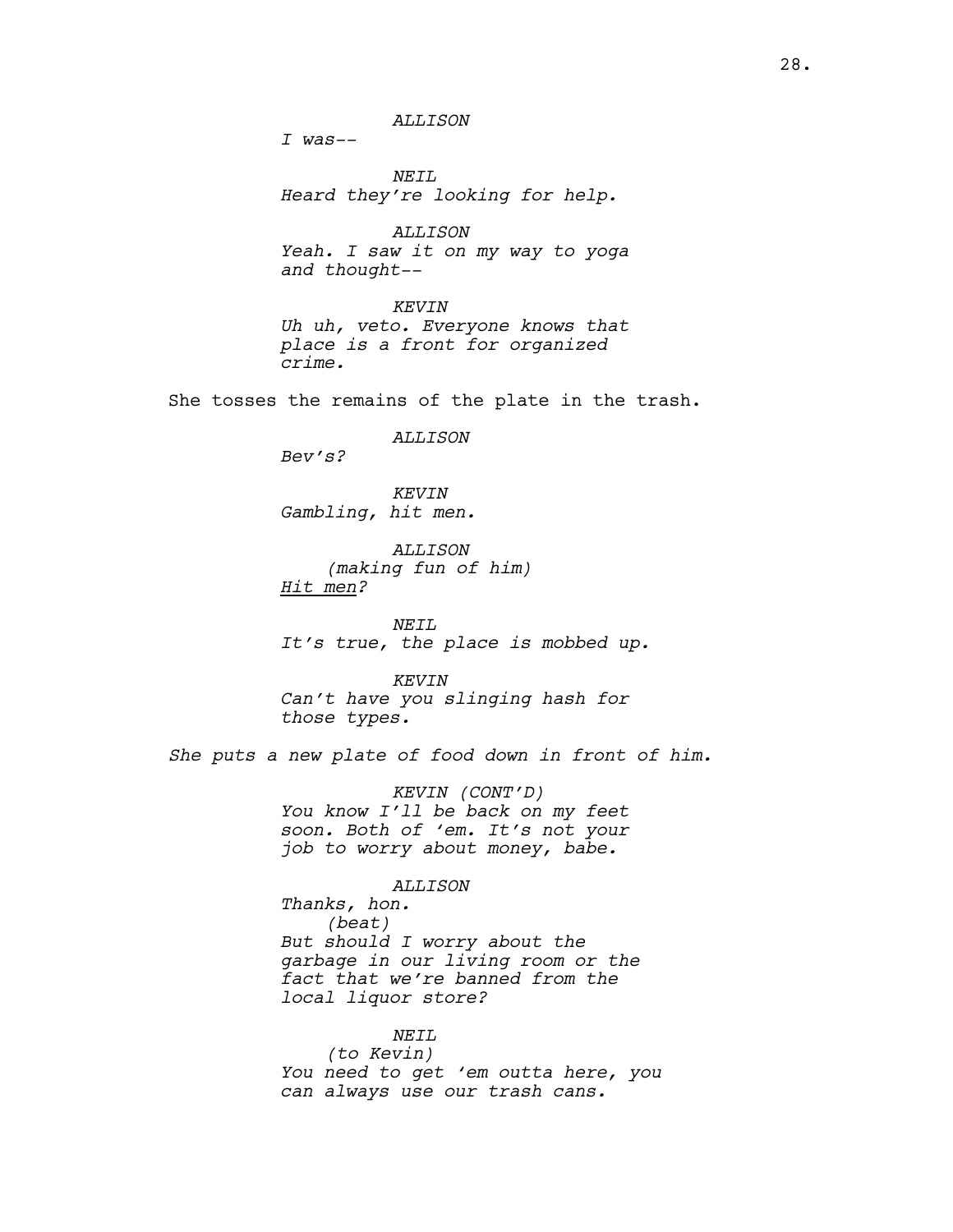*Patty ENTERS through the back door.*

#### *PATTY*

*No you can't.*

# *KEVIN*

*Do you time your entrances to be as bitchy as possible?*

#### *NEIL*

*It's a natural talent. Mom went into labor with her right in the middle of a Sox game. Rude.*

*PATTY*

*Neil, come on. Dinner's ready.*

#### *NEIL*

*Allison made me dinner. And would you just let them use our pails until Clyde cools down?*

*PATTY Much like that ungodly hole in your* 

*face, our garbage is always full.*

*KEVIN Full of tampons from your decadelong period, I'm sure.*

#### *PATTY*

*It must be these bon mots-- (pronounced "motts") --that keep me coming back here.*

*KEVIN It's definitely not an invitation.*

*PATTY Wow. Neighborly love, ever heard of it?*

*NEIL (eating) It's brotherly love.*

*She glares at her useless brother, gob full of food.*

# *PATTY*

*No. It's not.*

*Patty goes to exit out the back door.*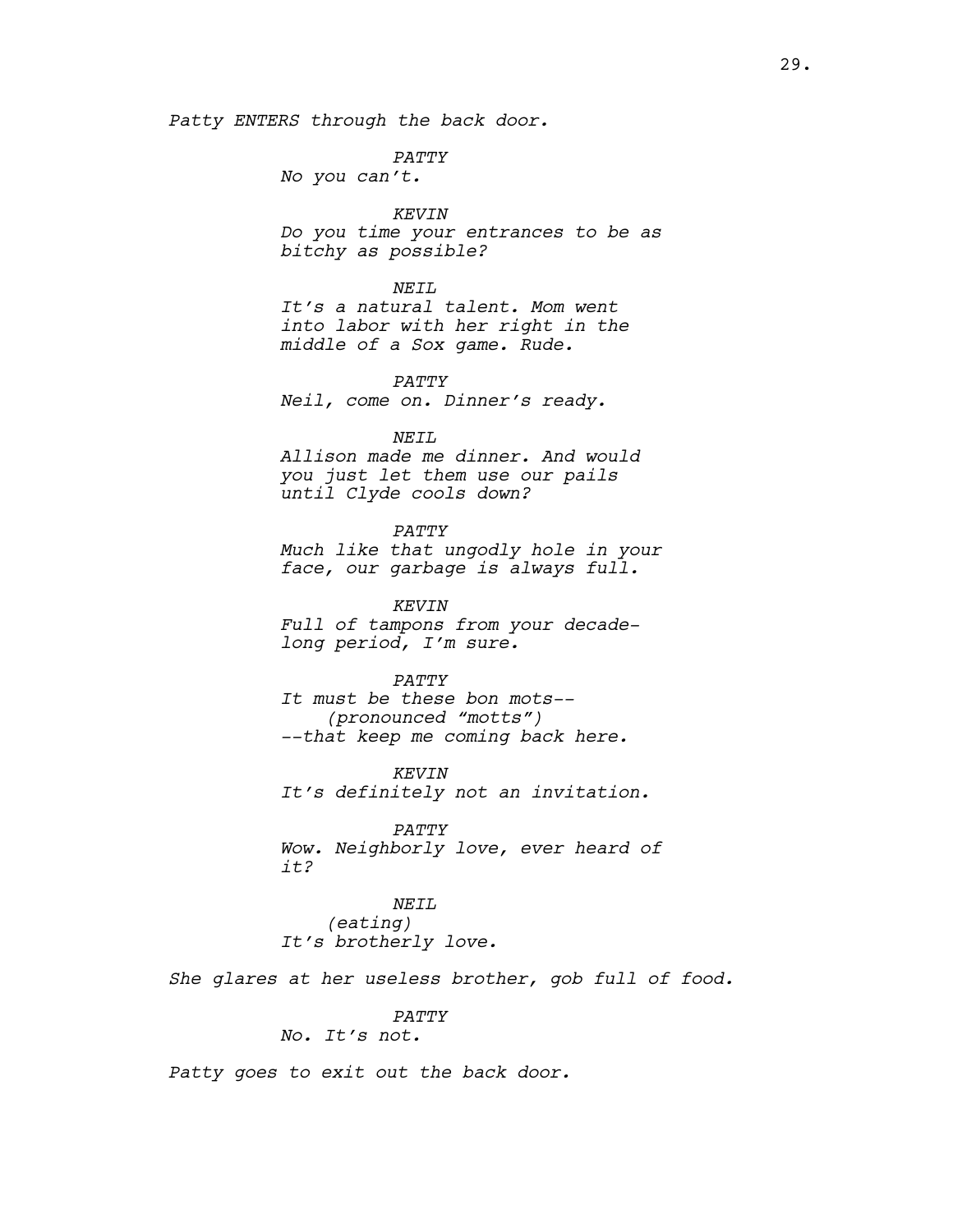*KEVIN Wow, spinster, ever heard of--*

## CUT TO:

EXT. KEVIN'S HOUSE - BACKYARD - NIGHT - 1C

CLOSE ON Patty, big hair and all. Rather than a sitcom character with moxy, she now looks like one of the sad sisters in *The Fighter*.

EXT. PATTY'S HOUSE - CONTINUOUS - 1C

She trudges up her own front stoop. She looks off into the distance in the direction of Kevin's house. Her eyes fill as she stares into space.

She shakes it off, sits down and lights up. She takes a deep drag and lets it out in a cool stream, eyes closed.

A few yards away, Kevin's front door OPENS and Allison emerges carrying another garbage bag. Patty watches her walk towards her overflowing bins on the curb.

Allison tries to jam the bag in the bins, but to no avail. She gives up and plops it on the lawn with the others Clyde dumped there.

She runs her hands through her hair, trying to keep it together, and walks up the path to her house.

## PATTY

Hey.

#### ALLISON

Hey.

And right before Allison gets to the door, Patty takes a breath and--

# PATTY How's it going?

Allison stops with her hand on the doorknob. She takes a long look at Patty.

## ALLISON

I'm...

Allison thinks on it. She opens her mouth to speak but nothing comes out. Then, she turns around, sits on her own stoop and puts her head in her hands.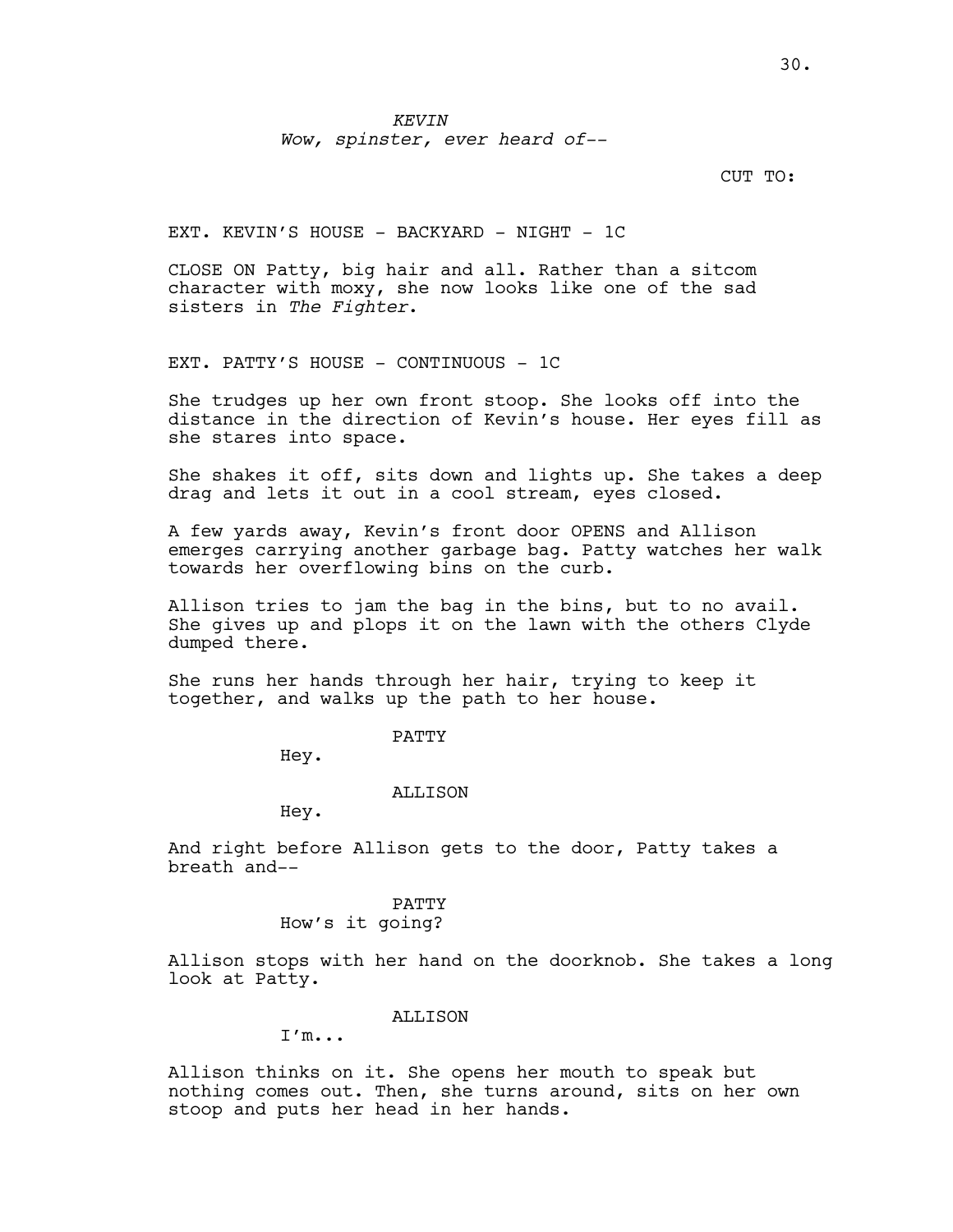PATTY Oh, hey. Come on, now.

Allison cries harder.

Patty takes a deep breath and walks over to Allison's stoop. She sits down in front of Allison and pats her arm.

Allison reaches for Patty's hand and holds on tight.

ALLISON

I'm sorry.

PATTY It's... you know. Fine.

ALLISON

Yeah. Fine. (beat) You know, I've gotten these terrible migraines since I was a kid. It feels like I have a pulse behind my eyes.

She can't meet Patty's gaze.

ALLISON (CONT'D) I'd tell my mom when I had one, hoping she'd make me soup or sing me to sleep. Instead, every time, she'd say, "You're fine." I was convinced I was dying from some angry tumor and all she'd say was, "You're fine." I used to get so angry with her, like she was calling me a liar. But after she died, and I felt that throb begin, I found myself saying it, too. "You're fine, you're fine."

Allison finally looks Patty square in the eyes. Her face breaks as she begins crying again.

> ALLISON (CONT'D) I'm not fine.

Patty looks at her neighbor and sees her for the first time. She pulls Allison into a hug, and the two women sit in on the stoop together. Now linked.

31.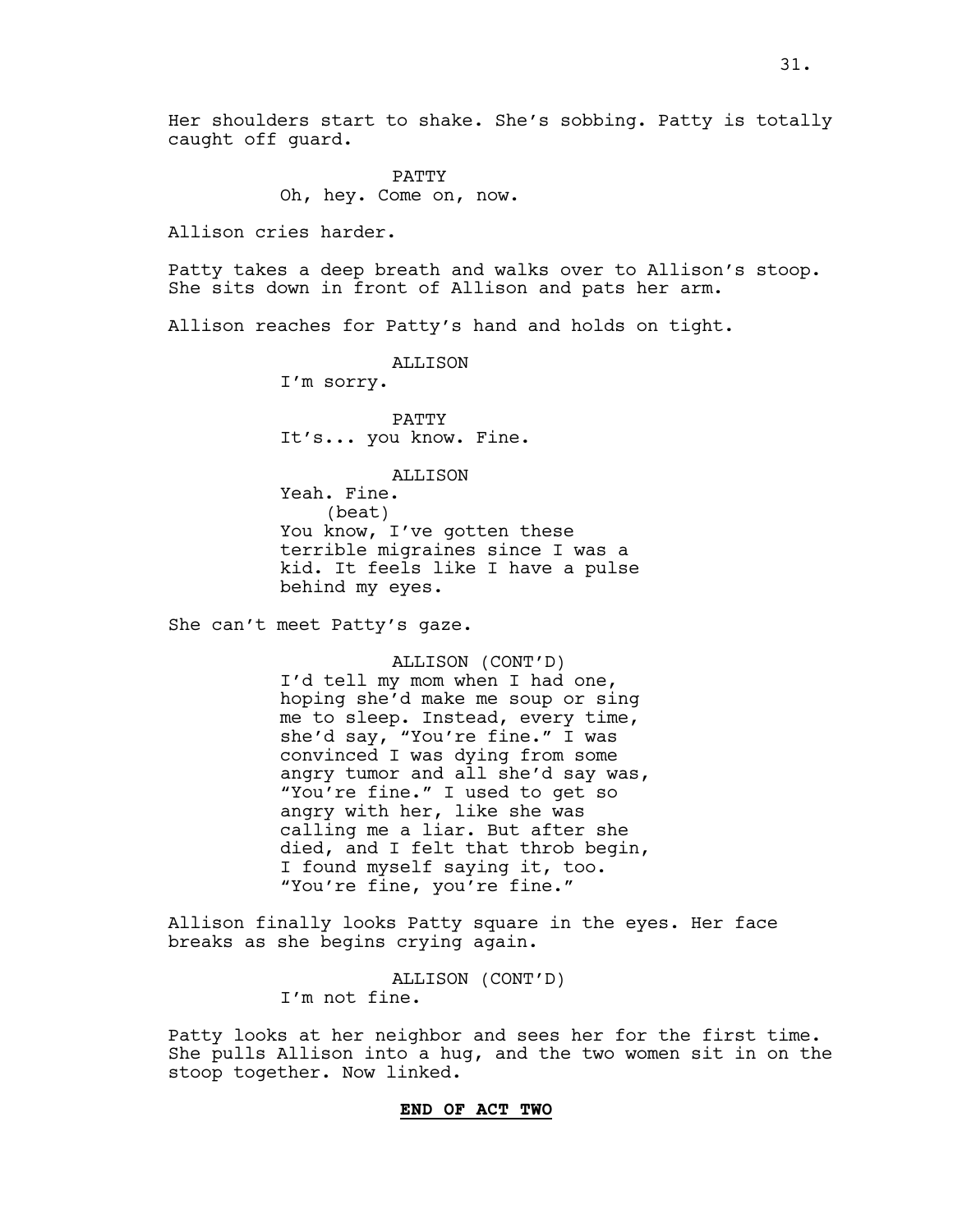#### **ACT THREE**

INT. PATTY'S HOUSE - KITCHEN - NIGHT

Patty puts two cups of tea down on her kitchen table and takes a seat next to Allison.

> PATTY So Kevin doesn't know about the kid.

Allison shakes her head.

ALLISON You got anything a little stronger?

PATTY

(annoyed) I told you, I don't drink coffee.

ALLISON

I meant like bourbon.

#### PATTY

I know this is Worcester, but even our pregnant girls know not to drink brown liquors. If that's how you want to play this, I can take you down to the clinic right now. Abortion's not just for Southie girls and women who hate their mothers.

## ALLISON

Trust me, I know. I've played out this scenario in a twisted game of Let's Make A Deal for ten years. That's door number one and I always take it before they even get to door number two. But in the game, when I get the news, I've never been... happy about it.

Patty looks at Allison, raccoon eyes and all.

PATTY You look happy.

ALLISON I do want it. I think.

She sighs.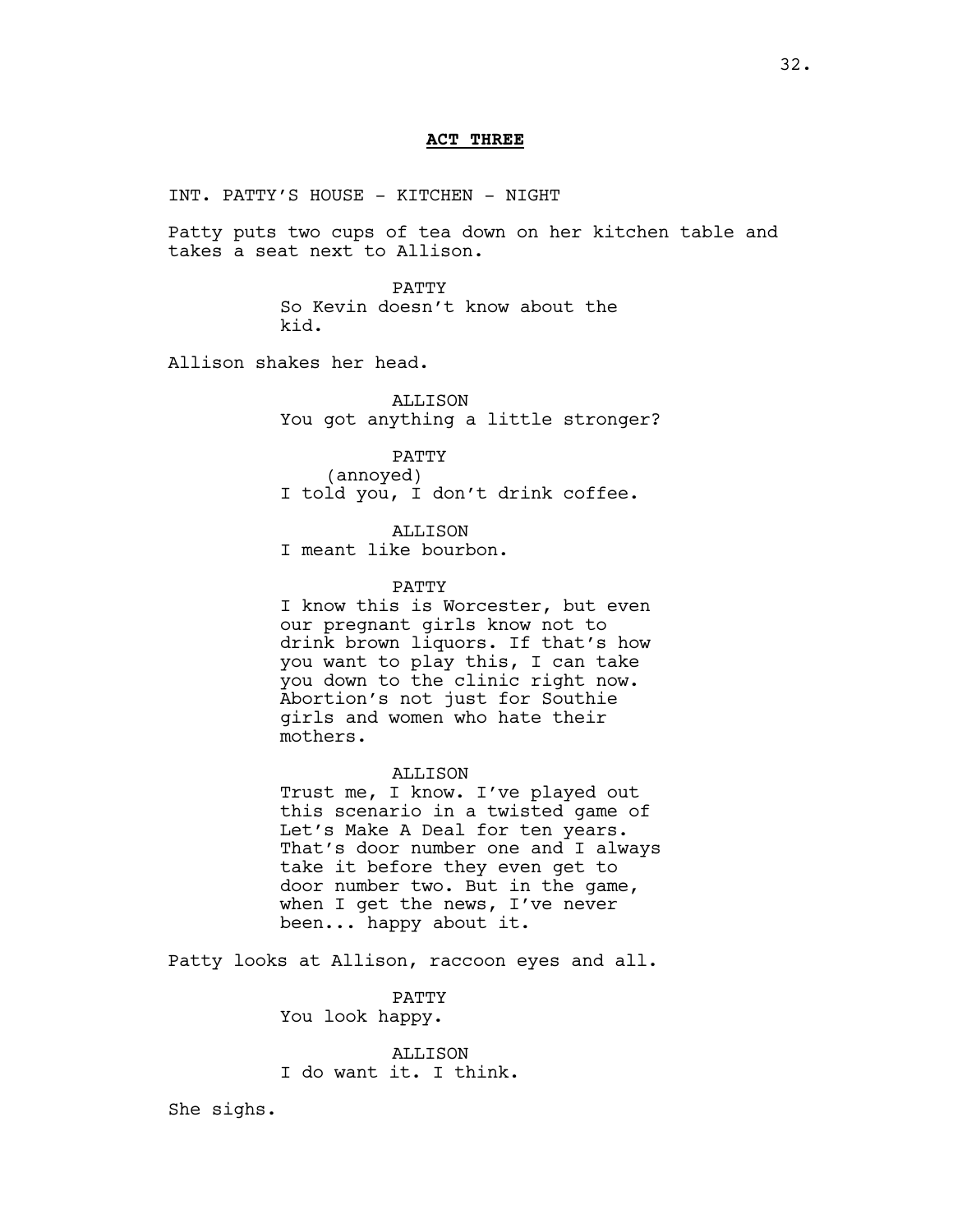PATTY You don't want it with him.

ALLISON

(beat) If I keep it, then... this is it. I'm stuck.

PATTY

More than you were before?

ALLISON

You don't understand. Kevin's been obsessed with having a kid since our second date. He tracks my ovulation, has names picked. He was calling it "Mini-Me" before *Austin Powers* came out.

PATTY Is that why he sued Hollywood?

ALLISON No, that was something else. (beat) Once I have this kid, there's no chance he'll let me leave.

Patty looks surprised.

PATTY

You were gonna...?

ALLISON

No. I mean, I never had real plans. How could I? My world got so... small. He tracks my phone, won't let me work. I've got no money. No friends. But if I ever won the lottery or took up hooking or something, it was a possibility. (beat) But now, this...we're linked forever.

PATTY Not if you leave before he knows.

Allison looks at her.

ALLISON I told you, I have nowhere to--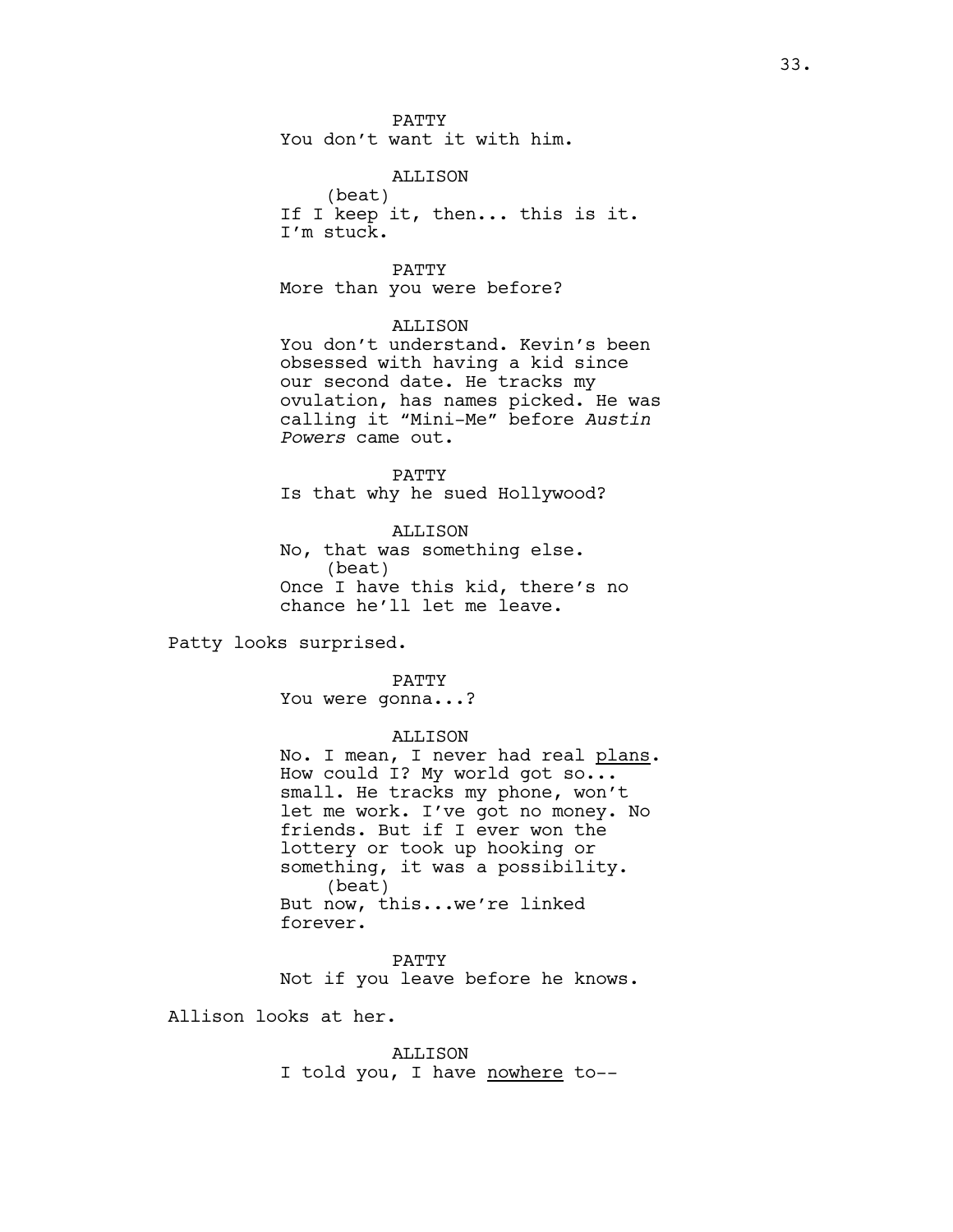# PATTY

# I gotta couch.

Allison is taken aback, but Patty is serious.

INT. BEV'S DINER - NIGHT

Allison and Patty sit in a booth at Bev's. Patty has a burger and fries before her. Allison, a salad she hasn't touched.

# ALLISON

This couldn't work.

# PATTY

It could. He can hate you leaving all he wants, but until he knows about this kid, you're not legally bound together. He's got nothing.

# ALLISON

But you got a Neil. I leave Kevin, there's a good chance your brother smothers me on that couch for being a bitch to his "neighbro".

Patty gives her a look.

ALLISON (CONT'D) Their stupid fucking word, not mine.

Patty's thinking. Allison looks around at the waiters, maybe hoping to see a certain diner owner.

> PATTY Well, what if--what are you doing?

# ALLISON

Hm?

PATTY Why do you keep looking around?

ALLISON I, uh... I heard this place is mobbed up.

PATTY Ya. It's Worcester. (back to business) But, what if Neil and Kevin weren't just neighbros. (MORE)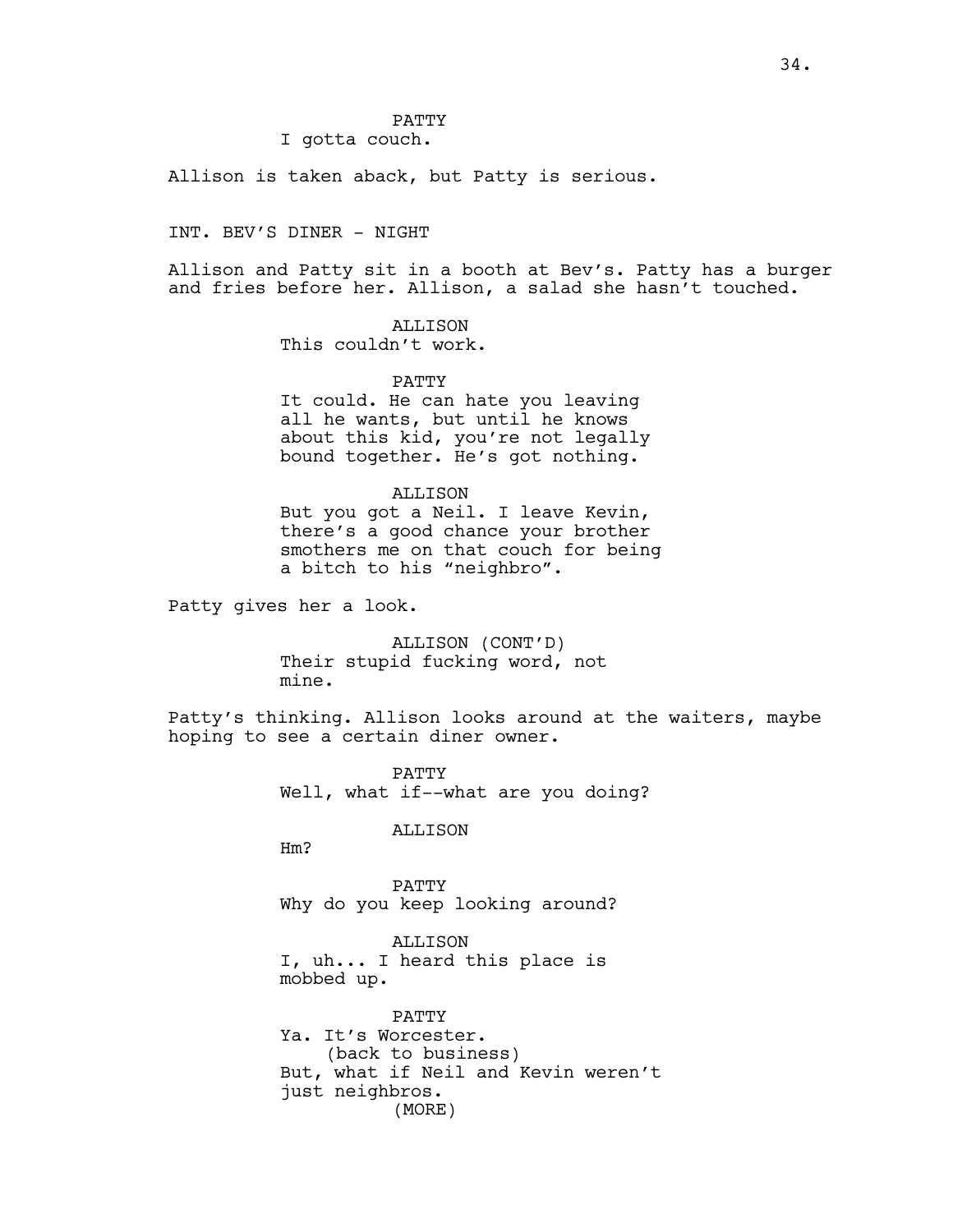What if they were roommates? Keep each other happy until they both drop dead. PATTY (CONT'D)

ALLISON How would you get Neil to leave?

PATTY

It's my damn house, I'll kick 'im out. He's been freeloading off me for years, I've let pity get the best of me.

**ALLISON** I think of Neil, I don't think "pitiable."

PATTY

Well, he's the one who found our mom hanging in the breakfast nook when we were kids, so I've always cut him a little slack.

ALLISON (horrified) Was that an unintended pun?

Patty thinks on that for a second, then realizes what she said and LAUGHS.

PATTY

And Kevin says I'm not funny. You know Neil will just go live on your couch. You come to mine.

A good point. Allison actually starts to consider this.

ALLISON

I couldn't stay with you long. The minute he knows this kid exists... He's dumb enough to believe I'm just getting fat for nine months. But even he will notice a baby. Once he does, forget it.

PATTY That's why we get this done as soon as possible. You move in with me tomorrow, you have nine months to figure your shit out.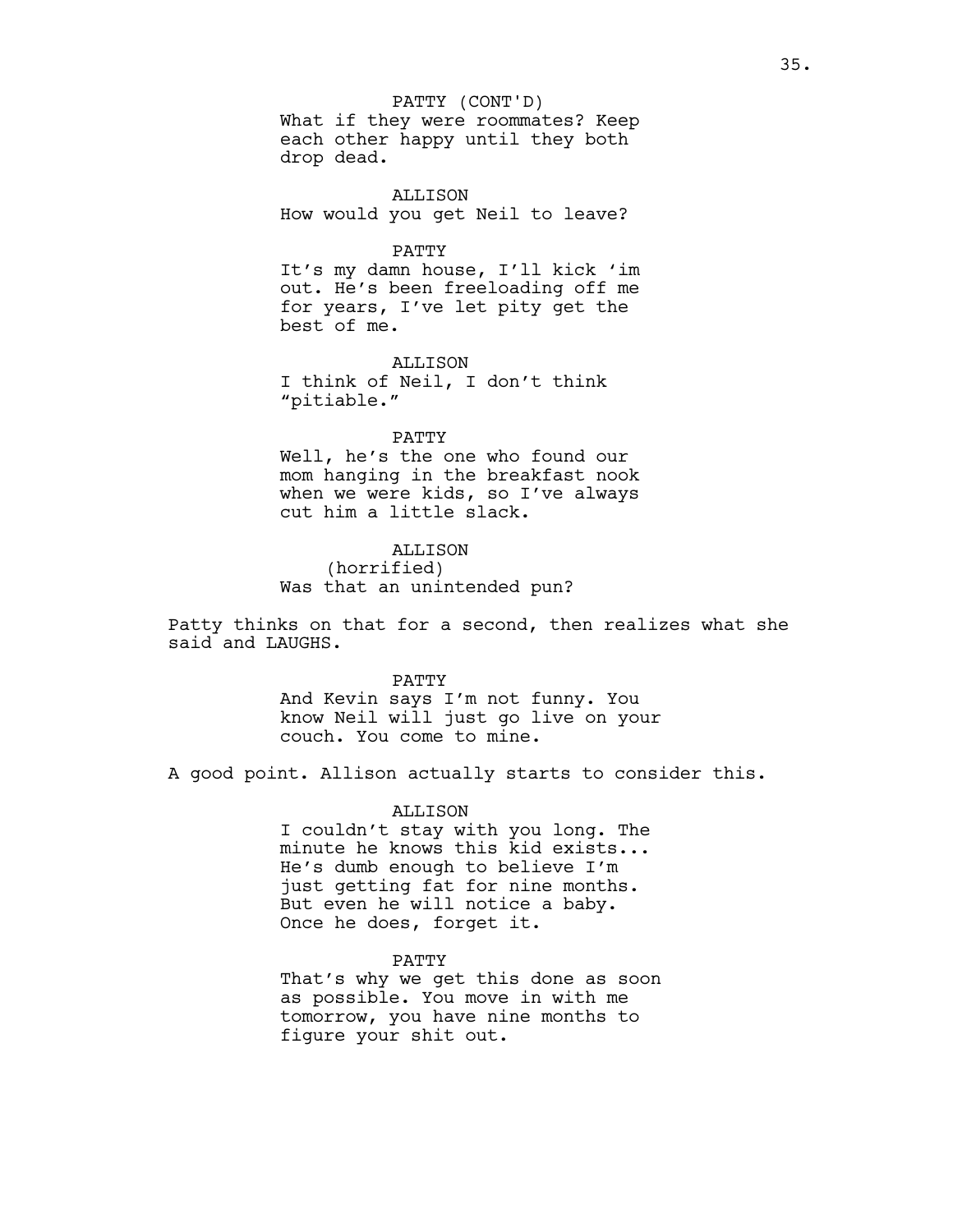# ALLISON

You want me to move in with you tomorrow? Until five minutes ago, we'd barely spoken.

# PATTY

And until a few days ago, you were alone in the world. But now you got this baby and you got me. Life comes at ya fast, ever heard of it?

Allison smiles.

# PATTY (CONT'D)

Allison, you said you're not fine. Well I'm not either. But we can do something about it. You get outta that house and I'll kick Neil out on his ass. Tomorrow.

## ALLISON

(beat, fuck it) Tomorrow.

# **END OF ACT THREE**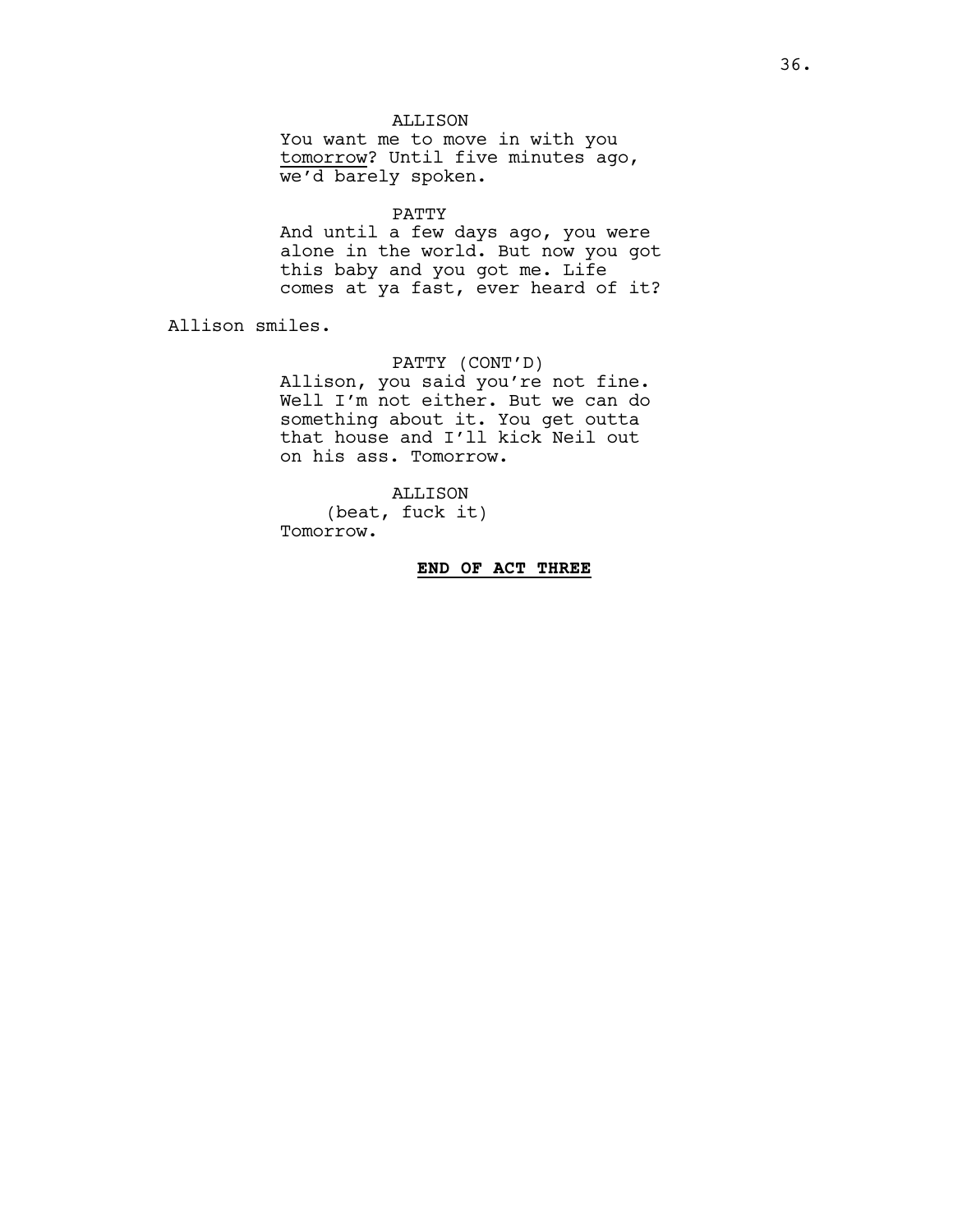# **ACT FOUR**

INT. KEVIN'S HOUSE - BEDROOM - MORNING - 1C

Allison is packing what she can into a suitcase. She takes great care as she places each item in her bag.

EXT. PATTY'S HOUSE - MORNING - 1C

Patty sits on her steps, smoking a cigarette. She looks up at Allison's house and sees her through a second story window. Allison spots her.

Patty gives her a thumbs up. Allison isn't so chipper.

*INT. KEVIN'S HOUSE - LIVING ROOM - MORNING - 3C*

*Kevin sits at his spot on the couch, surrounded by an increasing amount of garbage bags. Allison comes down the stairs behind him, holding her bag. She takes a steadying breath.*

*ALLISON*

*Kevin?*

*INTERCUT WITH:*

*INT. PATTY'S HOUSE - KITCHEN - MORNING - 3C*

*Neil is reading the paper at the kitchen table. He CHUCKLES. Patty enters and sits across from him.*

*PATTY*

*Neil?*

*INT. KEVIN'S HOUSE - LIVING ROOM - MORNING - 3C*

*KEVIN Hey babe. I'm not smelling bacon. We out?*

*ALLISON I'm not cooking this morning.*

*At this, Kevin turns around.*

*KEVIN You feeling alright?*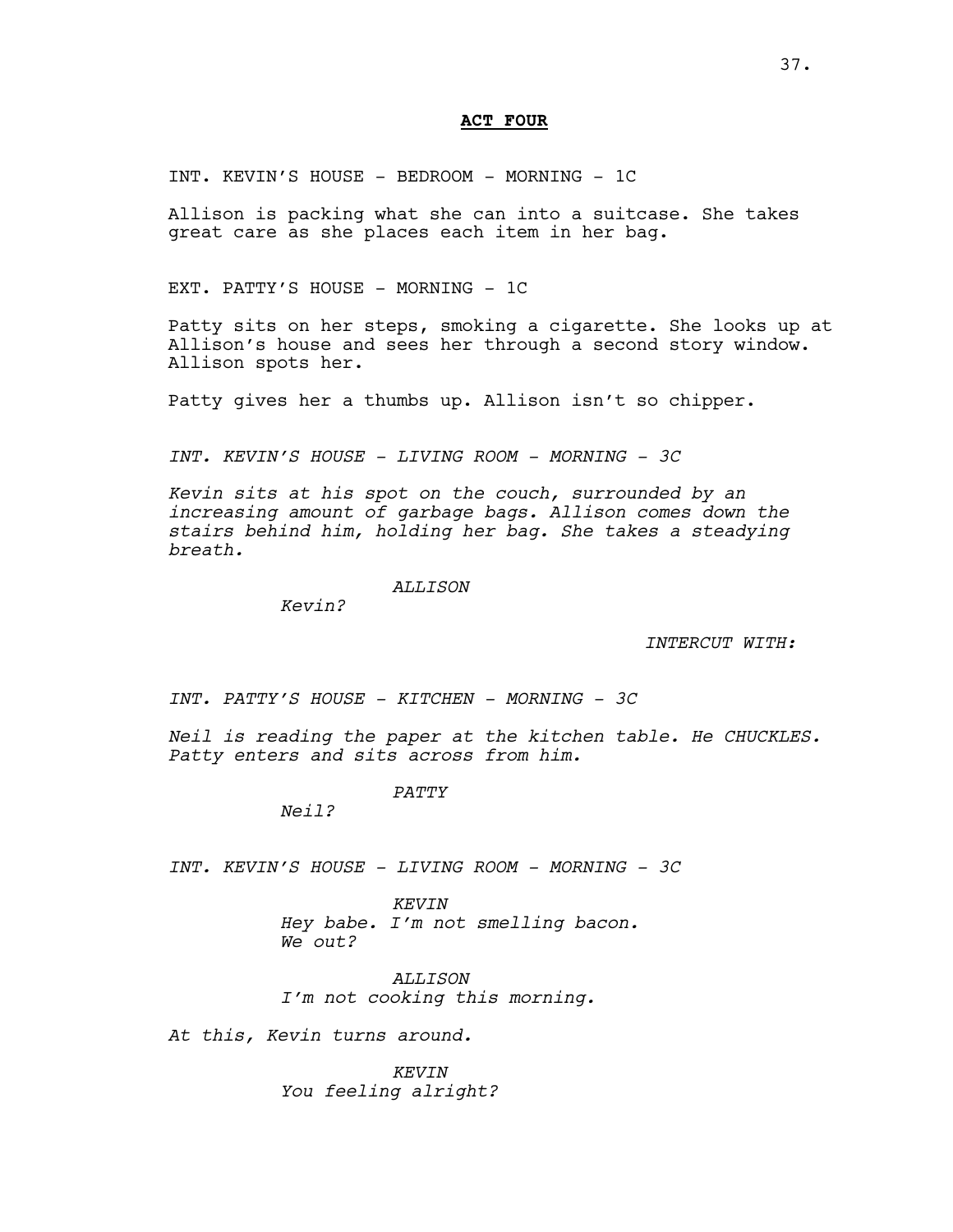*Allison puts her bag down by the door and sits across from him on the sofa.*

*ALLISON*

*No.*

*INT. PATTY'S HOUSE - KITCHEN - MORNING - 3C*

*PATTY We gotta talk.*

*NEIL We talk all the time.*

*PATTY No, we yell all the time. But I'm not gonna yell right now. We're gonna have a serious conversation.*

*NEIL (gestures to the paper) Not when I'm concentrating.*

*PATTY That's the comics section.*

*Neil SIGHS and puts down the paper.*

*INT. KEVIN'S HOUSE - LIVING ROOM - MORNING - 3C*

*ALLISON I've been feeling for awhile like something's missing here.*

*Kevin takes a confused beat.*

*KEVIN You want to subscribe to HBO again?*

*ALLISON*

*No. No. Here.*

*She references the space between she and Kevin.*

*INT. PATTY'S HOUSE - KITCHEN - MORNING - 3C*

*NEIL*

*And what are we not yelling about?*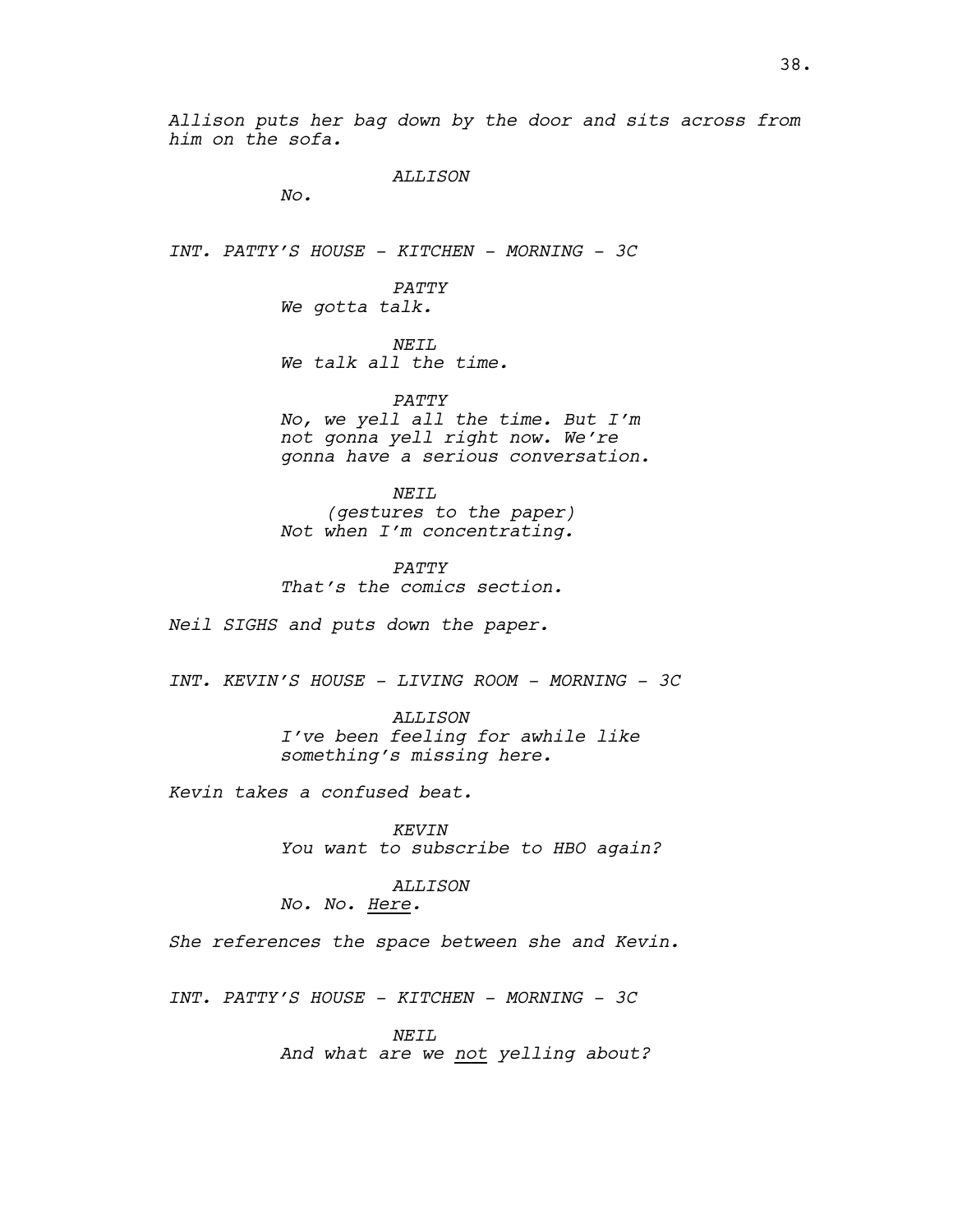*That I'm--nicely--telling you to leave.*

# *NEIL*

*(immediately yelling) You're kicking me out?! After all we've been through together?!*

## *PATTY*

*Bank robbers and their hostages go through a lot together, too, that doesn't mean they should keep in touch.*

*Neil is at a loss for words. He gets an idea.*

*NEIL I claim squatter's rights!*

*INT. KEVIN'S HOUSE - LIVING ROOM - MORNING - 3C*

*Kevin looks like he's still not quite getting what Allison is putting out there.*

> *ALLISON I'm not doing this right. Let me start over--*

*An intermittent BEEP sounds from a truck outside.*

*KEVIN That's the garbage guy.*

*ALLISON*

*Clyde.*

*Kevin's up and to the door. He swings it open and shouts to the unseen CLYDE.*

> *KEVIN Yo, Garbage Guy. I'm gonna report you to the city if you don't get these bags off my lawn.*

*ALLISON (sotto) Well that's not going to work.*

*Kevin is then HIT in the stomach with a discarded burrito.*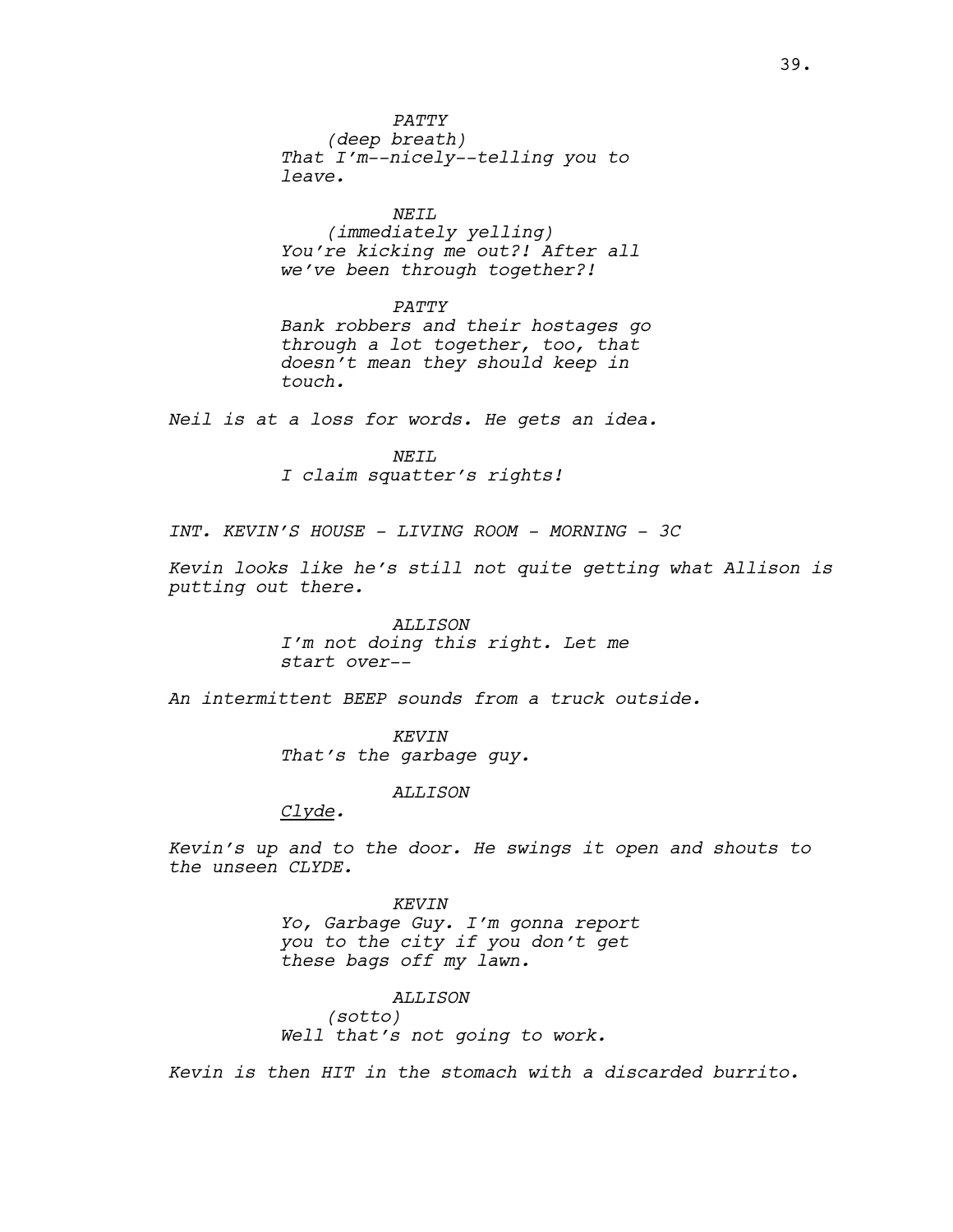*Oh, now we're throwing things? Big mistake friend. I bowl. Regularly.*

*Kevin grabs a garbage bag by the door and hucks some of its contents towards the lawn. He hobbles out, still throwing, leaving Allison looking up at the ceiling in exasperation.*

*INT. PATTY'S HOUSE - KITCHEN - MORNING - 3C*

*Patty is trying to stay patient.*

*PATTY You're claiming squatters' rights?*

*NEIL Damn straight I am. You can't just force me out of my own home.*

*PATTY You realize that if you do this, you can't leave the house. You're stuck here.* 

*He probably didn't realize that, but he pushes on.*

# *NEIL*

*So what?*

## *PATTY*

*So no more going over to Kevin's house for the game. No drunk ski ball at Dave and Buster's or drunk heckling middle school productions of* Grease*. This place will be your life. And I'll make it as uncomfortable as possible.*

*Neil grasps for some recourse. Then, he has an idea.*

## *NEIL*

*I'll tell Allison.*

*Patty's apprehensive--what does that mean?*

*INT. KEVIN'S HOUSE - LIVING ROOM - MORNING - 3C*

*Kevin comes back into the house covered in garbage from his fight with Clyde. He trudges towards the couch in shock.*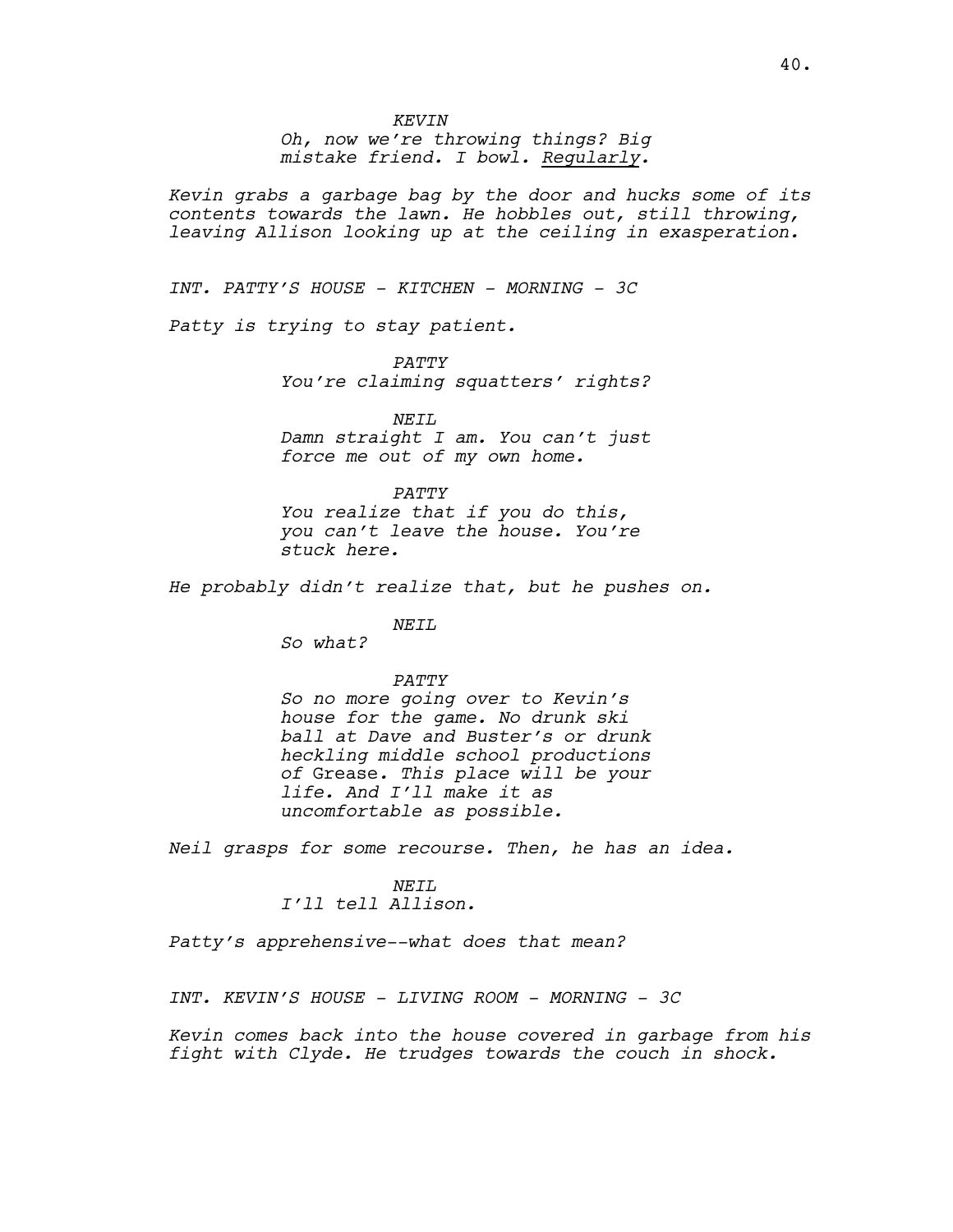*ALLISON Please don't-- that slip cover's brand new--*

*He doesn't listen and plops down on the couch.*

*ALLISON (CONT'D) I guess it doesn't matter. Listen, Kevin. I know this is hard to understand--*

*KEVIN No. I totally get it.*

*ALLISON*

*You do?* 

*Kevin breaks into a wide grin.* 

*KEVIN I do. Something's been missing.*

*He holds up one of Allison's positive pregnancy tests among a fist full of other garbage.* 

*INT. PATTY'S HOUSE - KITCHEN - MORNING - 3C*

*Patty is trying to play it cool.*

#### *PATTY*

*What do you mean? Tell Allison what?*

*NEIL It's so obvious. You're always at her house even though you hate being there. You stare at them across the way like Tiny Tim looking at the Christmas display in the store window.*

*Patty's eyes narrow.*

*NEIL (CONT'D) You're in love with Kevin.*

*Patty lets out all the air in her body in a single HA.*

*NEIL (CONT'D) You're telling me you're not?*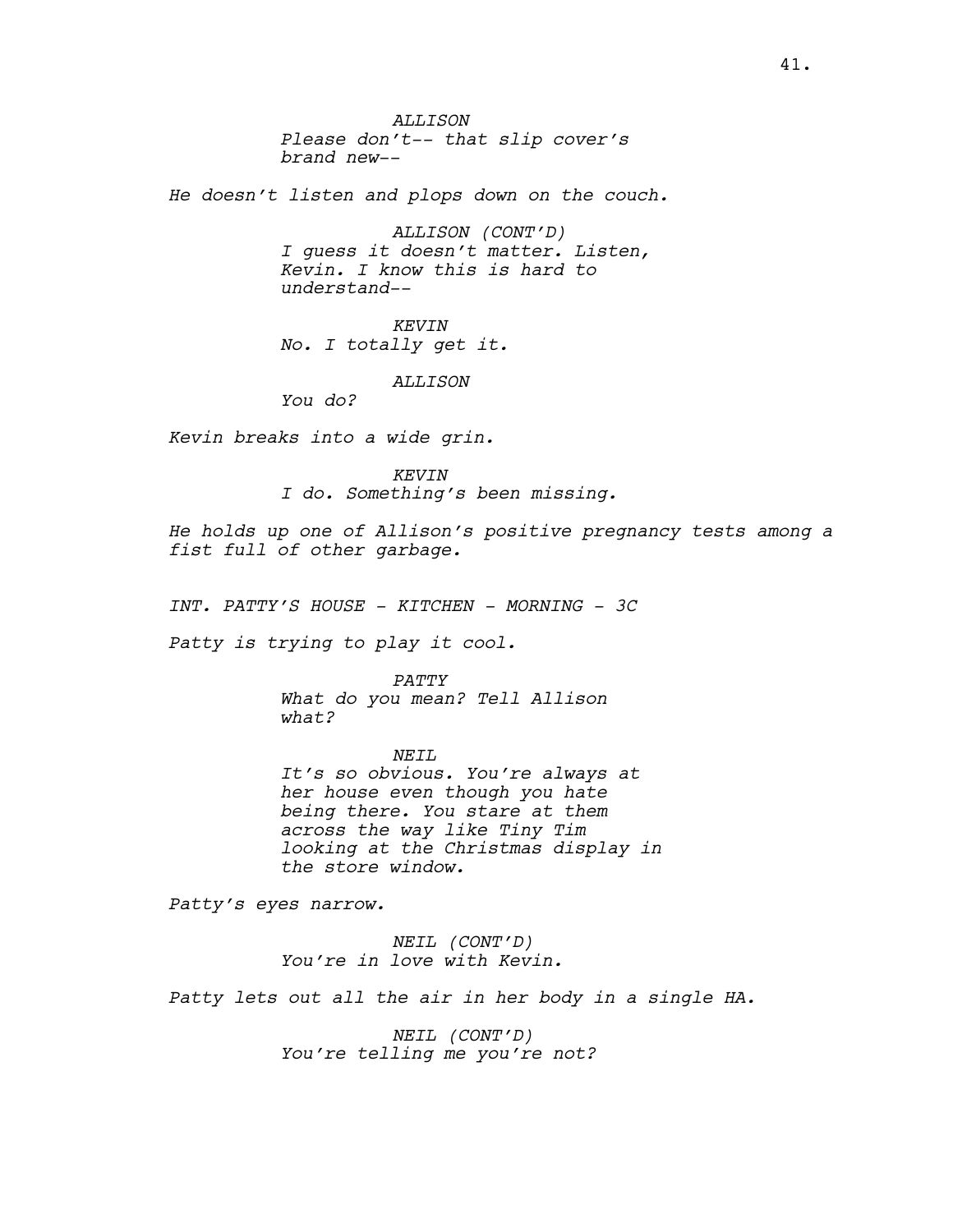CUT TO:

EXT. PATTY'S HOUSE - NIGHT - 1C

We've seen this scene before, but from Allison's perspective.

Patty sits smoking on her stoop. She sees Allison approaching and fusses with her hair in preparation.

Allison walks up the steps past her.

PATTY

Hey.

## ALLISON

Hey.

Allison licks her gums before reentering her house.

EXT. PATTY'S HOUSE - NIGHT - 1C

Patty sits in her usual spot and her eyes go wide as she sees Allison approaching, now with a haphazard bandage on her forehead.

Allison rushes up the steps. A Rite Aid bag peaks out from under her jacket.

PATTY

Hey.

**ALLISON** (not looking) Hey.

EXT. PATTY'S HOUSE - NIGHT - 1C

Patty is on her front stoop, looking off into the distance, eyes full, as she was earlier. But now, we see what she's looking at.

She stares into Kevin's front window and watches Allison. Everything else becomes hazy with only Kevin's Wife in focus.

EXT. PATTY'S HOUSE - NIGHT - 1C

Patty watches Allison walk up the path to her house. Allison runs her hands through her hair, trying to keep it together.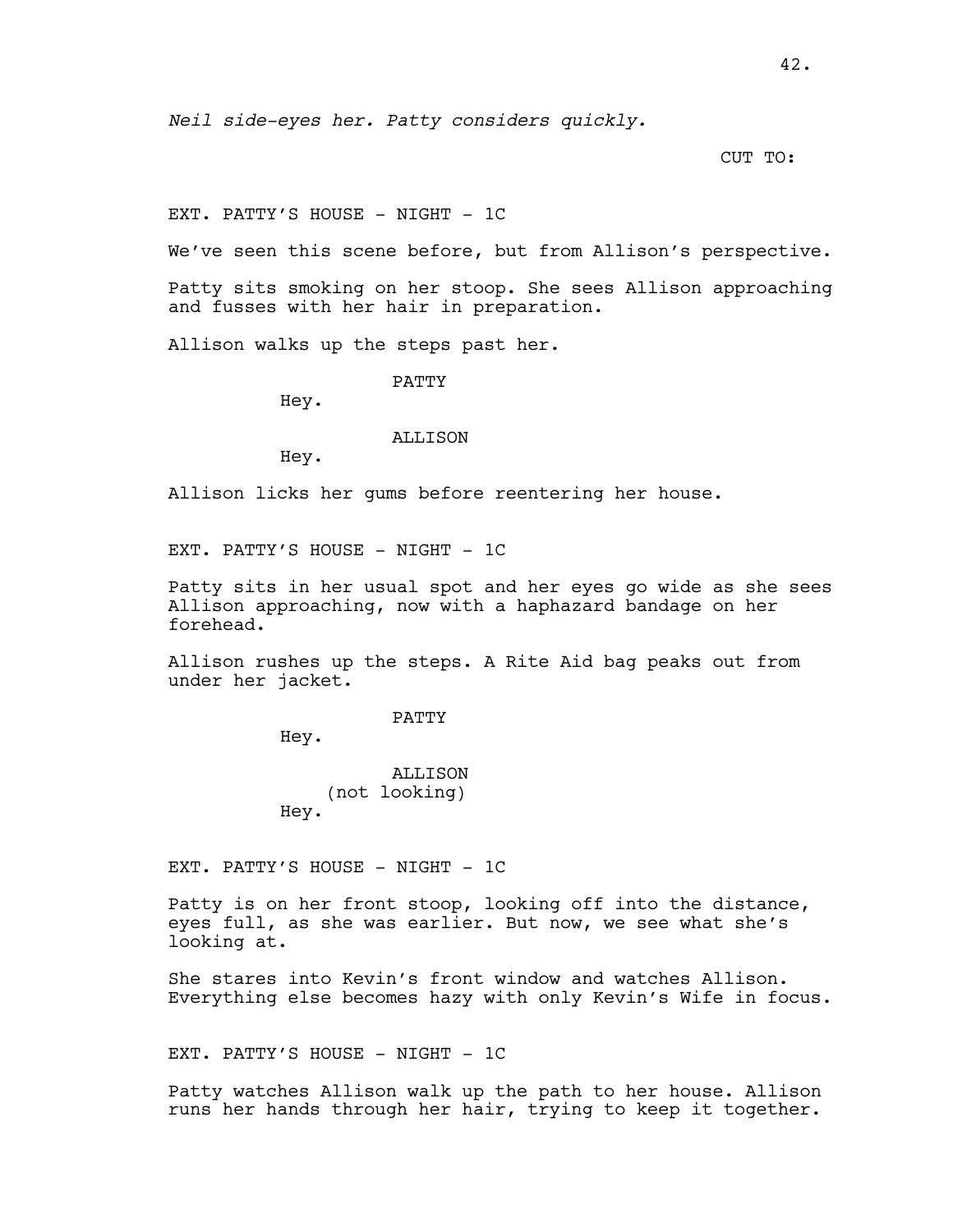PATTY

Hey.

#### ALLISON

Hey.

And right before Allison gets to the door, Patty takes a breath and--

> PATTY How's it going?

> > BACK TO:

*INT. PATTY'S HOUSE - KITCHEN - MORNING - 3C*

*Patty gives a slow nod.*

#### *PATTY*

*Yes.*

*NEIL*

*I knew it.*

*PATTY Yeah, I'm obsessed with Kevin. He's just uh... so...*

*NEIL*

*Irresistible. I made fun of him for buying those deer pheromones, but joke's on me I guess.*

*Neil shakes his head, admiring Kevin all the more.*

*NEIL (CONT'D) But you make me leave, your little friend is gonna hear about just how much you stalk her house, her husband, those longing glances...*

*Patty hesitates. Neil begins to stand up, and Patty can't quite take the chance--*

## *PATTY*

*Wait.*

*She's shown her hand. Neil settles back down with a smile.*

*NEIL Don't worry, Pat. You always say I'm forgetful. And I can be.*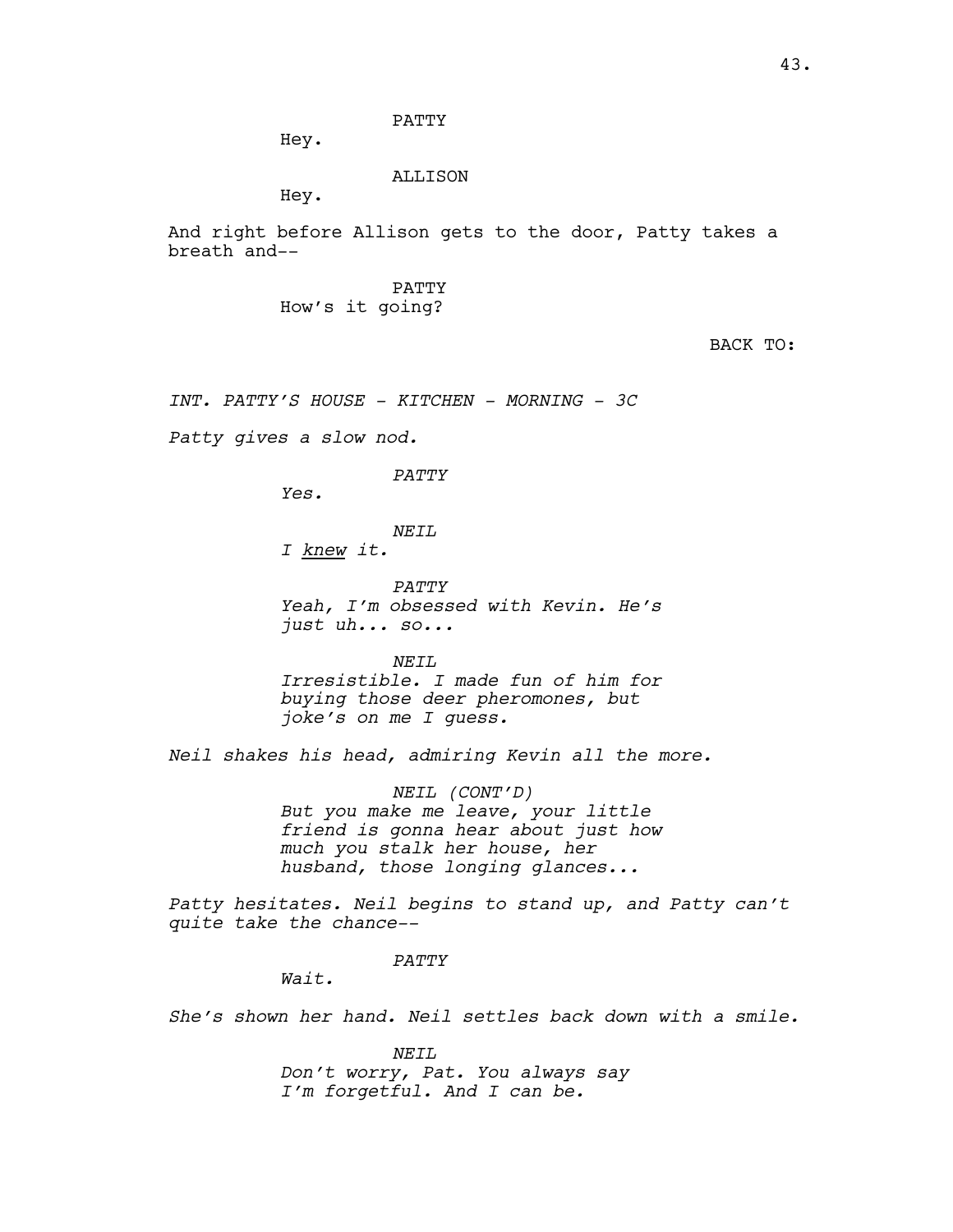*He taps his empty plate. Patty waits a beat--is this really going to be her life?--but then goes to the fridge and takes out eggs and bacon.*

*INT. KEVIN'S HOUSE - LIVING ROOM - MORNING - 3C*

*Kevin puts the pregnancy test on the coffee table.*

*KEVIN Why didn't you tell me?*

## *ALLISON*

*I--I...*

*KEVIN*

*I know. I've been distant, but not anymore. I promise you, I'm going to be there every step of the way for this. On you like white on rice. Wait is that racist?*

*Allison's too shocked to respond. He shrugs.*

*KEVIN (CONT'D) Eh, what isn't these days. But even when I go back to work, I'm going to cut down my hours. Be with you and the kid constantly. He's going to be a chip off the old block. Five out of five stars. (beat, serious) You know I'll always be here right?*

*Allison is overcome with emotion.*

*ALLISON*

*Yeah. I know.*

*He hugs her, and into her shoulder says--*

*KEVIN I'm never, ever letting you go.*

EXT. PATTY'S HOUSE - NIGHT - 1C

Patty smokes on her steps. Allison, out of tears, sits next to her.

> ALLISON He's never letting me go.

#### **END OF ACT FOUR**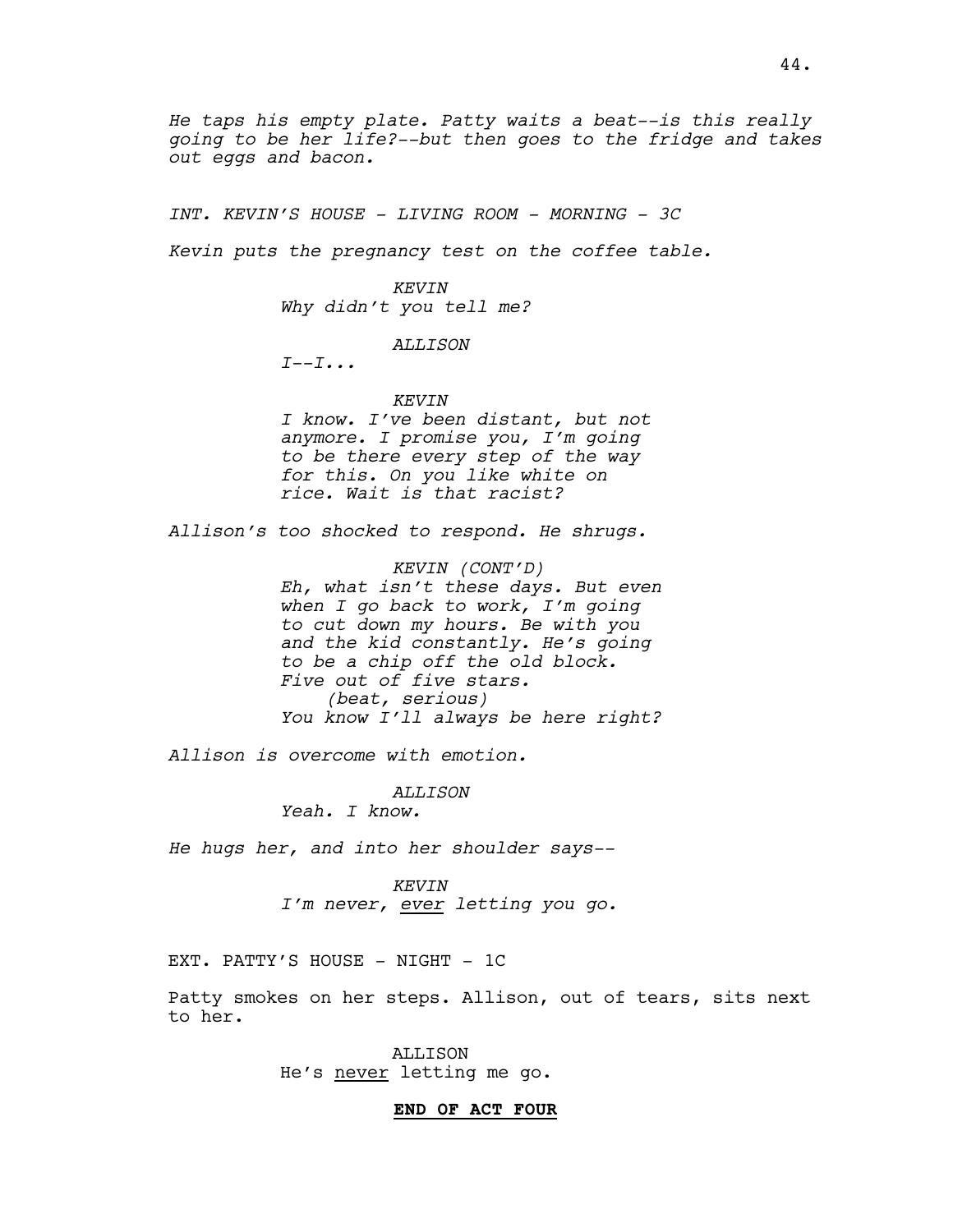#### **ACT FIVE**

INT. KEVIN'S HOUSE - BEDROOM - NIGHT

Allison and Patty lie on their backs on Allison's bed, staring up at a slow ceiling fan. We can now see the cheap, tan carpet, the mold by the window. They talk quietly.

PATTY

Well. Fuck.

Allison pulls out a baggy of cocaine from her jacket and hands it to Patty.

> ALLISON Here. I don't know if coke goes bad, but I don't really want to find out nine months from now.

Patty examines it.

PATTY I wondered how you cook so much.

ALLISON And it makes Kevin's jokes funny.

Patty pockets the coke.

PATTY You know, if this is cut with PCP, I'll be strong enough to literally kick Neil's ass out the door.

ALLISON Something to hope for. How long you think he'll stay?

PATTY Another five or six decades.

ALLISON Are squatters' rights really that strong?

PATTY (avoids her eyes) Mhm. Inalienable, basically.

ALLISON Gotta protect guns, Nazis and squatters.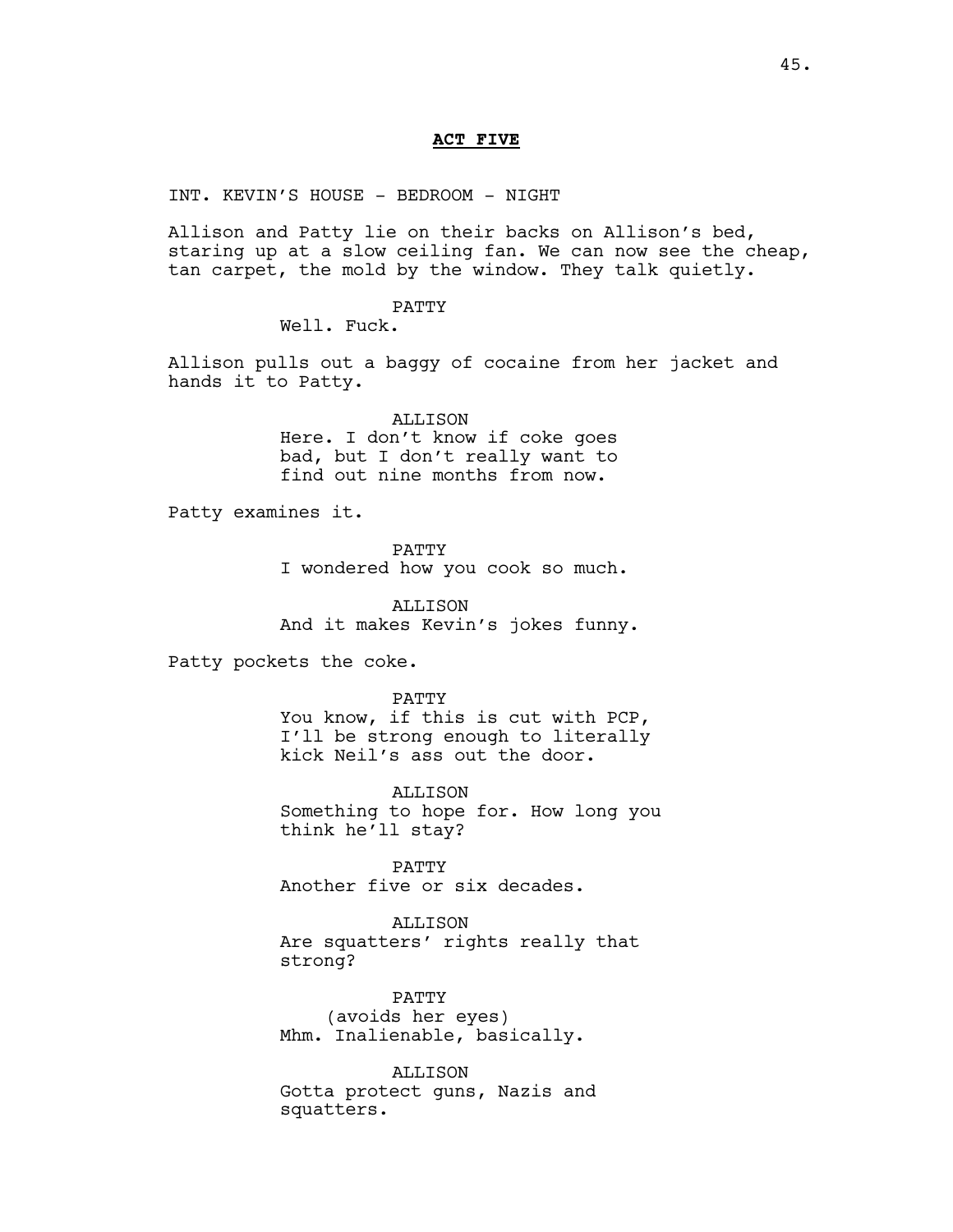PATTY God Bless A-fuckin'-merica. (beat) So. What are you gonna do?

Allison shakes her head.

## ALLISON

He'll always have a right to this kid. He's never committed a crime, never physically abused me, never cheated. Now he knows it exists, he'll never let me--or it--go.

Patty nods. They're both fucked.

PATTY We could always kill 'em both. (beat) Feed them nothing but fried chicken and donuts until they have massive coronaries.

ALLISON (joking) They'd enjoy that too much. We'll just use the hitmen who run the diner.

She smiles at Patty, but Patty sits up.

ALLISON (CONT'D)

What?

PATTY It's not the worst idea.

Allison sits up, too.

ALLISON We can't--I mean--I was kidding.

### PATTY

I've thought about it and I only live next door. He acts harmless, but have you ever listened to what he says? I mean really?

# ALLISON

So, what, we should kill him? I worked at a law firm whose slogan was "We Don't Judge," and even they'd say that pre-meditated self defense isn't a legal argument.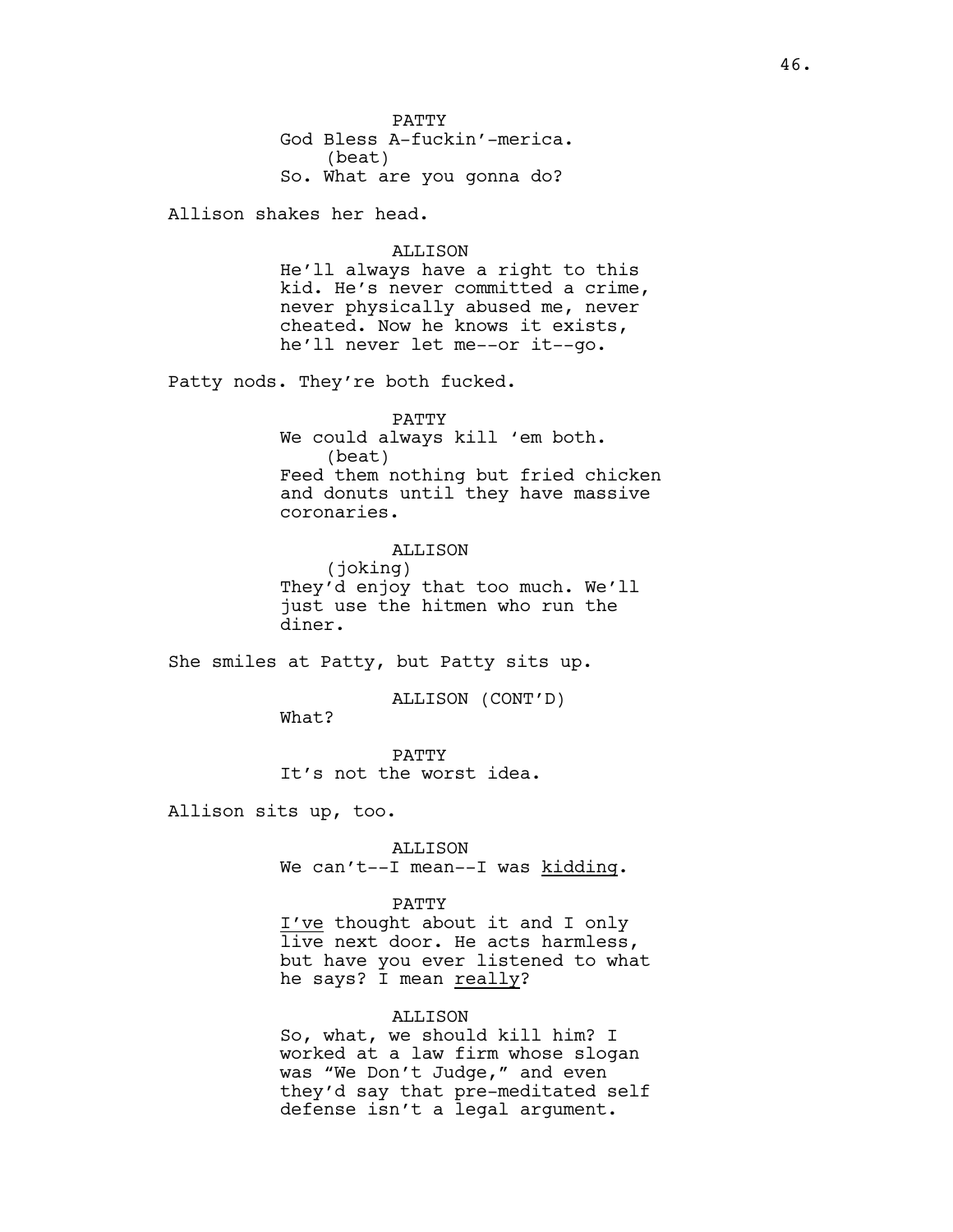PATTY No, it's a damn logical one.

Allison looks at that new hole in their bedroom wall, created by Kevin's hammy fist. Then, she shakes her head--she won't let herself consider it.

ALLISON

No. This...

She looks around her bedroom, her eyes welling.

ALLISON (CONT'D) This is it.

Patty SIGHS, seeing Allison won't be moved. She then pulls cash out of her pocket--singles, fives, everything she could possibly spare has gone into this rubber-banded wad--and hands it to Allison.

> PATTY Doesn't have to be.

OFF ALLISON.

CUT TO:

*EXT. KEVIN'S HOUSE - NIGHT - 3C*

*Establishing of Kevin's row home.*

*INT. KEVIN'S HOUSE - LIVING ROOM - NIGHT - 3C*

*Kevin sits in his regular spot with Neil in his nearby chair. The room is now empty of any stray garbage bags.*

> *NEIL I almost miss the garbage.*

*KEVIN It was an interesting aesthetic.*

*NEIL Better than any modern art I've ever seen.*

*KEVIN But it is nice to have the rats gone.*

*Allison comes in from the kitchen, as Patty enters from the front door. Both are happier and more at ease than ever.*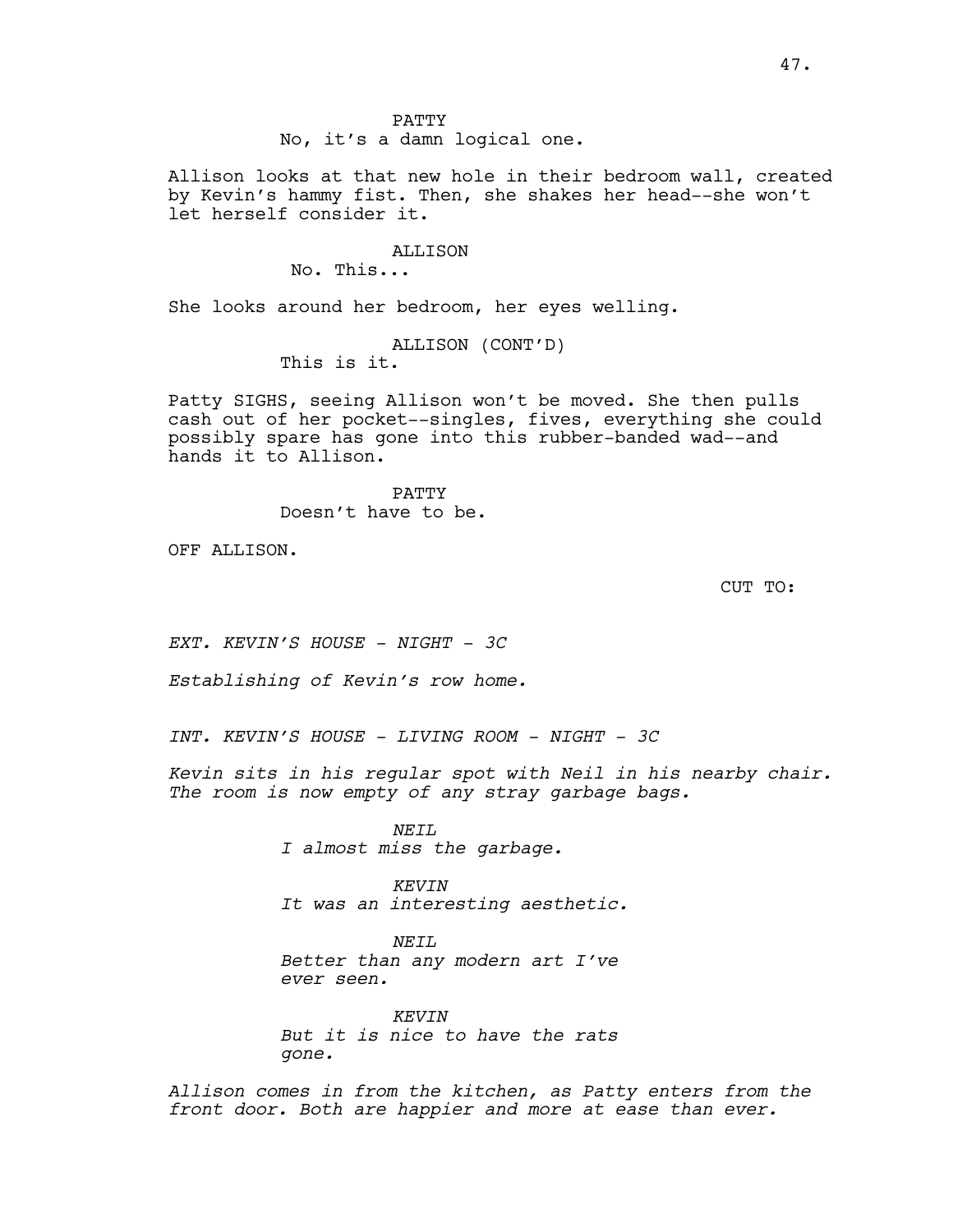*ALLISON*

*Hey, Patty.*

*Patty smiles wide.*

*PATTY Hey, Allison. We on for tonight?*

*NEIL (half listening) What's tonight?*

*PATTY Allison and I are running off to Mexico together.*

*KEVIN Nice try. Women can't drive in Mexico.*

*Neither of the men seem to notice anything off about them. Patty takes a seat as Allison looks around.*

> *ALLISON Trash is gone?*

*KEVIN And all it took was a gift.*

*Allison is pleasantly surprised.*

*ALLISON See? I told you--Clyde isn't that bad. Just took a case of beer.*

*KEVIN*

*I never bought the beer. Instead, I paid off his boss so he'd fire Clyde, and give Kareem an extra dumpster. Now I'm not banned from the liquor store anymore, either.*

*ALLISON Paid him off? Even our electricity is second-hand. How could you--*

*KEVIN I found a wad of cash in the baseboard.*

*PATTY A wad of--?*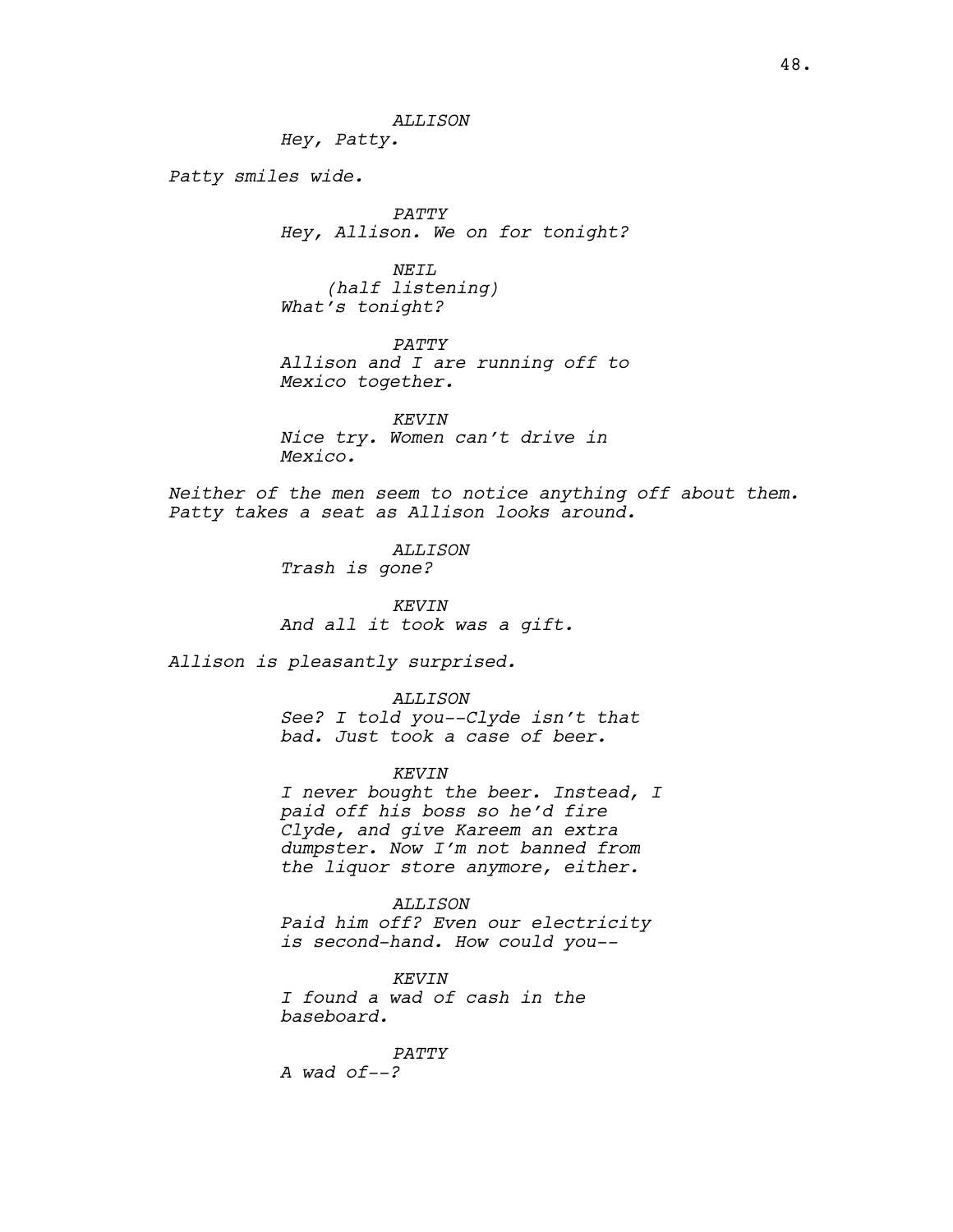*Yeah, guess Dad's been hoarding his social security from us again. (shakes his head) Thinks he can pull one over on me. But I'm more perceptive than people think.*

*CUT TO:*

INT. PATTY'S HOUSE - KITCHEN - NIGHT - 1C

Patty and Allison sit across the table from one another, both wide-eyed. In shock. We slowly push in on them.

PATTY

Well...

BACK TO:

*INT. KEVIN'S HOUSE - LIVING ROOM - MORNING - 3C*

*Kevin looks to Allison.*

*KEVIN We've never been able to keep anything from each other. There's a bond fathers and sons have. A connection. I already feel it with* 

*He puts his hand on Allison's stomach.*

*Tom Brady here.*

*KEVIN (CONT'D) There's not a corner of the earth this kid could get to without me knowing.*

INT. PATTY'S HOUSE - KITCHEN - NIGHT - 1C

As before.

PATTY Hitmen, huh?

INT. BEV'S DINER - NIGHT - 1C

Sam stands behind the counter, going over receipts. Allison bellies up. He looks up from his work and she gives him a small wave.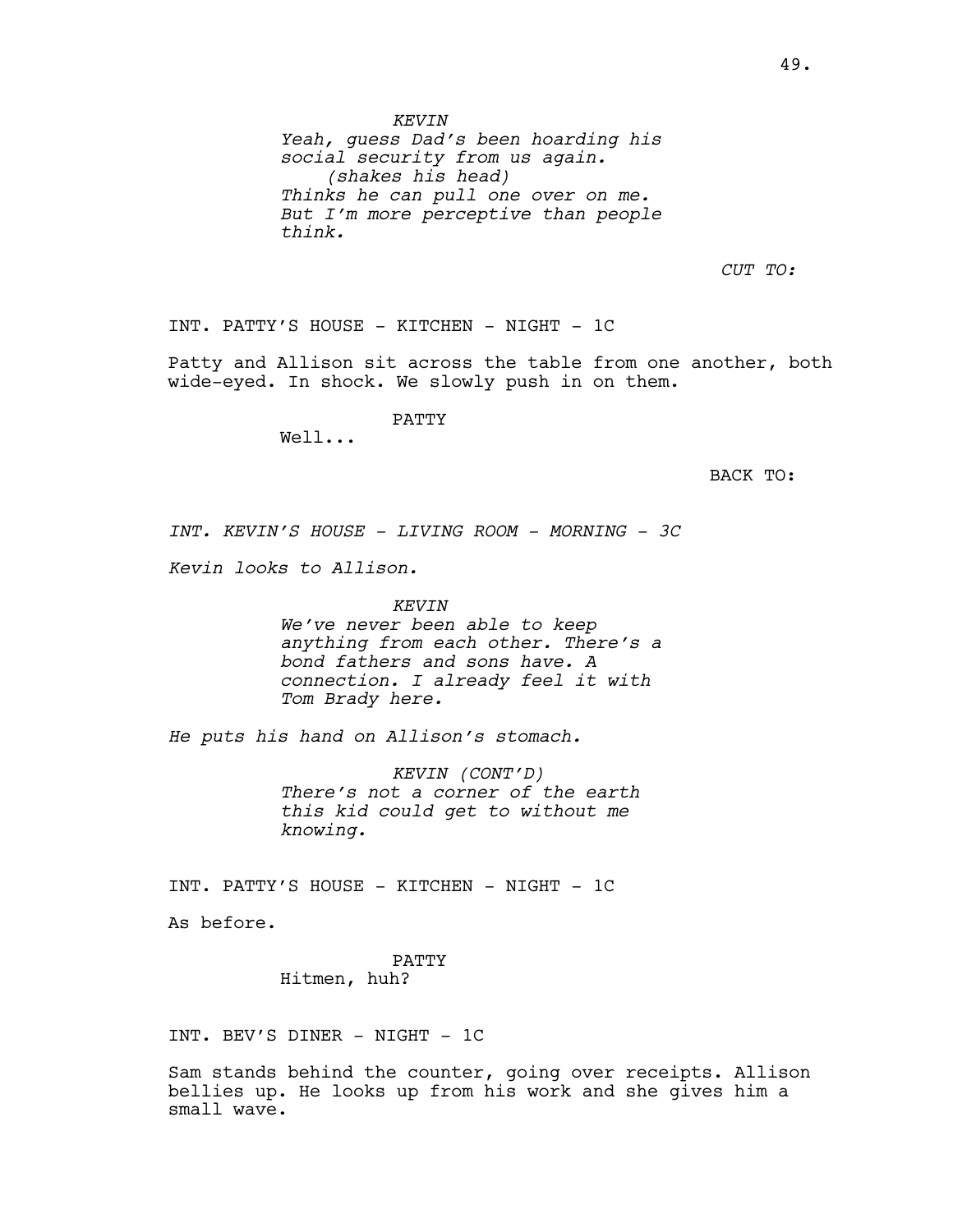SAM

Allison. Your hands are significantly less bloody than the last time I saw you.

Well that's not exactly true. Allison smiles at him.

# ALLISON

You still need sporadic help?

Off Sam, bemused.

*INT. KEVIN'S HOUSE - LIVING ROOM - MORNING - 3C*

*Allison looks up, Kevin's hand still on her stomach, cradling his unborn child.*

> *ALLISON Patty, can I use your kitchen for a minute? Our stove is on the fritz.*

*NEIL Ooo, yes. Whatcha cookin'?*

*ALLISON (still looking at Patty) Fried chicken. Maybe donuts.*

*Patty meets Allison's eyes. But then--the lights flicker, they look around and for just a moment, we go to--*

INT. KEVIN'S HOUSE - LIVING ROOM - CONTINUOUS - 1C

Kevin and Neil are thrown into single camera with Patty and Allison. Like some sort of cosmic glitch.

Patty and Allison are still looking at each other. Allison gives a slight nod, an understanding between them.

Until--

CUT TO:

*INT. KEVIN'S HOUSE - LIVING ROOM - CONTINUOUS - 3C*

*Everything goes back to the way it was. Neil and Kevin wrinkle their brows for a moment.* 

*Something is off. Something has changed. Patty and Allison both look to the men in their lives to see if they've noticed any shift. Allison holds her breath.*